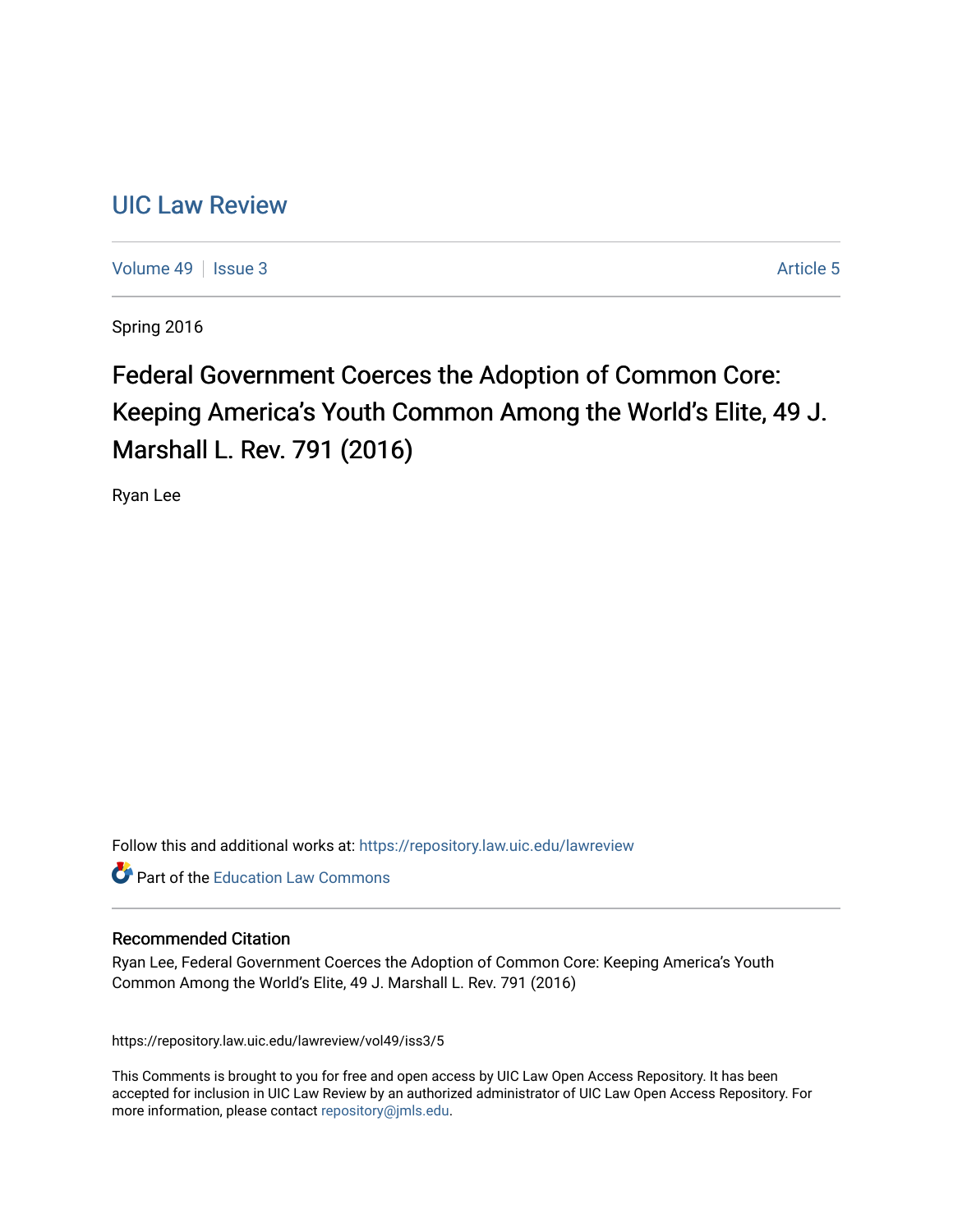# FEDERAL GOVERNMENT COERCES THE ADOPTION OF COMMON CORE: KEEPING AMERICA'S YOUTH COMMON AMONG THE WORLD'S ELITE

#### RYAN LEE\*

| I.   |                                                       |                                                        |  |
|------|-------------------------------------------------------|--------------------------------------------------------|--|
| H.   | HOW THE SPENDING CLAUSE SHIFTED THE TRADITIONAL       |                                                        |  |
|      | VIEW OF EDUCATION AS A FUNCTION OF THE STATES AND THE |                                                        |  |
|      | HISTORY OF FEDERAL INVOLVEMENT IN EDUCATION POLICY793 |                                                        |  |
|      |                                                       | A. A History of Congress's Spending Powers and Its Use |  |
|      |                                                       |                                                        |  |
|      | В.                                                    | Historical Lineage of Federal Involvement in Public    |  |
|      |                                                       |                                                        |  |
|      | $C_{\cdot}$                                           | The Shift Towards Education "Standards"799             |  |
|      | D.                                                    |                                                        |  |
|      | E.                                                    |                                                        |  |
| III. | A DETAILED LOOK AT HOW THE STATES WERE COERCED INTO   |                                                        |  |
|      |                                                       |                                                        |  |
|      | $A_{\cdot}$                                           |                                                        |  |
|      | $\mathbf{B}$                                          | Comparing the Constitutionality of Congress's Use of   |  |
|      |                                                       | Its Spending Power in Enacting NCLB and the RTTP: .810 |  |
|      | $C_{\cdot}$                                           |                                                        |  |
|      | D.                                                    | The Federal Government Needs to Get Out of the         |  |
|      |                                                       |                                                        |  |
|      | IV. THERE IS NO ONE ANSWER: A GUIDE POST FOR HOW THE  |                                                        |  |
|      | STATES CAN MOVE BEYOND FEDERAL INVOLVEMENT IN         |                                                        |  |
|      | ADOPTING EDUCATION POLICY FOR THE 21ST CENTURY        |                                                        |  |
|      |                                                       |                                                        |  |
|      | A.                                                    | How to Untangle the Common Core and Return to the      |  |
|      |                                                       | States the Sole Power to Control Education Policy821   |  |
|      | B.                                                    |                                                        |  |
|      | $C_{\cdot}$                                           |                                                        |  |
| V.   |                                                       |                                                        |  |

### I. CAN YOU DO YOUR KID'S HOMEWORK?

A parent, who holds an engineering degree, attempts to solve his child's simple mathematical subtraction problem and is baffled.<sup>1</sup> A fourth grader must solve a division problem requiring 108 steps to

<sup>\*</sup>I do it all for my wife, Megan, and two boys, Beckett and Henry. Thank you for your love and support.

<sup>1.</sup> *See Common Core Baffles Father*, THE PATRIOT POST, www.facebook.com/PatriotPost/photos/a.82108390913.80726.51560645913/101521 43072400914/?type=3&theater (last visited Sept. 25, 2014) (showing how a father with a bachelor's degree of science degree in electronic engineering could not figure out how to subtract 427 from 316 using the common core method). The father writes, "I cannot explain the Common Core mathematics approach, norget the answer correct." *Id.* "In the real world, simplification is valued over complication." *Id.*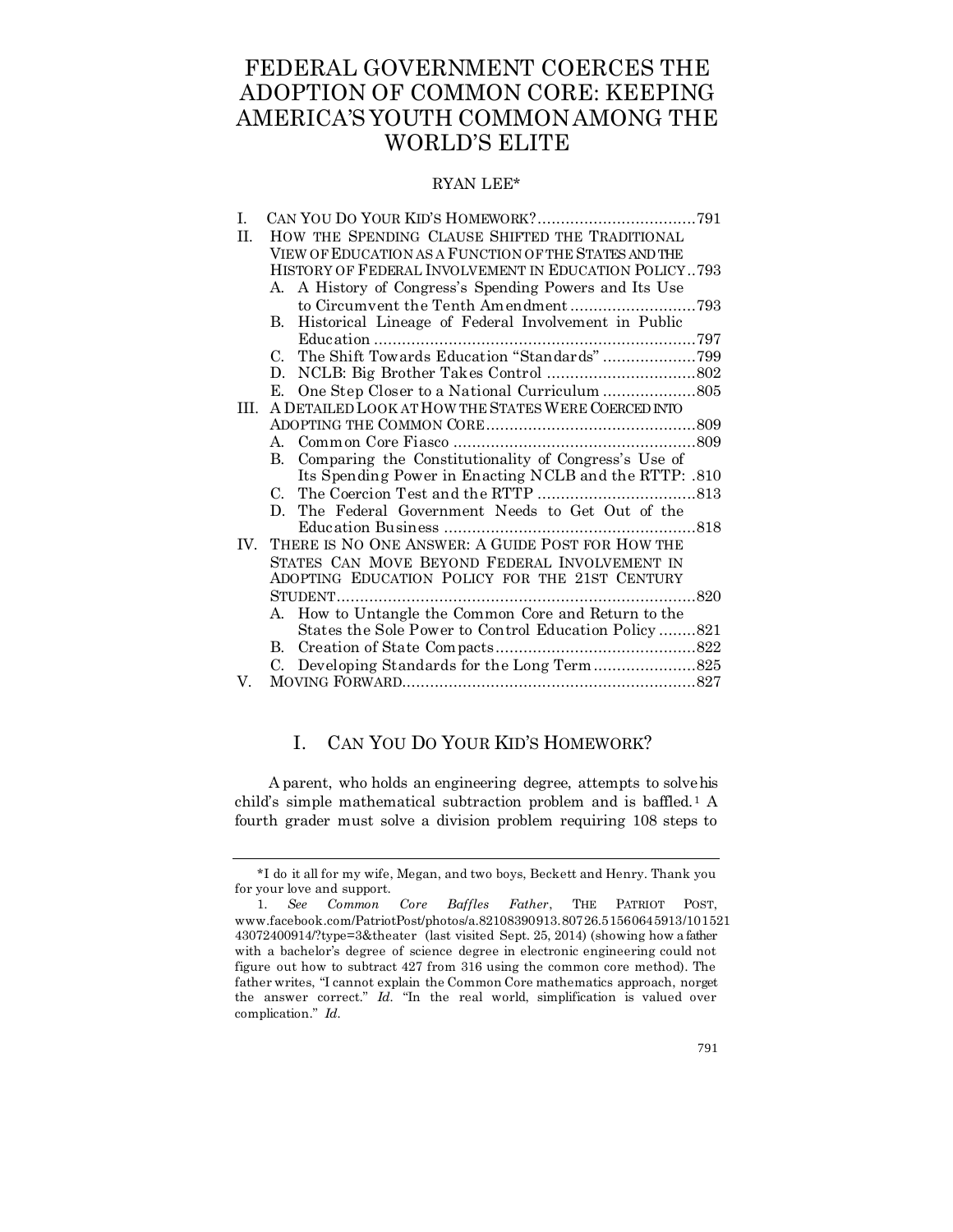get full credit on her test.<sup>2</sup> Will an elementary school child who must learn four different ways to add in order to solve a subtraction problem bring her parents to tears as they try and help her with homework?<sup>3</sup> Imagine sitting down in the evening to help your third grade child with her math homework and your child is asked to solve this: "Bill has three goldfish. He buys two more. How many dogs live in London?"<sup>4</sup> To demonstrate the bizarreness of the Common Core curriculum, ponder this actual mathematics question: "take out a *new* crayon. Circle objects with lengths shorter than the crayon blue. Circle objects with lengths longer than the crayon red."<sup>5</sup>

If a college-educated parent cannot figure out how to solve these problems, how can we expect our elementary school children to do so?<sup>6</sup> The answer is that parents and educators cannot, because elementary school students subjected to curriculum designed around the Common Core standards are giving up.<sup>7</sup> The U.S. spends more money per student than most other countries to educate our children,

4. *See Late Show with David Letterman: Louis CK* (CBS television broadcast May 2, 2014), www.youtube.com/watch?v=HZbd7qEG3Ns (featuring guest Louis CK jokingly explaining the types of common core math problems that his daughter must solve).

5. *See* Alec Torres, *The Ten Dumbest Common Core Problems*, NATIONAL REVIEW (Mar. 20, 2014, 4:49 PM), www.nationalreview.com/article/373840/tendumbest-common-core-problems-alec-torres (listing examples of common core math problems that will leave you scratching your head).

6. *See id.* (providing a cheat sheet of the new common core math language parents must know in order to help their child with homework). For example, the cheat sheet lists as old language the common math phrase "word problem," but for common core that language is now "math situation." *Id.* Another common math phrase listed is "carry the one," but now under common core that phrase has been changed to "regroup ten ones as a 10." *Id.*

<sup>2.</sup> *See* Melissa Melton, *4th Grade Common Core Math Problem Takes 108 Steps to Complete*, THE DAILY SHEEPLE (Dec. 18, 2013), www.thedailysheeple. com/4th-grade-common-core-math-problem-takes-108-steps-to-complete\_122013 (explaining that a simple division math problem asking to divide 18 into 90 used to take two steps and now under the common core initiative takes 108 steps).

<sup>3.</sup> *See* Michael Rubinkam, *2+2=What? Parents Rail Against Common Core Math*, NBC WASHINGTON (May 15, 2014, 8:13 AM), www.nbcwashington.com/ news/local/22What-Parents-Rail-Against-Common-Core-Math-259363861.html (discussing that parents are frustrated with the Common Core Initiative's math problems and are stumped by the unfamiliar terms and new ways of solving simple arithmetic).

<sup>7.</sup> Jessica Chasmar, *Common Core Testing Makes Children Vomit, Wet Their Pants: N.Y. principals,* WASH. TIMES (Nov. 25, 2013), www.washingtontimes.com/news/2013/nov/25/common-core-testing-makes-child ren-vomit/. One student wrote throughout his test booklet, "This is too hard," and "I can't do this." *Id.* Additionally, some principals in New York wrote to the student's parents voicing their concern over the new testing standards aligned with the Common Core. *Id*. The principals explained that many students being administered the Common Core standardized tests "cried during or after testing, and others vomited or lost control of their bowels or bladders." *Id.* New York educators also stated that the kids felt like failures after taking the tests and that the tests have created a widening of the achievement gap amongst impoverished students. *Id.*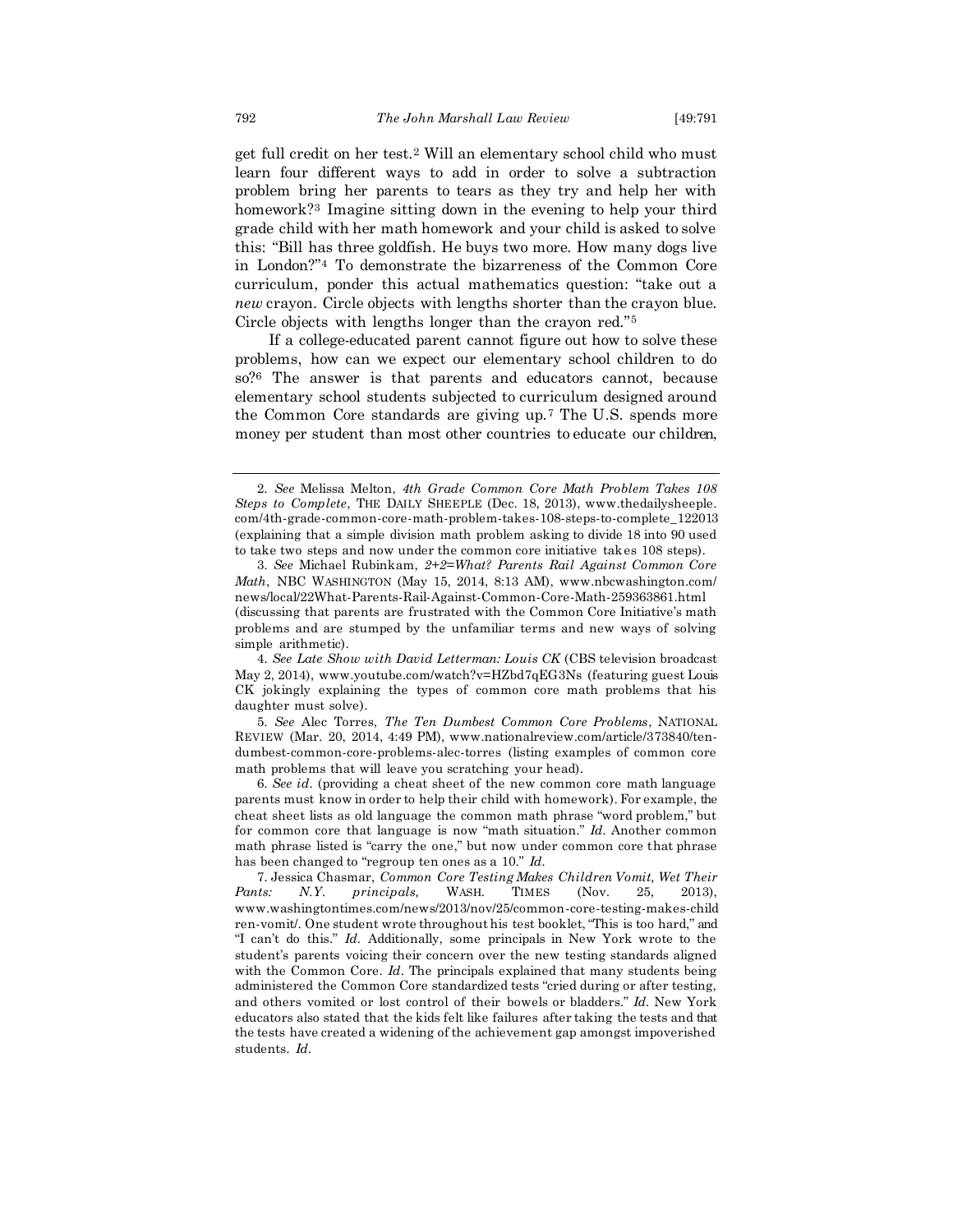yet ranks behind twenty-nine other nations in math, twenty-two other nations in science, and nineteen other nations in reading.<sup>8</sup> U.S. students are in job competition with the top performing students in math and science from the top-ranked nations, such as China, Singapore, Hong Kong, Taiwan, South Korea, Macao and Japan.<sup>9</sup> The U.S. education system needs reform, but so far conditions placed on federal education funding by the federal government have not been successful in educating students to compete in the twenty-first century.

This Comment discusses how the federal government has recklessly taken control of state education, and how the Federal Department of Education's goals are failing. Section II of this Comment will discuss the traditional view that education is a function of each state, how the Spending Clause has shifted that view, and the history of federally mandated educational programs. Section III will address and analyze the Tenth Amendment issues of federally mandated education programs, and the effect of federally mandated programs on student success and state expenditures. Section IV will propose a way forward, returning education policy to the individual states absent federal involvement.

# II. HOW THE SPENDING CLAUSE SHIFTED THE TRADITIONAL VIEW OF EDUCATION AS A FUNCTION OF THE STATES AND THE HISTORY OF FEDERAL INVOLVEMENT IN EDUCATION POLICY

# *A. A History of Congress's Spending Powers and Its Use to Circumvent the Tenth Amendment*

The Tenth Amendment of the U.S. Constitution guarantees State sovereignty.<sup>10</sup> It states: "[t]he powers not delegated to the U.S. by the Constitution, nor prohibited by it to the States, are reserved to the States respectively, or to the people."<sup>11</sup> The Constitution does not expressly grant to the federal government or the states the power to

<sup>8.</sup> Bill Chappel, *U.S. Students Slide In Global Ranking On Math, Reading, Science*, NPR (Dec. 3, 2013, 1:13 PM), www.npr.org/blogs/thetwoway/ 2013/12/03/248329823/u-s-high-school-students-slide-in-math-reading-science. 9. *Id.*

<sup>10.</sup> U.S. CONST. amend. X.

<sup>11.</sup> *Id.*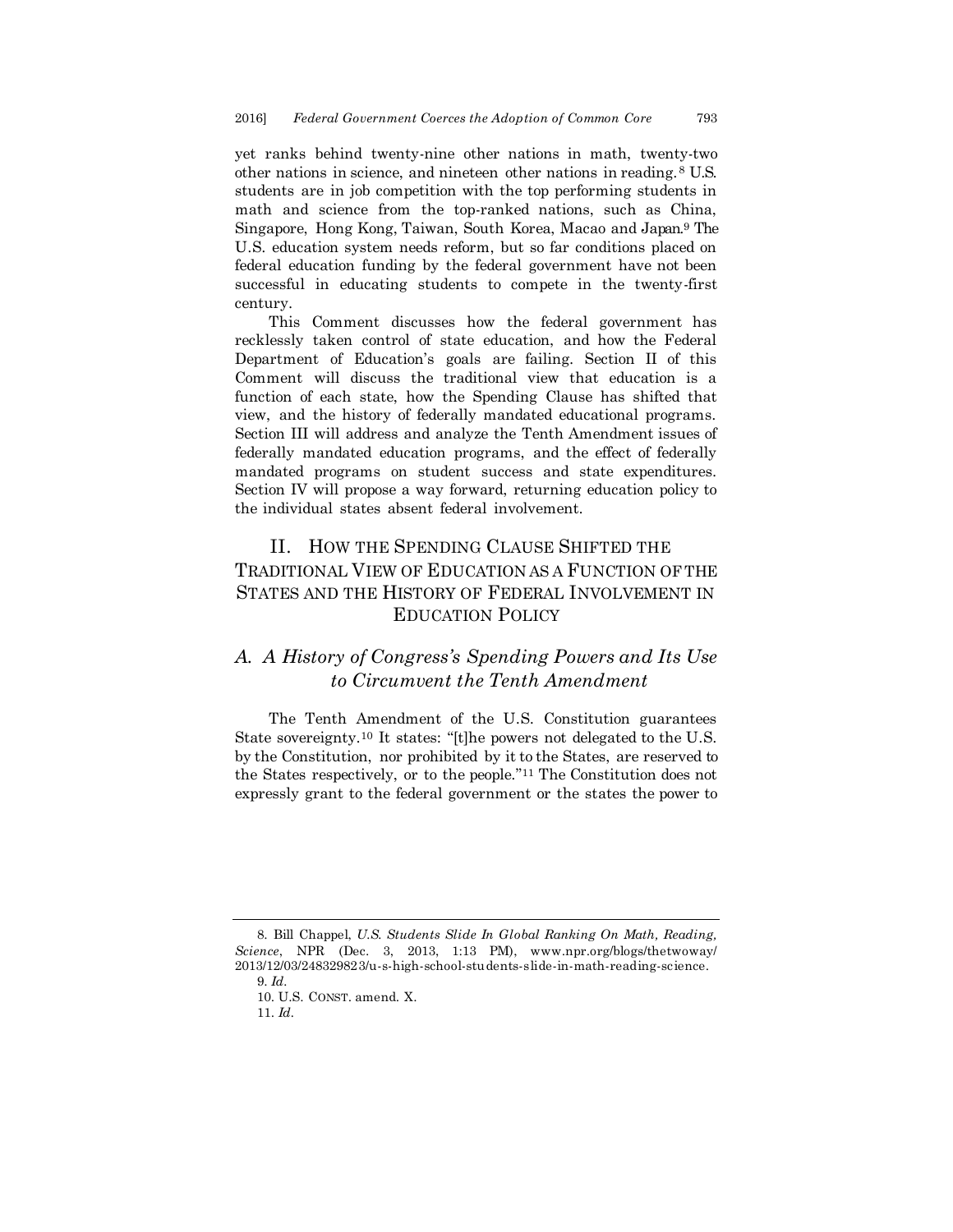exercise control over public education.<sup>12</sup> Therefore, each state has historically controlled its own public education policy.<sup>13</sup>

The Constitution grants the U.S. Congress the power to tax and spend for the general welfare of the country.<sup>14</sup> This Spending Clause, however, does not delegate to Congress the power to legislate all laws for the country's general welfare, and does not grant the federal government power over education.<sup>15</sup> Absent explicit enumeration, the power over education is reserved to the states through the Tenth Amendment.<sup>16</sup>

In keeping with the intentions of the framers of the Constitution, Congress has clearly drawn the line of federal involvement in the area of education policy. Three sets of laws prohibit the federal government from prescribing the content of state curricula and assessments. The General Education Provisions Act,<sup>17</sup> the Department of Education Organization Act,<sup>18</sup> and the

15. U.S. CONST. art. 1, § 8, cl. 1.

16. *See* THE FEDERALIST NOS. 45, 285 (James Madison) (detailing the framers of the constitutions vision that the federal government's powers are to be limited and the powers conferred to the states "remain numerous and indefinite.").

17. 20 U.S.C. § 1232 (a) (2015). The General Education Provision Act states in relevant part:

> No provision of any applicable program shall be construed to authorize any department, agency, officer, or employee of the United States to exercise any direction, supervision, or control over the curriculum, program of instruction, administration, or personnel of any educational institution, school, or school system, or over the selection of library resources, textbooks, or other printed or published instructional materials by any educational institution or school system, or to require the assignment or transportation of students or teachers in order to overcome racial imbalance.

*Id.*

18. 20 U.S.C. § 3403 (b) (2015). The Department of Education Organization Act states in part:

> No provision of a program administered by the Secretary or by any other officer of the Department shall be construed to authorize the Secretary or any such officer to exercise any direction, supervision, or control over the curriculum, program of instruction, administration, or personnel of any educational institution, school, or school system, over any accrediting agency or association, or over the selection or content of library resources, textbooks, or other instructional materials

<sup>12.</sup> *See generally* U.S. CONST. (illustrating that no language exists delegating the power to regulate public education policy to either the Federal Government or the states).

<sup>13.</sup> *See* Cooper v. Aaron, 358 U.S. 13, 19 (1958) (explaining, "it is, of course, quite true that the responsibility for public education is primarily the concern of the States."). Further, the responsibility of public education "must be exercised consistently with federal constitutional requirements as they apply to state action." *Id.*

<sup>14.</sup> U.S. CONST. art. 1, § 8, cl. 1 (stating that "[t]he Congress shall have Power To lay and collect Taxes, Duties, Imposts and Excises, to pay the Debts and provide for the common defense and general welfare of the United States.").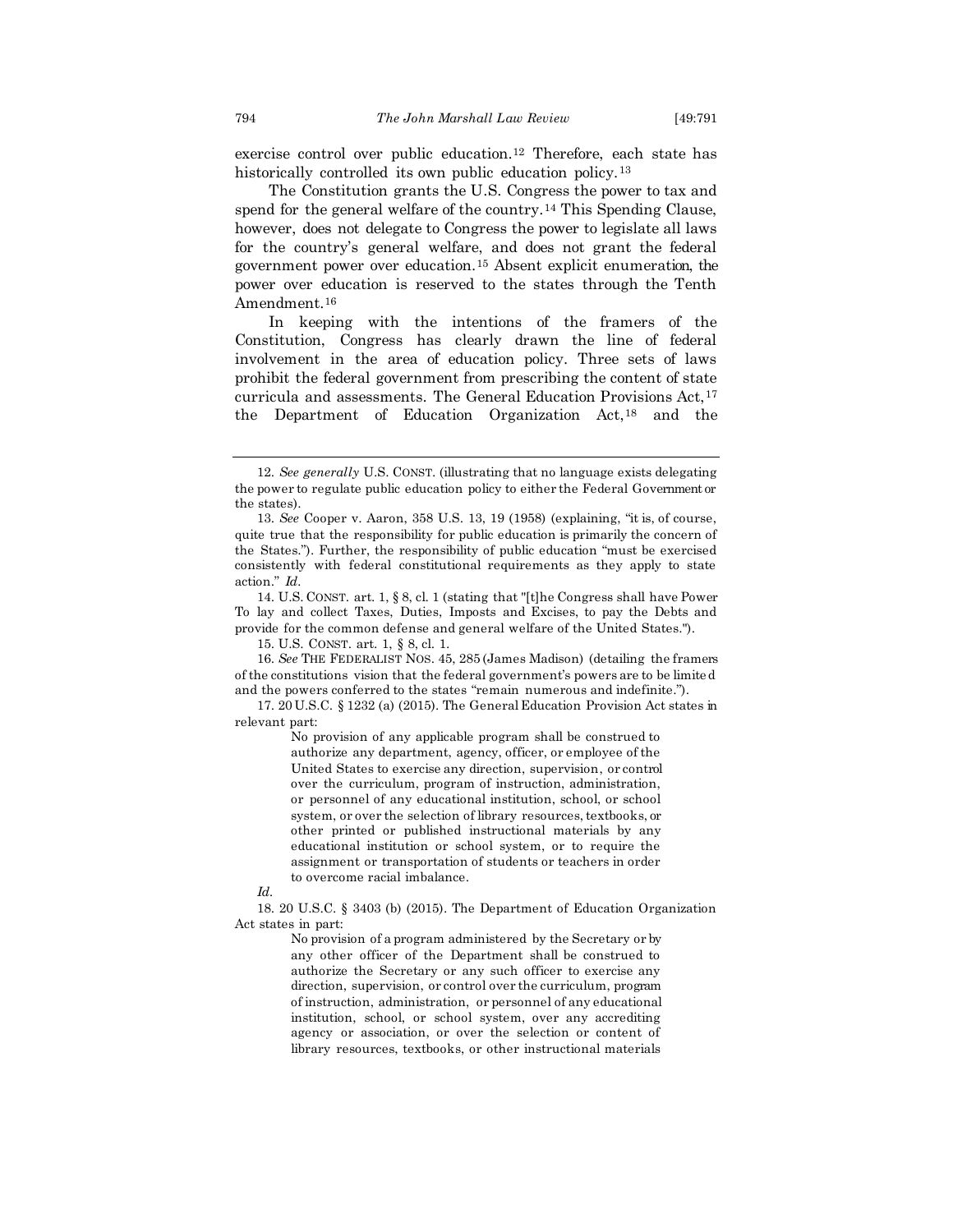Elementary and Secondary Education Act — as amended by the No Child Left Behind Act in 2001<sup>19</sup> – specifically bar direct federal involvement in the details of education. These laws protect the rights of the states and local governments to define, control, and direct academic curriculum, assessments, and instruction techniques.<sup>20</sup>

However, even though states have direct control over education curriculum, assessments, and instruction techniques, Congress may still act indirectly under its spending power to encourage uniformity among the states' education policies.<sup>21</sup> The U.S. Supreme Court ("Supreme Court") has taken this position since 1936. In that year the Supreme Court, in *U.S. v. Butler*, held that the powers of Congress extend beyond the enumerated powers granted to it by the Constitution, and that through its spending power it can do indirectly what it can't do directly.<sup>22</sup> The Supreme Court's decision in *Butler* opened the door for its decision in the seminal spending power case, *South Dakota v. Dole*. In *Dole*, South Dakota challenged a federal regulation that allowed the Secretary of Transportation to withhold federal highway funds from the states unless the states made it unlawful for any person under the age of twenty-one to consume and/or purchase alcohol.<sup>23</sup> South Dakota contended that the power to regulate the drinking age is not a power granted to Congress by the Constitution and as such is a power reserved to the

> by any educational institution or school system, except to the extent authorized by law.

19. 20 U.S.C. § 7907(a) (2002). The Elementary and Secondary Education Act—as amended by the No Child Left Behind Act in 2001 states in part:

Nothing in this Act shall be construed to authorize an officer or employee of the Federal Government to mandate, direct, or control a State, local educational agency, or school's curriculum, program of instruction, or allocation of State and local resources, or mandate a State or any subdivision thereof to spend any funds or incur any costs not paid for under this Act.

*Id.*

20. *See* Home Sch. Legal Def. Ass'n., *How is the Federal Government involved in the Common Core?* HSLDA (Oct. 3, 2014), www.hslda.org/ commoncore/topic3.aspx (observing that the Department of Education has been more active in expounding the Common Core, even funding the development of the standards and assessments aligned with the standards, than any other state or organization despite congressional mandates prohibiting such involvement).

21. *See* South Dakota v. Dole, 483 U.S. 203, 206-07 (1987) (explaining "Congress may attach conditions on the receipt of federal funds, and has repeatedly employed the power 'to further broad policy objectives by conditioning receipt of federal moneys upon compliance by the recipient with federal statutory and administrative directives.'"); *see also* U.S. v. Butler, 297 U.S. 1, 66 (1936) (holding that Congress is not limited to it enumerated powers when it comes to granting federal funds for public purposes).

*Id.*

<sup>22.</sup> *Butler*, 297 U.S. at 66.

<sup>23.</sup> *Dole*, 483 U.S. at 205.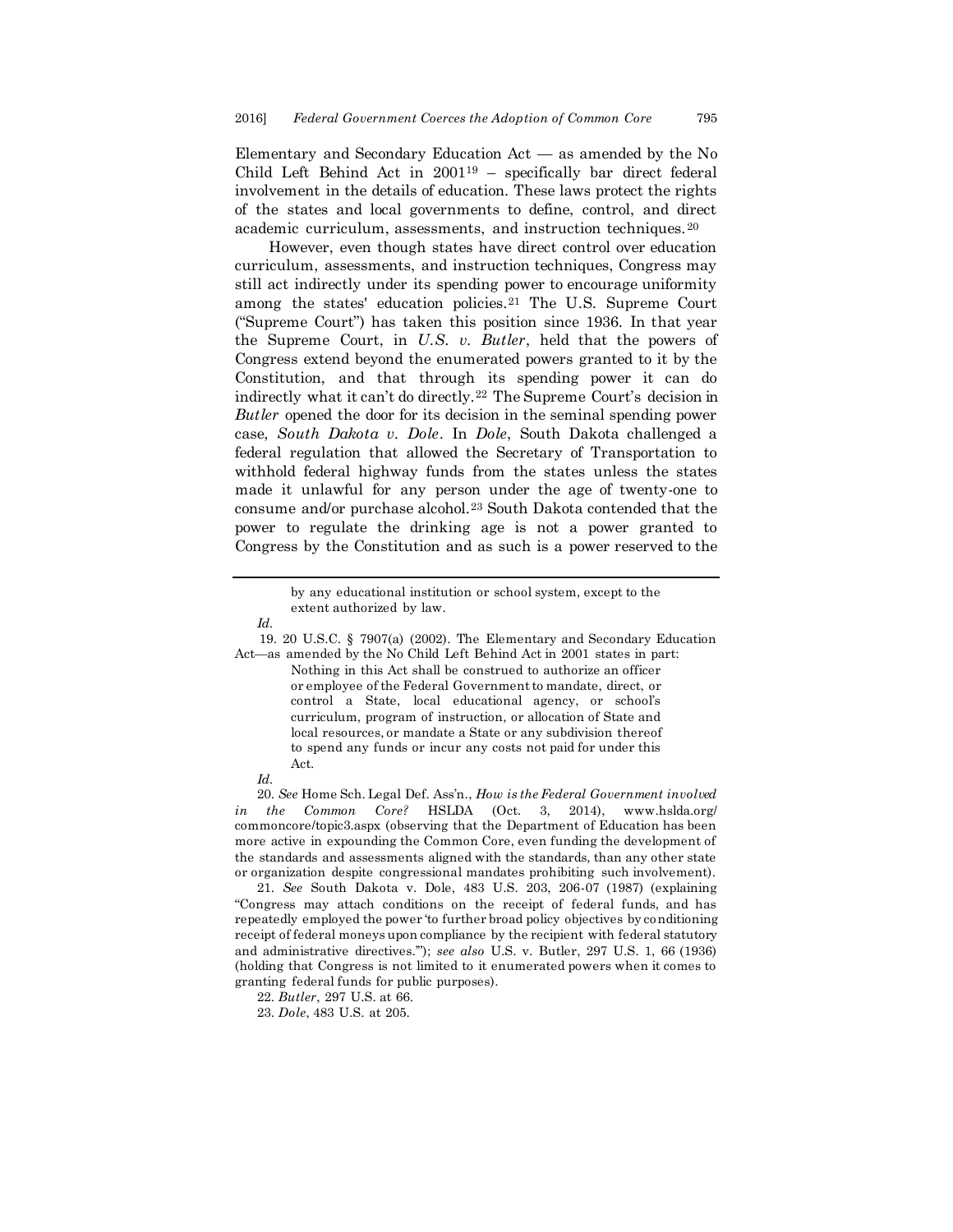states under the Tenth Amendment.<sup>24</sup> The Supreme Court interpreted the Tenth Amendment issue narrowly in *Dole*, holding that the federal government can confer funds to the states and in so doing can condition the receipt of those funds on specified conditions.<sup>25</sup>

For Congress to exercise its spending powers, the Supreme Court in *Dole* stated that the congressionally imposed conditions must 1) benefit the general welfare, and the conditions imposed on their receipt must be 2) unambiguous, 3) reasonably related to the purpose of the expenditure, and 4) cannot violate any independent constitutional provision ("Dole test").<sup>26</sup> The spending power, however, is not unlimited.<sup>27</sup> Specifically, the Supreme Court has held that Congress's authority under the Spending Clause cannot be used as a "scheme for purchasing with federal funds submission to federal regulation of a subject reserved for the states."<sup>28</sup> Congress can overstep the boundaries of the Spending Clause when it uses the power to induce the states to engage in activities that would themselves be unconstitutional.<sup>29</sup> Further, Congress's financial inducement to adopt a federal policy will be unconstitutional if it is so coercive as to pass the point at which "pressure turns into compulsion."<sup>30</sup> The Supreme Court has stated that pressure from Congress on the states under the Spending Clause must condition federal funds in a way that allows the states to be free to either disregard or to fulfill the condition.<sup>31</sup>

28. *Butler*, 297 U.S. at 72.; *see also* Helvering v. Davis, 301 U.S. 619, 640-41 (1937) (holding that Congress must be cognizant of and act in accordance with the nations "the general welfare" when exercising their spending powers); *Davis*, 301 U.S. at 645 (holding that Congress should be given deference in determining what is required of the Federal Government in serving the nations "general welfare"); Pennhurst State Sch. & Hosp. v. Halderman, 451 U.S. 1, 17 (1981) (holding that if Congress desires to condition the States' receipt of federal funds, it "must do so unambiguously..., enabl[ing] the States to exercise their choice knowingly, cognizant of the consequences of their participation"); Massachusetts v. U.S.*,* 435 U.S. 444, 461 (1978) (holding that conditions placed on the issuance of federal grants to the states might be unlawful if they are unre lated to the federal interest); Ivanhoe Irrigation Dist. v. McCracken, 357 U.S. 275, 295 (1958) (explaining that "the federal government may establish and impose reasonable conditions relevant to federal interest in the project and to the over-all objectives thereof").

29. *Dole*, 483 U.S. at 210.

30. *See* Steward Mach. Co. v. Davis, 301 U.S. 548, 590 (1937) (explaining that coercion occurs when "pressure turns into compulsion" and the way to analyze coercion is by the degree one is compelled in conjunction with the facts surrounding the compulsion); *see also* West Virginia v. U.S. Dept. of Health & Human Servs., 289 F.3d 281, 296 (4th Cir. 2002) (explaining "Congress may use its spending powers to encourage (but not coerce) the states to enact certain laws.").

31. *Steward Mach. Co.*, 301 U.S. at 594.

<sup>24.</sup> *Id.* at 210.

<sup>25.</sup> *Id.* at 206-07.

<sup>26.</sup> *Id.* at 207-08.

<sup>27.</sup> *Id.* at 207.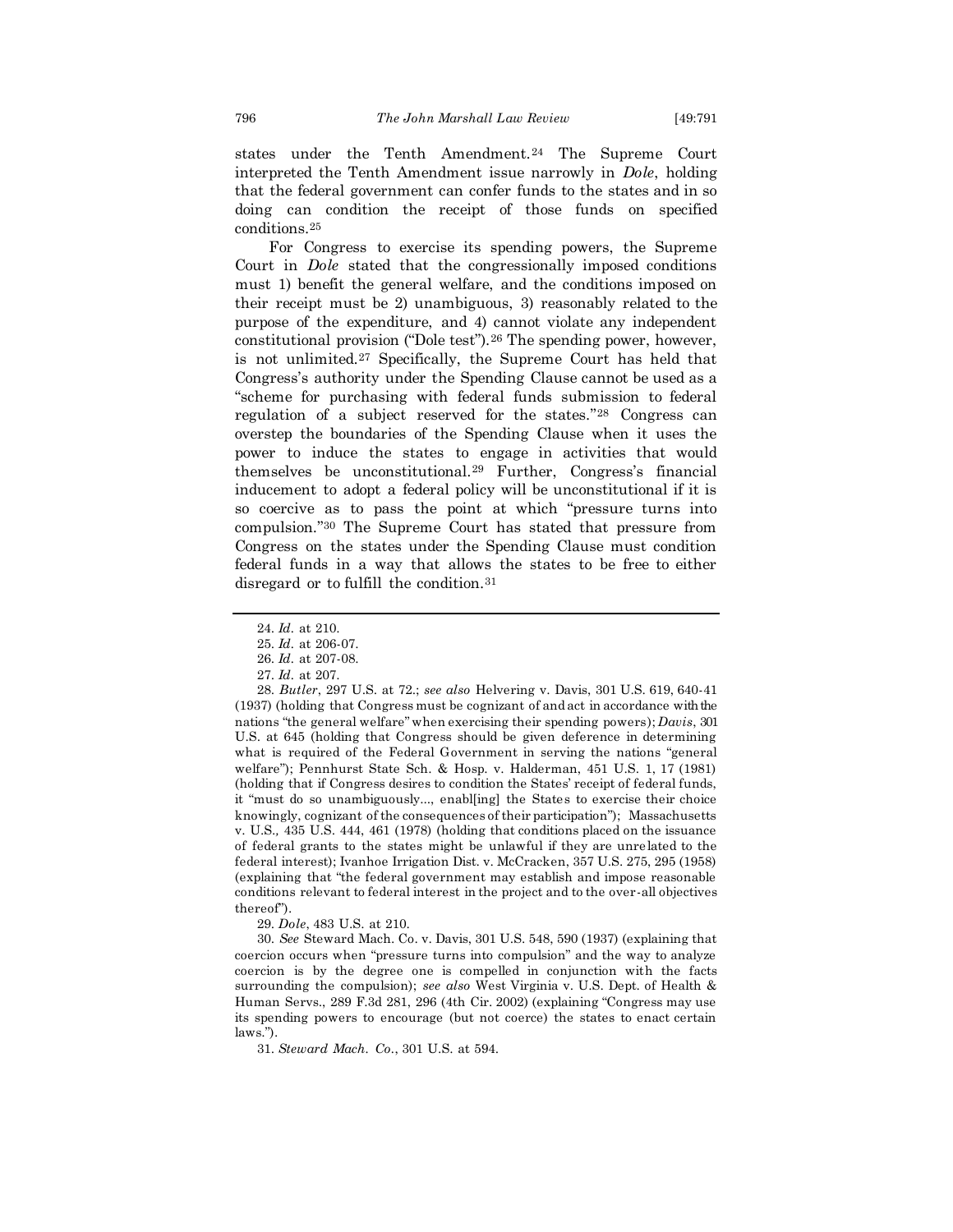# *B. Historical Lineage of Federal Involvement in Public Education*

Education policy became a focus of the federal government in 1965 when President Lyndon B. Johnson set forth an agenda to create equal opportunities for all students, regardless of race or affluence.<sup>32</sup> Born out of President Johnson's proposal was The Elementary and Secondary Education Act ("ESEA").<sup>33</sup> Title I of ESEA provided the seminal structure for federal involvement in public education until 1994.<sup>34</sup> The goal of ESEA was to assist schools in providing remedial education to disadvantaged students through federal aid.<sup>35</sup> Remedial education involves small group or individualized basic skills instruction in the areas of reading, writing, and math outside of the regular classroom instruction.<sup>36</sup>

36. *See* Nash, *supra* note 32, at 245 (stating that the remedial assistance education is called a "pull out" program); *see also* Title I Schoolwide Program Plan and Application, 1-2, 12 N.D. Dept. Of Instruction, www.nd.gov/dpi/ uploads/documents/155/instruct53107.pdf (last visited Jan. 12, 2015) (giving examples of Title I pull out programs in N.D). A "pull-out" program could entail individualized or small group instruction for low-performing students where the teacher will pre-teach or re-teach the same skills being taught to the larger class. Id. Additionally, a "pull-out" program can teach low-performing students study skills and organization skills to help them compete and succeed in the regular classroom. *Id.*

<sup>32.</sup> David Nash, Note, *Improving No Child Left Behind: Achieving Excellence and Equity in Partnership with the States*, 55 RUTGERS L. REV. 239, 244 (2002). 33. *Id.* at 244-45.

<sup>34.</sup> *Id.*

<sup>35.</sup> Council for Basic Educ., Improving the Odds: A Report on Title I from the Independent Review Panel 2 (2001), http://files.eric.ed.gov/fulltext/ED450164.pdf [hereinafter IRP Report]. IRP is a non-partisan panel that was established by Congress "to advise the U.S. Department of Education on the evaluation of programs authorized under the statute [Title I]." *Id.* at 7.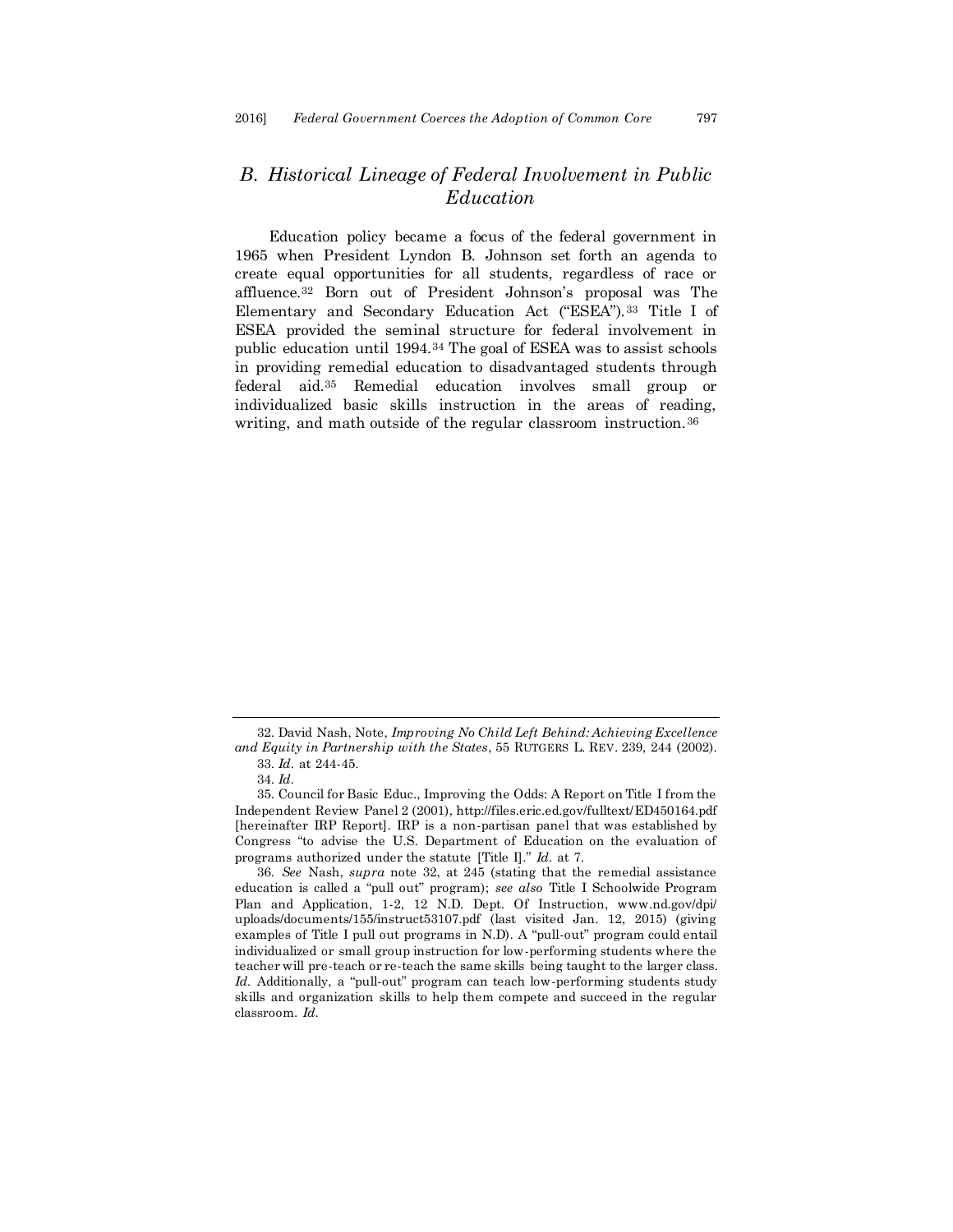Title I directly tied school funding<sup>37</sup> to the number of disadvantaged students<sup>38</sup> in a school and to the number of students identified as needing remedial assistance.<sup>39</sup> School districts can identify students needing remedial assistance in a number of ways: if the student has failed a math or language arts class; if the student has been identified by the teacher as underperforming in math, reading, or writing; and/or if the student scores in the twenty-fifth percentile on standardized assessment tests in their state.<sup>40</sup>

Political support for Title I began to grow stale in the 1980s.<sup>41</sup> In 1983, Secretary of Education T.H. Bell established the National Commission on Excellence in Education.<sup>42</sup> This Commission published a report entitled "A Nation at Risk," which concluded that the U.S. was underachieving on both national and international scales.<sup>43</sup> Further, evaluations of Title I programs indicated that

38. *What Is Title I?*, Formula Fairness Campaign, www.formulafairness.com/title1 (last visited Jan. 12, 2015) (defining "disadvantaged" students as "those who come from low-income families, are in foster homes, or are neglected or delinquent, or who live in families receiving temporary assistance from state governments.").

39. IRP Report, *supra* note 35, at 2-3.

40. *See* Ga. Dept. of Educ., *2014-2015 REP Guidance Grade 6-12*, 1, 4-5 (May 12, 2014), www.gadoe.org/Curriculum-Instruction-and-Assessment/Curriculumand-Instruction/Documents/REP/REP%202014-

15%20Guidance%20changes%205-29-14.pdf (describing states determine which students are eligible for remedial education programs).

41. CARL F. KAESTLE, CENTER ON EDUC. POLICY, FEDERAL AID TO EDUCATION SINCE WORLD WAR II: PURPOSES AND POLITICS IN THE FUTURE OF THE FEDERAL ROLE IN ELEMENTARY & SECONDARY EDUCATION 13, 30 (2001) (describing "an aura of instability and contestation" surrounding Title I beginning in the 1980's that was not present until that time).

42. *A Nation at Risk*, EDUCATION WEEK (Aug. 3, 2004), www.edweek.org/ew/issues/a-nation-at-risk/.

43. *See* The Nat'l Comm'n on Excellence in Educ., *A Nation at Risk: The Imperative for Educational Reform* (1983) (concluding that public education faced

<sup>37.</sup> *See No Child Left Behind Act - Title I Distribution Formulas*, NEW AMERICA FOUNDATION (May 21, 2016), http://febp.newamerica.net/backgroundanalysis/no-child-left-behind-act-title-i-distribution-formulas (outlining the four distribution formulas used to determine the distribution of Title I funds: 1) "the Basic Grant"; 2) "the Concentration Grant"; 3) "Targeted Assistance Grant"; and 4) "the Education Finance Incentive Grant"). The Basic grant allocates funds to "any school district with at least 10 poor children and 2 percent of its students in poverty." *Id.* The Concentration Grant allocates funds to school districts with "at least 15 percent of children in poverty or 6,500 poor children, whichever is less." *Id.* The Concentration Grant funds are giving to school districts in addition to the Basic Grant funds. *Id.* Targeted assistance Grant funds are not distributed evenly per poor child like the previous grants, but instead a higher poverty school district receives more funds per poor child than lower ones do. *Id.* Lastly, The Education Incentive Grant Funds are distributed to those states that spend more state resources on education. *Id.; see also* Zoe Nueberger & Wayne Riddle, *Summary of Implications of Community Eligibility for Title I*, CTR. ON BUDGET AND POLICY PRIORITIES (July 1, 2015), www.cbpp.org/cms/?fa=view&id=4152 (stating that for Title I purposes a majority of school districts use the number of students eligible for free or reduced price school meals to identify low income students).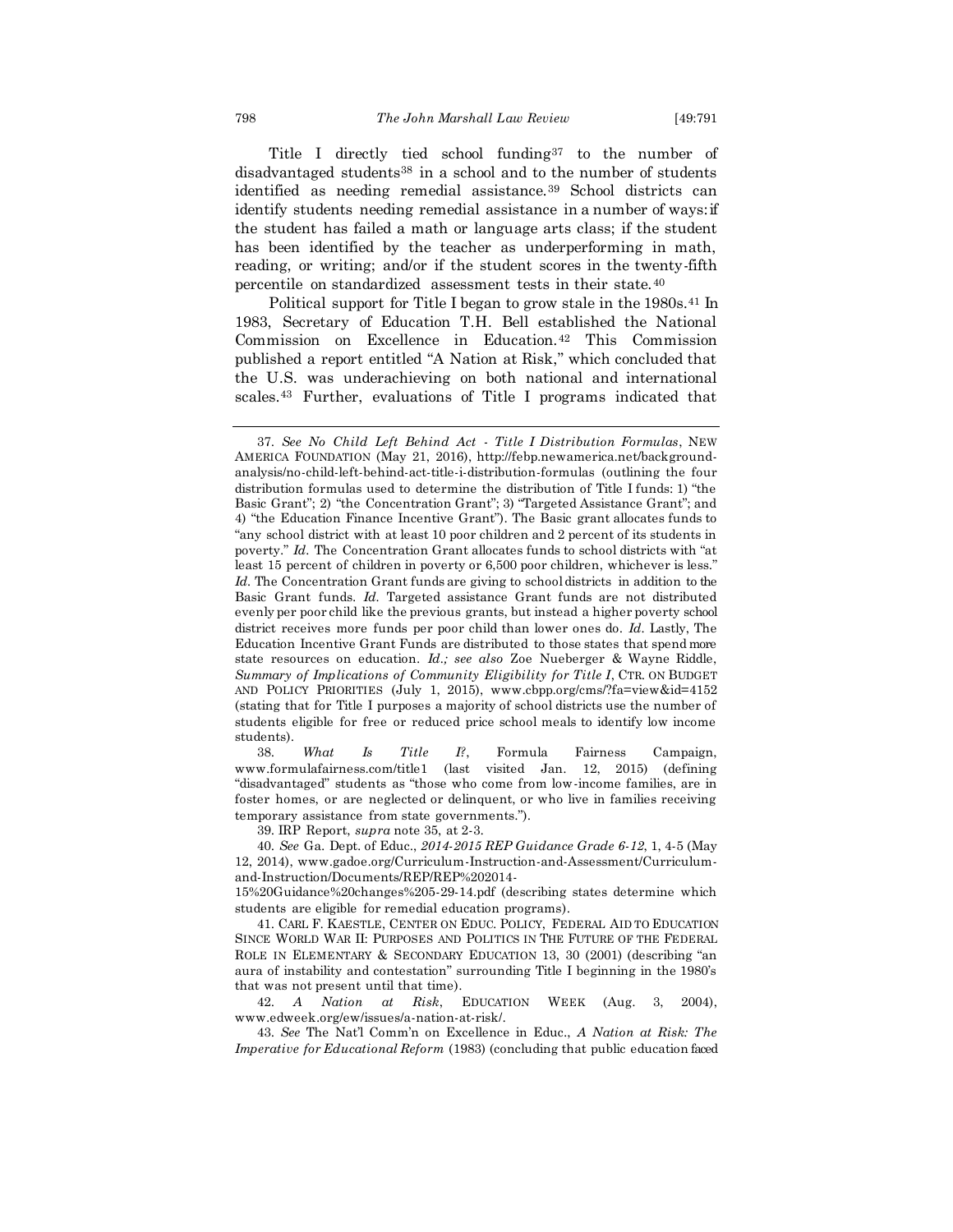remedial assistance programs had an insignificant effect on closing achievement gaps because the federal funds were not disbursed as originally envisioned.<sup>44</sup> These gaps "occur when one group of students. . . out performs another group and the gap is statistically significant."<sup>45</sup> The ineffectiveness of Title I eventually led to the standards-based reform movement of the late 1980s and 1990s.<sup>46</sup>

### *C. The Shift Towards Education "Standards"*

In 1989, President George H.W. Bush and then-Governor Bill Clinton led a National Education Summit where the nation's governors endorsed the creation of six national education goals.<sup>47</sup> These education goals specified what knowledge and skills students were expected to learn and retain at each grade level.<sup>48</sup> In that same

45. *Achievement Gaps*, National Center For Educational Statistics (Sept. 22, 2015), http://nces.ed.gov/nationsreportcard/studies/gaps/.

46. Irfan Murtuza, *National Standards and NCLB: The Promise of State Compacts*, 15 GEO. J. ON POVERTY L. & POL'Y 129, 130-31 (2008) (detailing the history of federally mandated education standards during the Bush and Clinton years).

a "rising tide of mediocrity"), www2.ed.gov/pubs/NatAtRisk/risk.html; *see also* Edward Graham, *'A Nation at Risk' Turns 30: Where Did It Take Us?*, NEA TODAY (Apr. 25, 2013, 9:39 PM), http://neatoday.org/2013/04/25/a-nation-at-risk-turns-30-where-did-it-take-us/ (detailing the findings of the of the National Commission on Excellence in Education). In expressing his displeasure with federal involvement in education, Graham says, "If an unfriendly foreign power had attempted to impose on America the mediocre educational performance that exists today, we might well have viewed it as an act of war." *Id.*

<sup>44.</sup> *See* Kaestle, *supra* note 41, at 31 (discussing the short falls of Title I, specifically how the program failed in one of its main objectives, which was to send Title I funds to high poverty school districts in an effort to close the achievement gaps between the disenfranchised and the privileged).

<sup>47.</sup> *Id.* at 131. *See* Maris A. Vinovskis, Nat'l Educ. Goals Panel, The Road to Charlottesville: The 1989 Education Summit 1, 37 (1999), http://govinfo.library.unt.edu/negp/reports/negp30.pdf (stating the six educational goals). The six goals are: "1. Annually increasing the number of children served by preschool programs with the goal of serving all 'at-risk' 4-year-olds by 1995. 2. Raising the basic-skills achievement of all students to at least their grade level, and reducing the gap between the test scores of minority and white children by 1993. 3. Improving the high school graduation rate every year and reducing the number of illiterate Americans. 4. Improving the performance of American students in mathematics, science, and foreign languages until it exceeds that of students from 'other industrialized nations.' 5. Increasing college participation, particularly by minorities, and specifically by reducing the current 'imbalance' between grants and loans. 6. Recruiting more new teachers, particularly minority teachers, to ease 'the impending teacher shortage,' and taking other steps to upgrade the status of the profession." *Id.*

<sup>48.</sup> *Id.* at 37.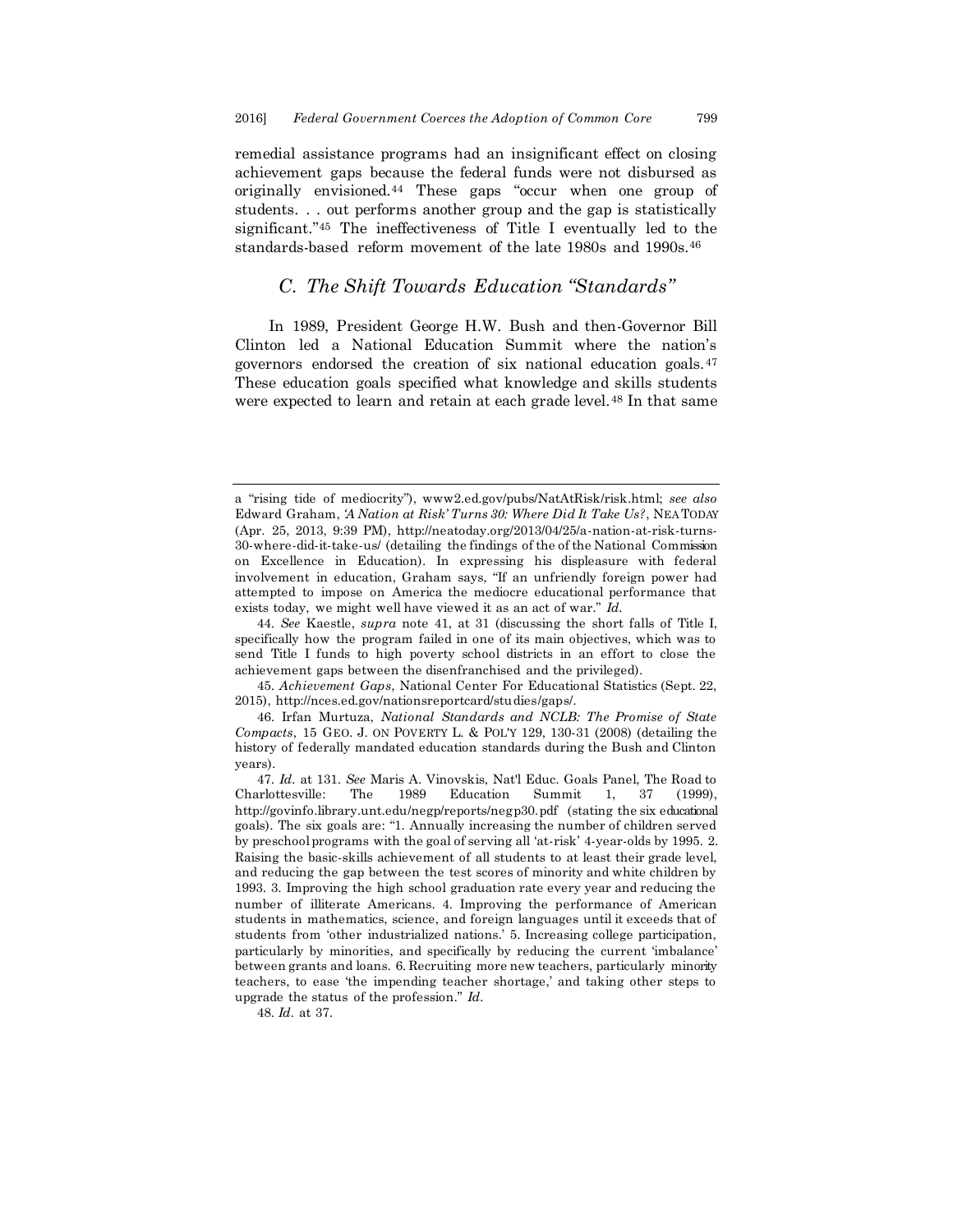year, the Kentucky Supreme Court, the first in a long line of state high courts, signaled its support for this "standards-based" reform.<sup>49</sup>

Seeking to ride the wave of support for standards-based reform, Congress passed the Goals 2000: Educate America Act.<sup>50</sup> This legislation set goals for standards-based education<sup>51</sup> reform.<sup>52</sup> In addition to the Goals 2000 Act, the federal government still needed a way to hold states accountable for developing these standards. To accomplish this, Congress passed the Improving America's Schools Act of 1994 ("IASA"),<sup>53</sup> which marked the first major overhaul of Title I in thirty years.<sup>54</sup> The IASA required states to hold all Title I students accountable for achieving the same standards applicable to non-Title I students, using the standards and assessments developed under Goals 2000.<sup>55</sup>

Under the IASA, the federal government became more involved in public education.<sup>56</sup> States were given specific timelines to develop standards and a means of assessment.<sup>57</sup> Also looming was the threat

52. *See* Goals 2000: Educate America Act, Pub. L. No. 103-227, 128, 108 Stat. 125 (1994) (highlighting that Goals 2000 provided federal funding to support the efforts of states to develop rigorous academic standards and aligned state assessments).

53. *See generally* Improving America's Schools Act of 1994, Pub. L. No. 103- 382, 20 U.S.C.A. § 6301, 108 Stat. 3518 (1994) (current version at 20 U.S.C.A. § 6301-7941 (West Supp. 2002)).

54. *See State-Federal Educational Policy, Historical Essay, Clinton Years,*  NYSED.GOV, http://nysa32.nysed.gov/edpolicy/research/res\_essay\_clinton\_iasa\_ school2work.shtml (last visited Sept. 30, 2014) (describing the effect IASA had on Title I, explaining that "the Title I program of ESEA permitted states to use achievement 'standards' for economically disadvantaged students that were different from, and less challenging than, those for other students. IASA, in contrast, required that the standards for Title I and non-Title I students be the same").

55. *See* H.R. REP. NO. 103-425, at 4-10 (1994) (summarizing the 1994 amendments to Title I Part A).

56. *Id.*

57. Improving America's Schools Act of 1994, Pub. L. No. 103-382, § 1111, 108 Stat. 3518, (a)-(d) (1994). States receiving funds under IASA were given one year from the receipt of those funds to develop challenging State content standards and challenging State student performance standards in math and language arts. *Id.* Additionally, States were given four years from the receipt of IASA funds to develop a set of high-quality, yearly student assessments in math and language arts. *Id.* These assessments were used to determine the yearly performance of

<sup>49.</sup> *See* Rose v. Council for Better Educ. Inc., 790 S.W.2d 186, 212 (Ky. 1989) (holding the state's educational system unconstitutional because of its failure to ensure that all students achieve certain educational outcomes, rather than focusing on inequities in educational inputs).

<sup>50.</sup> 20 U.S.C. § 5812 (2012).

<sup>51.</sup> *See* William S. Koski, Comment, *Educational Opportunity and Accountability in an Era of Standards-Based School Reform*, 12 STAN. L. & POL'Y REV. 301, 302 (2001) (laying out the principles of standards based reform in education, which include the school districts setting high minimum standards that describe what students are expected to know and the states develop assessments that will allow students to demonstrate they have met those high minimum standards).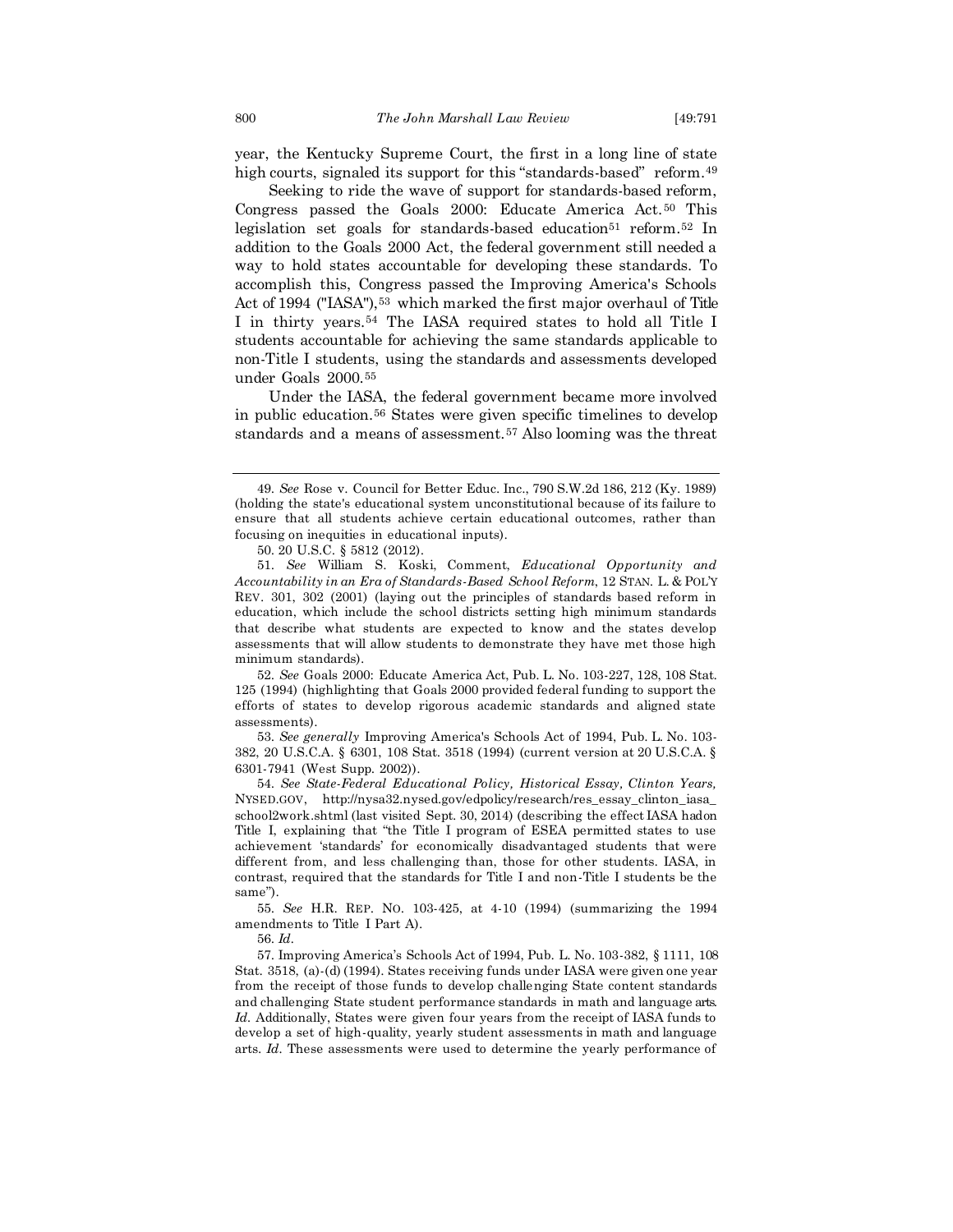of losing a portion of federal funds for failure to meet the timeliness.<sup>58</sup> The IASA further required that minority students<sup>59</sup> make "adequate yearly progress" ("AYP") towards achieving state standards, and that the states establish reasonable timelines for having all students achieve state standards.<sup>60</sup>

AYP standards are developed by each state and measure the state's year-over-year progress, which must be reported annually to the federal government in order for the states to receive federal funding for education.<sup>61</sup> States were even required to start reporting disaggregated test score results broken down by race, ethnicity, gender, national origin, and disability.<sup>62</sup> The U.S. Department of Education was charged with reviewing the process for developing state standards and assessments to ensure that the process was likely to lead to rigorous standards and aligned assessments.<sup>63</sup>

Goals 2000 and the IASA led the states to adopt standards and assessment tests throughout the 1990s.<sup>64</sup> During that time every state had developed a method of testing its students learning growth.<sup>65</sup> Yet student achievement in public schools continued to

58. H.R. REP. NO. 103-425, *supra* note 55.

59. *See State-Federal Educational Policy, Historical Essay*, *supra* note 54 (explaining that IASA was a corrective measure targeted at minority student AYP goals).

60. *Id.*

61. *See* COMMITTEE ON TITLE I TESTING AND ASSESSMENT ET AL., TESTING, TEACHING, AND LEARNING: A GUIDE FOR STATES AND SCHOOL DISTRICTS 2, 85 (Richard F. Elmore & Robert Rothman eds., 1999), http://files.eric.ed.gov/ fulltext/ED447172.pdf (discussing the adequate yearly reporting requirement of IASA). IASA requires that adequate yearly reporting be defined "in a manner that (1) results in continuous and substantial yearly improvement of each school and local education agency sufficient to achieve the goal of all children ... meeting the state's proficient and advanced levels of achievement; [and] (2) is sufficiently rigorous to achieve that goal within an appropriate timeframe." *Id.*

62. Improving America's Schools Act of 1994, *supra* note 57, at (b)(3).

63. *See* IRP Report, *supra* note 35, at 4 (describing that "[t]he U.S. Department of Education approves the process for developing and adopting assessments, but not the content or assessment instruments themselves").

64. *See* Nash, *supra* note 32, at 246 (explaining that "by the end of the 1990's, through a combination of gubernatorial, legislative and judicial pressures, every state in the nation had enacted educational standards").

65. *Quality Counts 2001: A Better Balance*, Education Week 1, 8-9 (Jan. 11, 2001), www.edweek.org/media/ew/qc/archives/QC01full.pdf. This annual report published by Education Week, focused on states' education standards and testing programs. *Id.* The report includes a summary of findings of a comprehensive 50 state survey of standards and assessment practices, and the results of a survey of 1019 teachers nationwide. *Id.*

each school and based on student proficiency to meet the State's performance standards. *Id.* The education standards under IASA required States to develop challenging content standards in academic subjects that, "I) specify what children are expected to know and be able to do, II) contain coherent and rigorous content, and III) encourage the teaching of advanced skills." *Id.*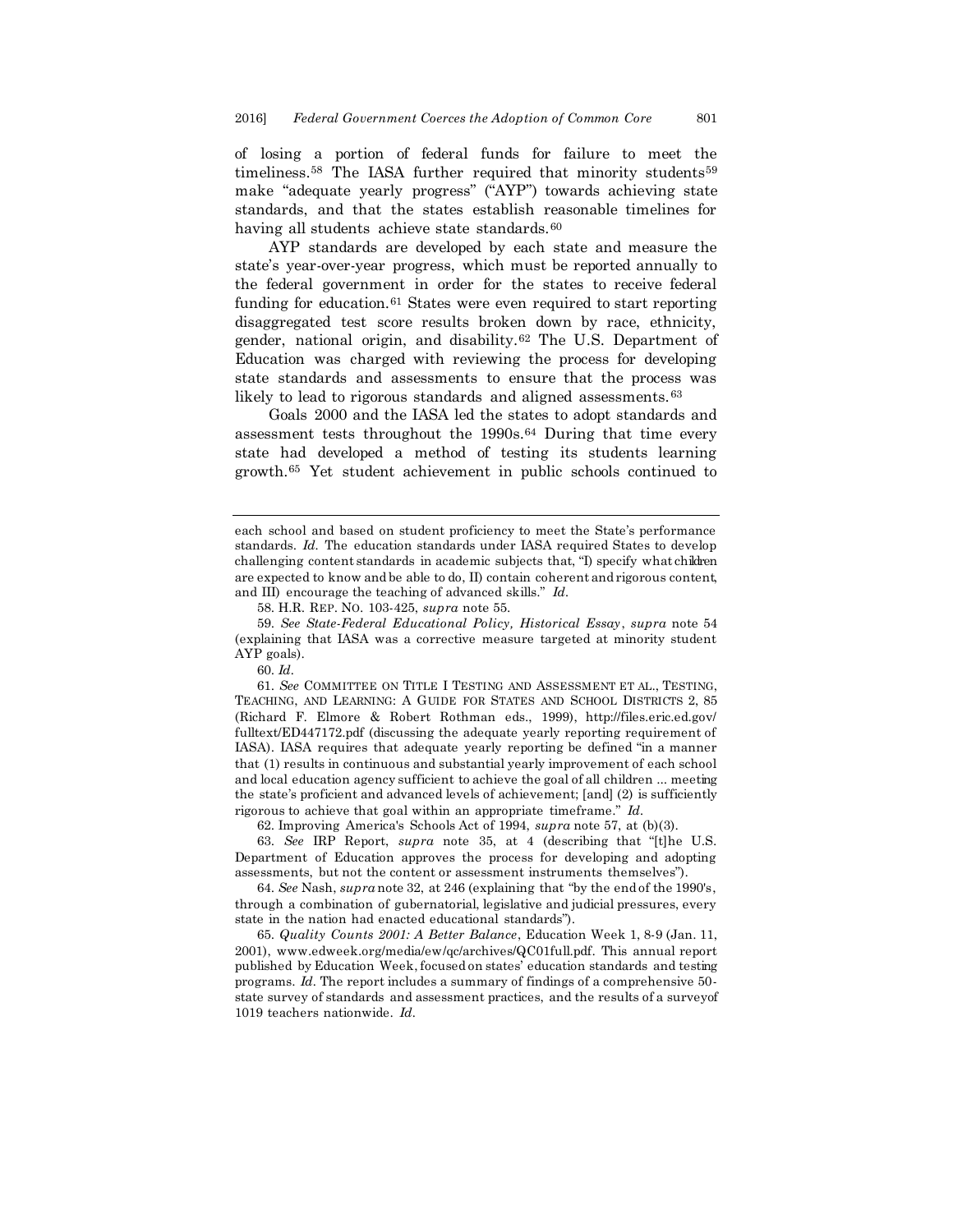decline under the IASA, because there was no meaningful level of accountability for student performance.<sup>66</sup> There was strong evidence that the goals of the 1994 revisions to Title I had not been met due to the lack of strong federal oversight.<sup>67</sup>

The continued decline in student achievement, even after Goals 2000 and IASA, led to yet another education reform movement between 1999 and 2000.<sup>68</sup> The movement met with challenges because liberals and conservatives held different ideologies regarding the best way to move forward.<sup>69</sup> Specifically, conservatives pushed for accountability, and liberals pushed for equality amongst poor and affluent school children.<sup>70</sup> The two sides ultimately came together under the leadership of newly elected President George W. Bush.<sup>71</sup> This led to the passage of the broadest education reform since the 1960's.<sup>72</sup>

#### *D. NCLB: Big Brother Takes Control*

In 2001, Congress passed the No Child Left Behind Act ("NCLB").<sup>73</sup> This legislation includes a multitude of measures to increase student achievement, and imposed significant new accountability requirements<sup>74</sup> for student progress on school districts,

68. Murtuza, *supra* note 46, at 132-33.

<sup>66.</sup> Thomas Rentschler, *No Child Left Behind: Admirable Goals, Disastrous Outcomes*, 12 WIDENER L. REV. 637, 640 (2006).

<sup>67.</sup> *See, e.g*., Margaret E. Goertz & Mark C. Duffy, Consortium for Policy Research in Educ., Assessment and Accountability Across the 50 States 1, 5 (May 2001), www.cpre.org/images/stories/cpre\_pdfs/rb33.pdf (finding that only twentytwo states had met the requirement under the 1994 ESEA to eliminate a dual accountability system - one standard for Title I and another standard for other schools); *see also* Executive Summary -- Evaluation of Title I Accountability Systems and School Improvement Efforts (TASSIE): First-Year Findings (2004), U.S. Department of Education (Apr. 7, 2004), www2.ed.gov/rschstat/ eval/disadv/tassie1/index.html?exp=0 (summarizing the lack over communication and direction under IASA causing states to adopt varying ways of measuring student AYP skewing the data so that the Federal Government could not identify accurately which schools were underperforming). Also, identifying that those schools that were identified for improvement were in many instances not made aware of their designations. *Id.* Further, the school administrators that were made aware of their status as needing improvement were not knowledgeable about the criteria they must meet to exit that status. *Id.*

<sup>69.</sup> *Id.* According to Murtuza, "[c]onservatives demanded accountability for failing public schools... liberals sought to close the achievement gap for minority and low-income students" *Id.*

<sup>70.</sup> *Id.*

<sup>71.</sup> Andrew Rudalevige, *The Politics of No Child Left Behind*, EDUCATION NEXT, http://educationnext.org/the-politics-of-no-child-left-behind/ (last visited Jan. 29, 2015) (commenting on how President Bush was able to put together a coalition of Republicans, Democrats, and newly elected Democrats to pass legislation based on a framework the President provided).

<sup>72.</sup> Murtuza, *supra* note 46, at 132-33*.*

<sup>73.</sup> 20 U.S.C. § 6316 (2012) (repealed 2015).

<sup>74.</sup> *See The New Rules, An Overview of the Testing and Accountability*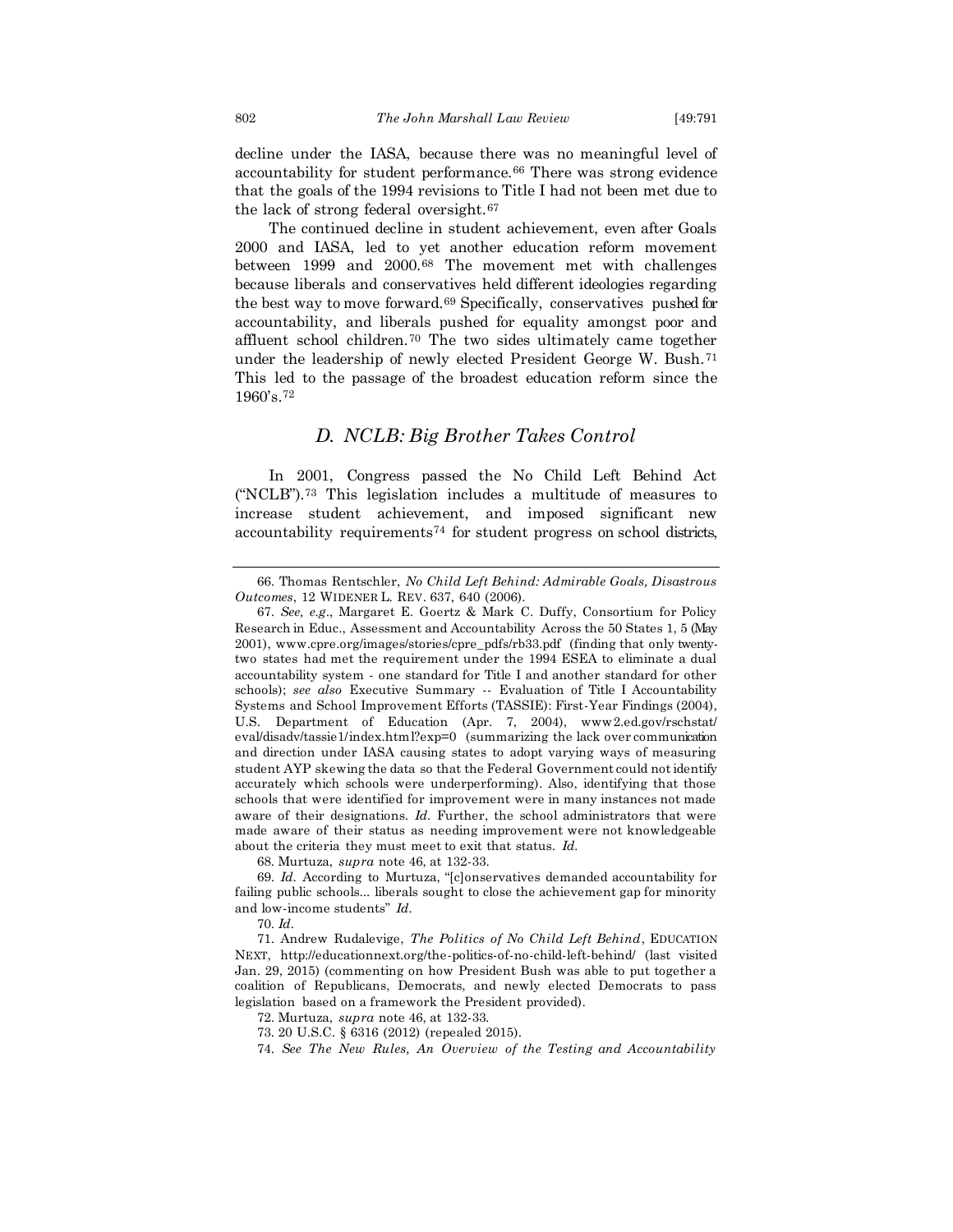individual schools, and states.<sup>75</sup> NCLB sought to mend the failures of Title I by committing additional resources to English as a second language ("ESL") students, students in poverty, and those with disabilities.<sup>76</sup> Another goal of NCLB was to ensure that "highly qualified" teachers taught all students.<sup>77</sup>

NCLB introduced significant penalties applicable to the states if their schools failed to comply with NCLB's mandate for assessments and student AYP goals.<sup>78</sup> Congress required states to develop performance standards and tests in math and language arts, and as of 2006, science.<sup>79</sup> Under Title I, assessment tests had been administered every three or four years, making it impossible to track year-over-year progress in student achievement.<sup>80</sup> NCLB sought to correct this deficiency by requiring the development of quality assessment tests in math and language arts.<sup>81</sup> Schools had to administer these tests each year to all students in grades three through eight, and, by the 2005-2006 school year, to all high school level students.<sup>82</sup> Additionally, each state has to develop science-based assessment tests to be administered to all students once during elementary school, once during middle school, and once at the high school level.<sup>83</sup>

NCLB further required each state to develop "annual measurable objectives" ("AMOs"), detailing plans for holding the school districts and individual schools accountable for meeting AYP

75. *No Child Left Behind*, EDUCATION WEEK (Sept. 19, 2011), www.edweek.org/ew/issues/no-child-left-behind/.

76. 20 U.S.C. § 6301(2) (2006). *See* 20 U.S.C. § 6311(b)(2)(I)(ii) (2006) (requiring at least 95% of minority, English as a second language, learning disabled students to participate in the state assessment program).

77. 20 U.S.C. § 6301(1),(4),(6)-(10). *See* No Child Left Behind*, supra* note 75 (explaining that "highly qualified" means "that a teacher was certified and demonstrably proficient in his or her subject matter.").

78. James E. Ryan, *The Perverse Incentives of the No Child Left Behind Act*, 79 N.Y.U. L. REV. 932, 939 (2004).

79. 20 U.S.C. § 6311(b)(1)(A), (C).

80. David K. Cohen & Susan L. Moffitt, *Center on Educ. Policy, Title I: Politics, Poverty, and Knowledge, in* THE FUTURE OF THE FEDERAL ROLE IN ELEMENTARY & SECONDARY EDUCATION, 77, 83 (2001), (discussing that "existing tests are … designed to assess the distribution of knowledge or skill within a population at one point in time, rather than to measure growth").

81. 20 U.S.C. § 6311(b)(1)(C)(2012).

82. 20 U.S.C. § 6311(b)(3)(C)(v)(I) (2012).

83. *Id.* at § 6311(b)(3)(A).

*Provisions of the No Child Left Behind Act*, PBS.ORG, www.pbs.org/wgbh/pages/ frontline/shows/schools/nochild/nclb.html (last visited Jan. 29, 2015) (summarizing the new measures of NCLB which require states under NCLB to develop challenging assessment tests and annual progress objectives). Each state must also report the results of their annual achievement tests broken out by poverty, race, ethnicity, disability, and limited English proficiency so that states could not lump the results together in an effort to hide the achievement gaps between groups of students. *Id.*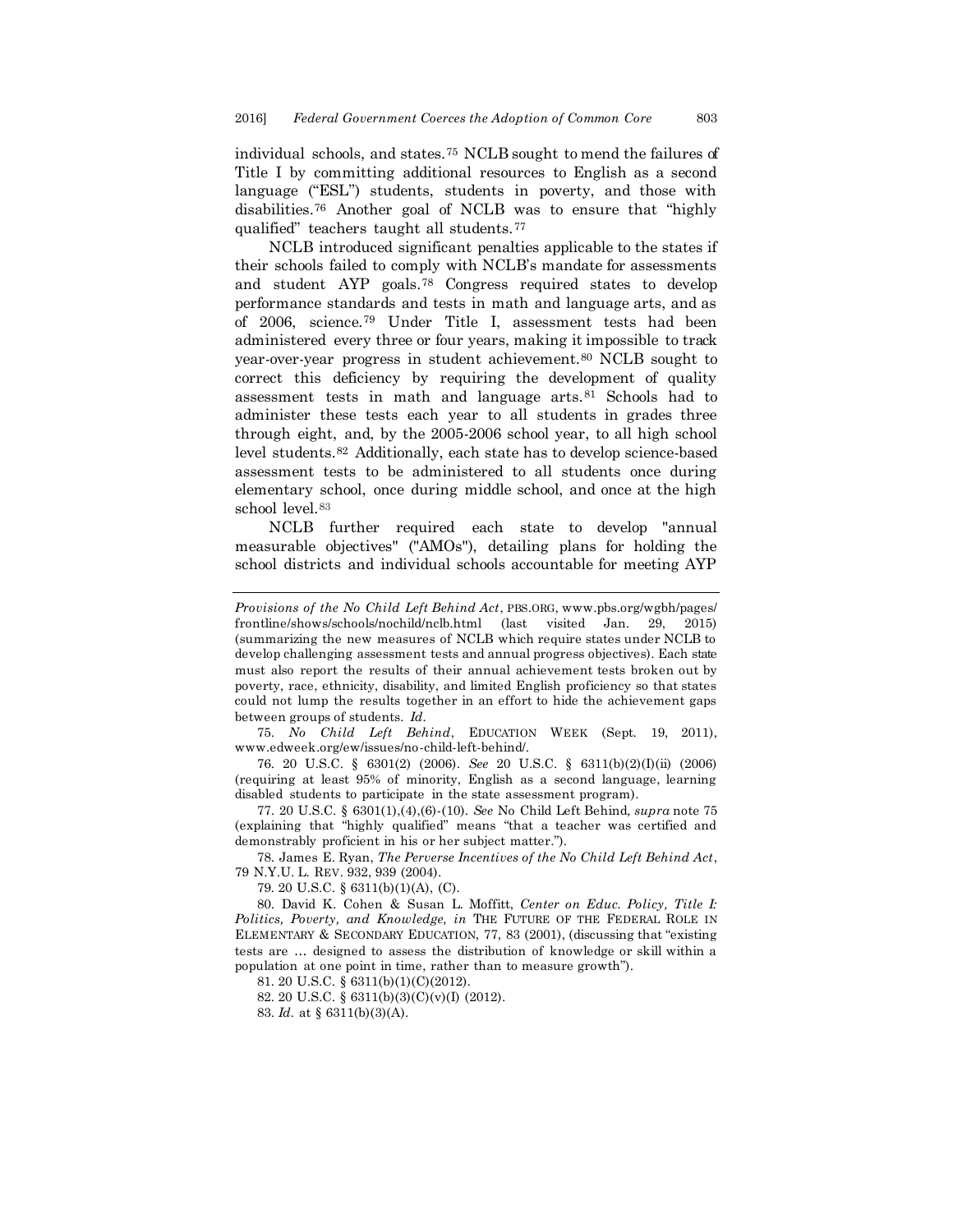and raising the proficiency<sup>84</sup> levels of all students.<sup>85</sup> Each state's AMO must incorporate a plan to increase the percentage of students deemed "proficient" in year-over-year testing.<sup>86</sup> NCLB mandated that by 2014 every student must be 100% proficient in math and reading based on each state's assessments.<sup>87</sup>

NCLB provides for significant new penalties that become progressively harsher when states or schools fail to meet AYP targets in student proficiency.<sup>88</sup> If a state or individual school continuously failed to meet its targets, it faced significant consequences. "At the state level, failure to comply with the Act's accountability provisions could result in the loss of all administrative funding provided under the Act."<sup>89</sup> For individual schools, failure to satisfy AYP requirements could result in the school losing access to significant federal resources.<sup>90</sup> For example, parents of children enrolled in a school not meeting its AYP targets would be given the option to transfer their children to another school in that district which is performing at its AYP target.<sup>91</sup> Ultimately, the school may be forced to fire underperforming staff and potentially relinquish control to the state.<sup>92</sup> However, even with stricter accountability standards NCLB failed.<sup>93</sup>

NCLB failed to increase student proficiency because states had the incentive to lower proficiency thresholds and create tests that a high percentage of students could pass.<sup>94</sup> The incentive to the states was to ensure they remained eligible to receive much needed federal funding for public education.<sup>95</sup> The pressure for high passage rates

92. No Child Left Behind, *supra* note 75.

93. *See* Maria Glod, *U.S. Teens Trail Peers Around World on Math-Science Test*, WASH. POST (Dec. 5, 2007), www.washingtonpost.com/wpdyn/content/article/2007/12/04/AR2007120400730.html (illustrating that U.S. Students proficiency in math and science has remained stagnant since 2003, and that U.S. students "lagged behind those in 16 of 30 countries in the Organization for Economic Cooperation and Development, a Paris-based group that represents the world's richest countries. The U.S. students were further behind in math, trailing counterparts in 23 countries.").

94. James E. Ryan, *supra* note 78, at 946-48.

<sup>84.</sup> *See* Thomas F. Risberg, Comment, *National Standards and Tests: The Worst Solution to America's Educational Problems...Except for All Others,* 79 GEO. WASH. L. REV. 890, 896 (2011) (defining student proficiency as the percentile a student tests into on standardized assessments).

<sup>85.</sup> 20 U.S.C. § 6311(b)(2)(G).

<sup>86.</sup> *Id.* at § 6311(b)(2)(E)-(F), (3)(C). States have twelve years from the end of the 2001-2002 school year to ensure that all students meet or exceed the states proficient level of academic achievement. *Id.*

<sup>87.</sup> *Duncan Says 82 Percent of America's Schools Could "Fail" Under NCLB This Year*, U.S. DEP'T OF EDUC. (Mar. 9, 2011), www.ed.gov/news/pressreleases/duncan-says-82-percent-americas-schools-could-fail-under-nclb-year.

<sup>88.</sup> Murtuza, *supra* note 46, at 133-34.

<sup>89.</sup> Nash, *supra* note 32, at 253.

<sup>90.</sup> *See generally*, 20 U.S.C.A. § 6316(b).

<sup>91.</sup> 20 U.S.C. § 6316(b)(1)(E)(i).

<sup>95.</sup> *Id.*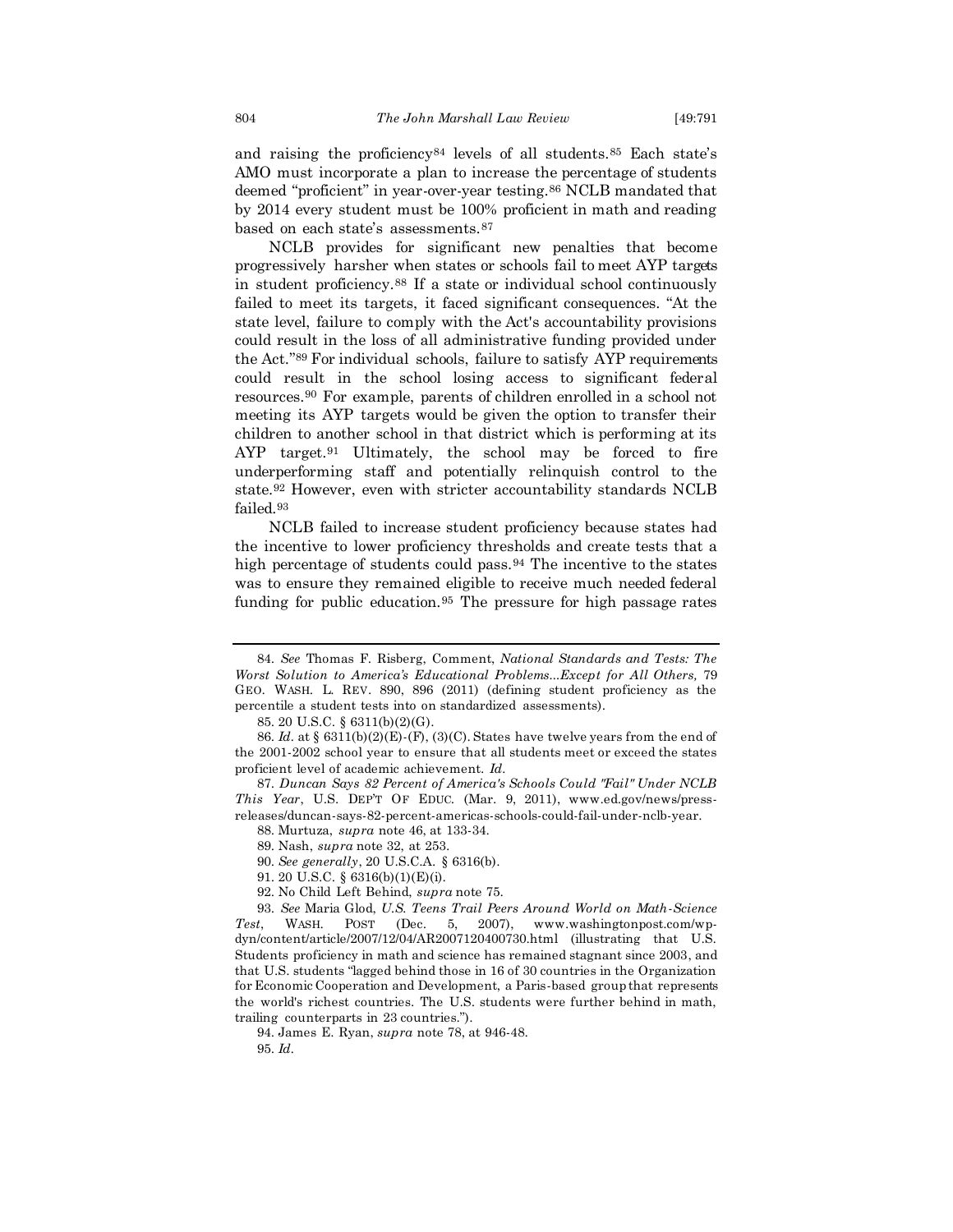led states to create tests that concentrate on memorization skills rather than analytical skills.<sup>96</sup> This caused many states to measure student performance using multiple choice questions standing in complete contrast to the challenging academic standards teaching advanced skills in math and science envisioned by NCLB.<sup>97</sup> Thus, resulting in skewed data labeling students as proficient without truly measuring a student's academic achievement.<sup>98</sup> With NCLB failing to meet expectations a new era of standards-based reform was called for yet again.

#### *E. One Step Closer to a National Curriculum*

In the fall of 2009 the National Governors Association ("NGA") and the Council of Chief State School Officers ("CCSSO") cosponsored the development of The Common Core State Standards Initiative ("CCSSI").<sup>99</sup> The goal of CCSSI is to provide a consistent high quality education that is common amongst all the states.<sup>100</sup> The initiative specifically sought to develop common core standards in English, language arts, and mathematics for all public schools.<sup>101</sup>

The initiative received its largest support and push from the Bill and Melinda Gates Foundation ("Gates"), which provided more than \$200 million in grants.<sup>102</sup> The Gates foundation spread money around the country to rigorously advocate their agenda, making it difficult for state governments to refuse to adopt CCSSI.<sup>103</sup> "[B]eginning in 2007 . . . the [Gates] foundation gave \$27 million to NGA, CCSSO, and Achieve to help develop and advance common state standards and student data systems."<sup>104</sup> The result was a publication entitled

100. *Id.*

101. *Id.*

<sup>96.</sup> Jennifer Cohen, *Race to The Top Funds and State Spending on Student Assessments*, NEW AMERICA (Sept. 29, 2009), www.newamerica.org/educationpolicy/race-to-the-top-funds-and-state-spending-on-student-assessments/.

<sup>97.</sup> *See* 20 U.S.C. § 6311(b)(1)(D) (listing the "Challenging Academic Standards" the states are to conform their public education policy to).

<sup>98.</sup> Kevin Carey, *Hot Air: How States Inflate Their Educational Progress Under NCLB, Evidence Suggests Otherwise*, EDUCATION SECTOR (May 15, 2006), http://educationpolicy.air.org/sites/default/files/publications/Hot\_Air\_NCLB.pdf.

<sup>99.</sup> *See About the Standards: Development Process,* COMMON CORE STATE DEVELOPMENT INITIATIVE, www.corestandards.org/about-the-standards/ development-process/ (last visited Oct. 2, 2014) (describing the timeline for the development and implementation of the CCSSI.).

<sup>102.</sup> Lyndsey Layton, *How Bill Gates Pulled Off The Swift Common Core Revolution: Outside In A New Era Of Influence,* WASH. POST (June 7, 2014), www.washingtonpost.com/politics/how-bill-gates-pulled-off-the-swift-commoncore-revolution/2014/06/07/a830e32e-ec34-11e3-9f5c-9075d5508f0a\_story.html.

<sup>103.</sup> *Id.*

<sup>104.</sup> *Common Core Issues: What is Common Core,* HSLDA (July 21, 2014), www.hslda.org/commoncore/Topic1.aspx; *see also About Us*, ACHIEVE.ORG,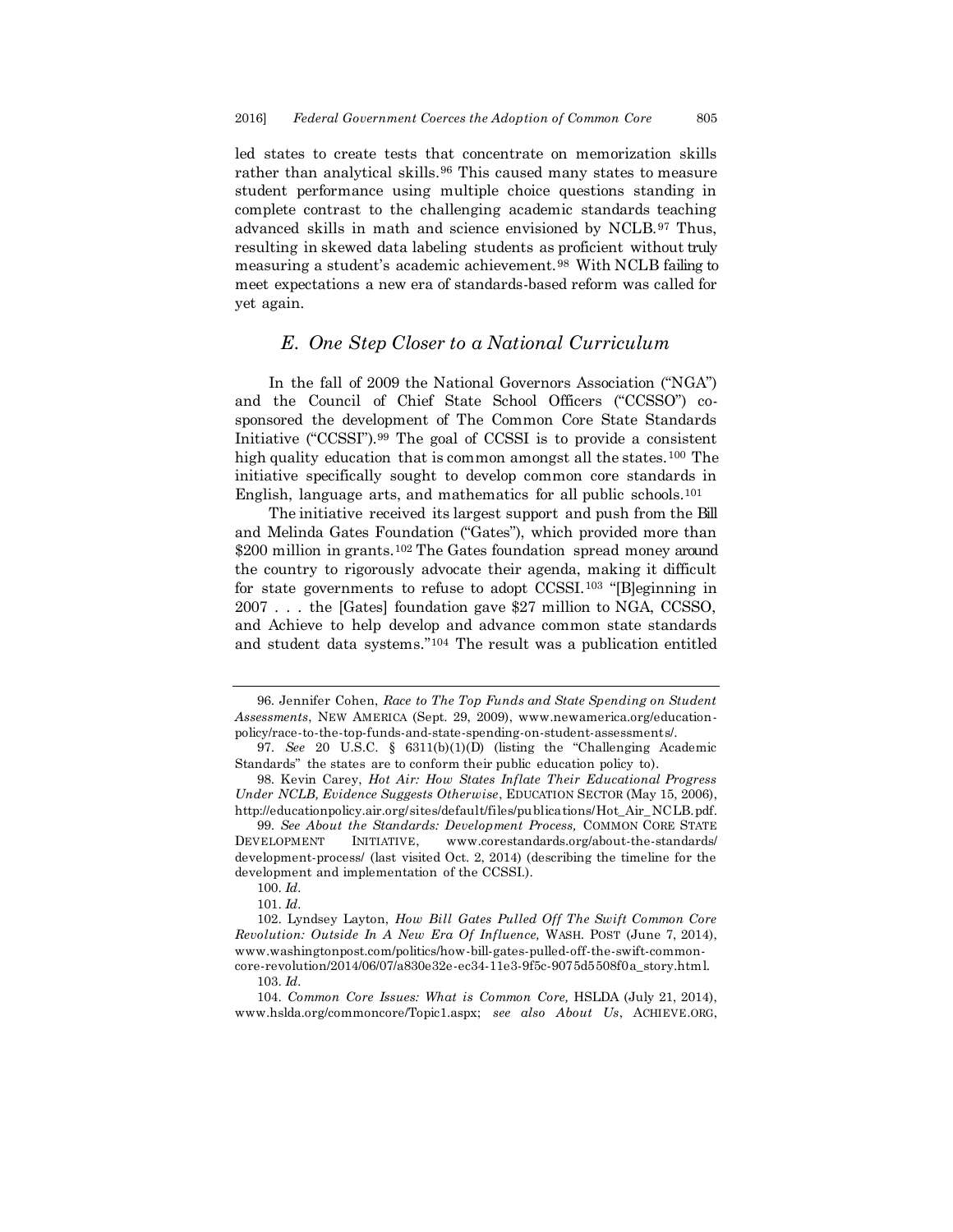*Benchmarking for Success: Ensuring U.S. Students Receive a Worldclass Education*. <sup>105</sup> *Benchmarking for Success* outlined five main steps the states and federal government must adopt to ensure American students can compete for jobs with other top performing nations.<sup>106</sup> In 2008, then-president-elect Barack Obama received a copy of the publication, and shortly after being sworn in as President his administration expressed its commitment to Common Core.<sup>107</sup> Specifically, President Obama's Secretary of Education, Arne Duncan, stated his commitment to helping "states develop and implement rigorous, college-ready academic achievement standards along with improved assessments."<sup>108</sup>

The United States Department of Education ("USDE") embraced the development of the Common Core State Standards, and adopted the standards as a way of benchmarking state's applications for education grants in connection with its Race to the Top program ("RTTP").<sup>109</sup> In this competitive grant program, states compete for a share of \$4.35 billion reserved for state education, included as part of the American Recovery and Restoration Act ("ARRA").<sup>110</sup> To be eligible for funding, states had to promise that they would fully adopt a set of common college- and career-ready standards.<sup>111</sup> RTTP did

109. Race to the Top Fund, 74 Fed. Reg. 37, 804 (July 29, 2009).

110. *Id.*

www.achieve.org/about-us (last visited Jan. 29, 2015) (stating that Achieve is a non-profit organization that works with state legislatures and state boards of education to help the states develop education policy, assessments, and curriculum).

<sup>105.</sup> Craig D. Jerald, *Benchmarking for Success: Ensuring U.S. Students Receive a World-Class Education*, Achieve.org, www.achieve.org/files/ BenchmarkingforSuccess.pdf (last visited Apr. 03, 2016).

<sup>106.</sup> *See Education Policy Experts Sound Alarm Over America's Ability To Compete*, ACHIEVE (Dec. 19, 2008), www.achieve.org/education-policy-expertssound-alarm-over-americas-ability-compete (outlining the five steps: "1. Upgrade state standards by adopting a common core of internationally benchmarked standards in math and language arts for grades K-12; 2. Leverage states' collective influence to ensure textbooks, digital media, curricula and assessments are aligned to internationally benchmarked standards and draw on lessons from high-performing nations; 3. Revise state policies for recruiting, preparing, developing and supporting teachers and school leaders to reflect the 'human capital' practices of top-performing nations and states around the world; 4. Hold schools and systems accountable through monitoring, interventions and support to ensure consistently high performance, drawing upon international best practices; and 5. Measure state-level education performance globally by examining student achievement and attainment in an international context to ensure that students are receiving the education they need to compete in the 21st century economy.").

<sup>107.</sup> *Common Core Issues: What is Common Core,* HSLDA (July 21, 2014), www.hslda.org/commoncore/Topic1.aspx.

<sup>108.</sup> *Secretary Arne Duncan Testifies before the House Budget Committee on the Fiscal Year 2010 Budget Request*, U.S. DEP'T OF EDUC. (March 12, 2009), www.ed.gov/news/speeches/secretary-arne-duncan-testifies-house-budgetcommittee-fiscal-year-2010-budget-request.

<sup>111.</sup> U.S. Dep't of Educ., Race to the Top Program Executive Summary, 1, 4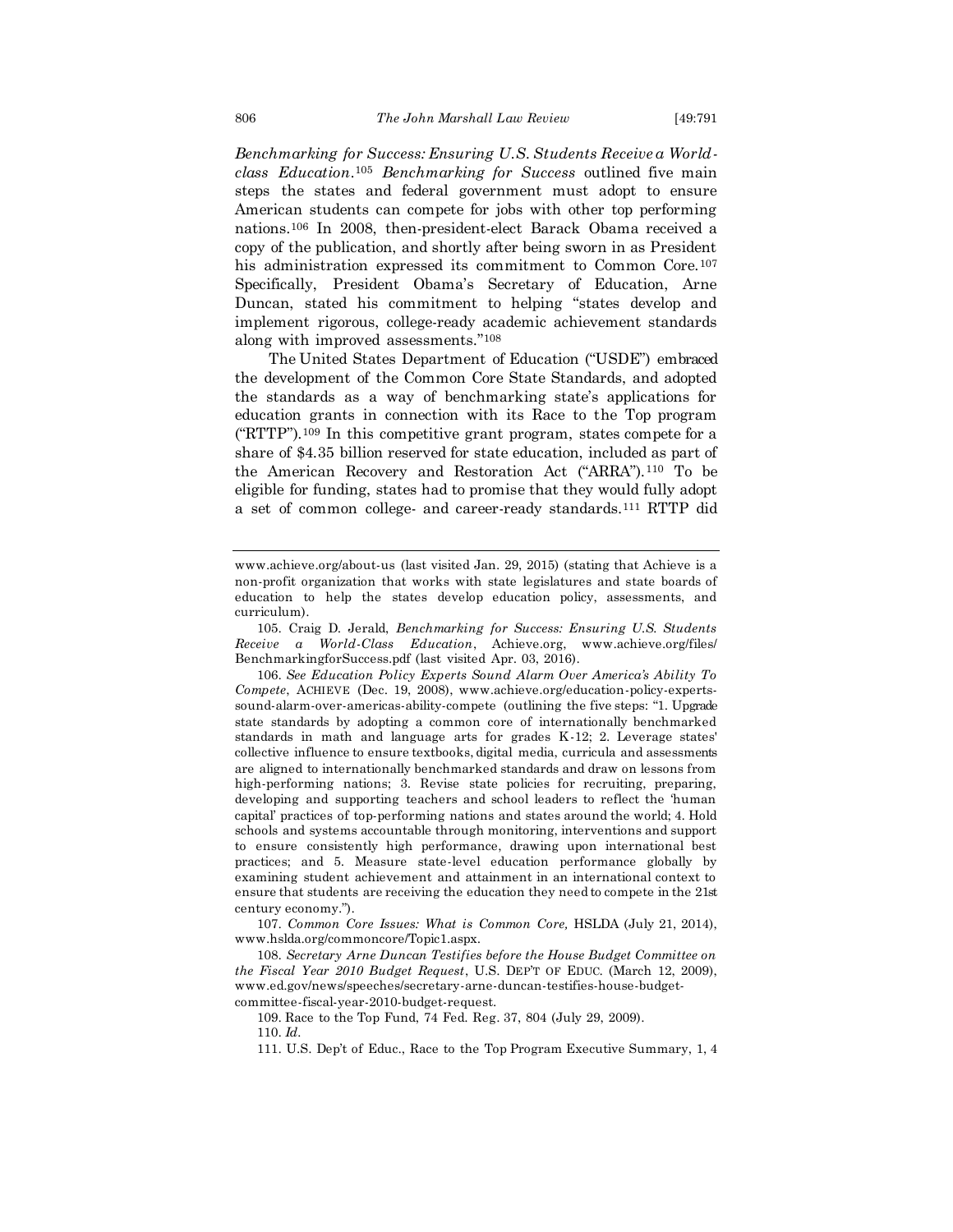allow for states to develop their own standards, but the states were only eligible to compete for RTTP funds if their own state universities verified that those internally developed standards were comparable to the Common Core career-ready standards.<sup>112</sup>

However, most states were under economic strain at the time.<sup>113</sup> Therefore, these states could not commit the appropriate resources for developing their own set of academic standards that would allow them to compete for RTTP funds and adopted the Common Core.<sup>114</sup> A state applying for an RTTP grant was eligible for more RTTP funds by earning "high" points.<sup>115</sup> A state earned "high" points by joining a consortium consisting of more than one-half of the states in the country that jointly develop and adopt common standards.<sup>116</sup> A state received fewer points, and less RTTP funds, if it was part of a consortium that included only one-half of the states in the country or less.<sup>117</sup> Two major consortia, The Partnership for Assessment of Readiness For College and Careers ("PARCC") and the SMARTER Balanced Assessment Consortium ("SBAC"), were awarded grants by the Department of Education to develop assessments aligned to the Common Core.<sup>118</sup> States were also required to demonstrate that they would expand their state's longitudinal data system<sup>119</sup> so that it was in the same format as other states and contained new data, such as student health, demographics, and success in postsecondary education.<sup>120</sup>

112. Layton, *supra* note 102.

113. *See infra* note 205 and accompanying text for a breakdown of the revenues and expenses of the states as a collective.

114. Layton, *supra* note 102.

115. *See* 75 Fed. Reg. 18171, 18173 (Apr. 9, 2010) www.gpo.gov/fdsys/pkg/FR-2010-04-09/html/2010-8176.htm (noting the total points available for states participating in a consortium including a majority of the states).

116. *See* 75 Fed. Reg. 18171, 18173 (Apr. 9, 2010) (outlining the RTTP's scoring priorities).

117. *Id.* 

118. Valerie Strauss, *The Coming common Core Meltdown*, WASH. POST (Jan. 23, 2014), www.washingtonpost.com/blogs/answer-sheet/wp/2014/01/23/thecoming-common-core-meltdown/. *See Information Related To The Assessment Consortia*, NCLS.ORG, www.ncsl.org/research/education/common-core-statestandards-assessment-consortia.aspx (last visited Mar. 29, 2016) (stating that two consortia, PARCC and SBAC received \$186 million and \$176 million in RTTP grants).

119. *See Longitudinal Data Systems Task Force*, NCES.ED.ORG, http://nces.ed.gov/Forum/longitudinal.asp (last visited Jan. 29, 2015) (defining a longitudinal data system as an electronic database that tracks student and teacher information over many years and can be accessed by multiple schools in case that individual student or teacher should move or transfer schools).

120. 74 Fed. Reg. 221, 59836 (Nov. 18, 2009); *see generally* A BLUEPRINT FOR

<sup>(2009),</sup> www2.ed.gov/programs/racetothetop/executive-summary.pdf. Overview Information; Race to the Top Fund; Notice Inviting Applications for New Awards for Fiscal Year (FY) 2010, 74 Fed. Reg. 221, 59836 (Nov. 18, 2009), www.gpo.gov/fdsys/pkg/FR-2009-11-18/pdf/E9-27427.pdf.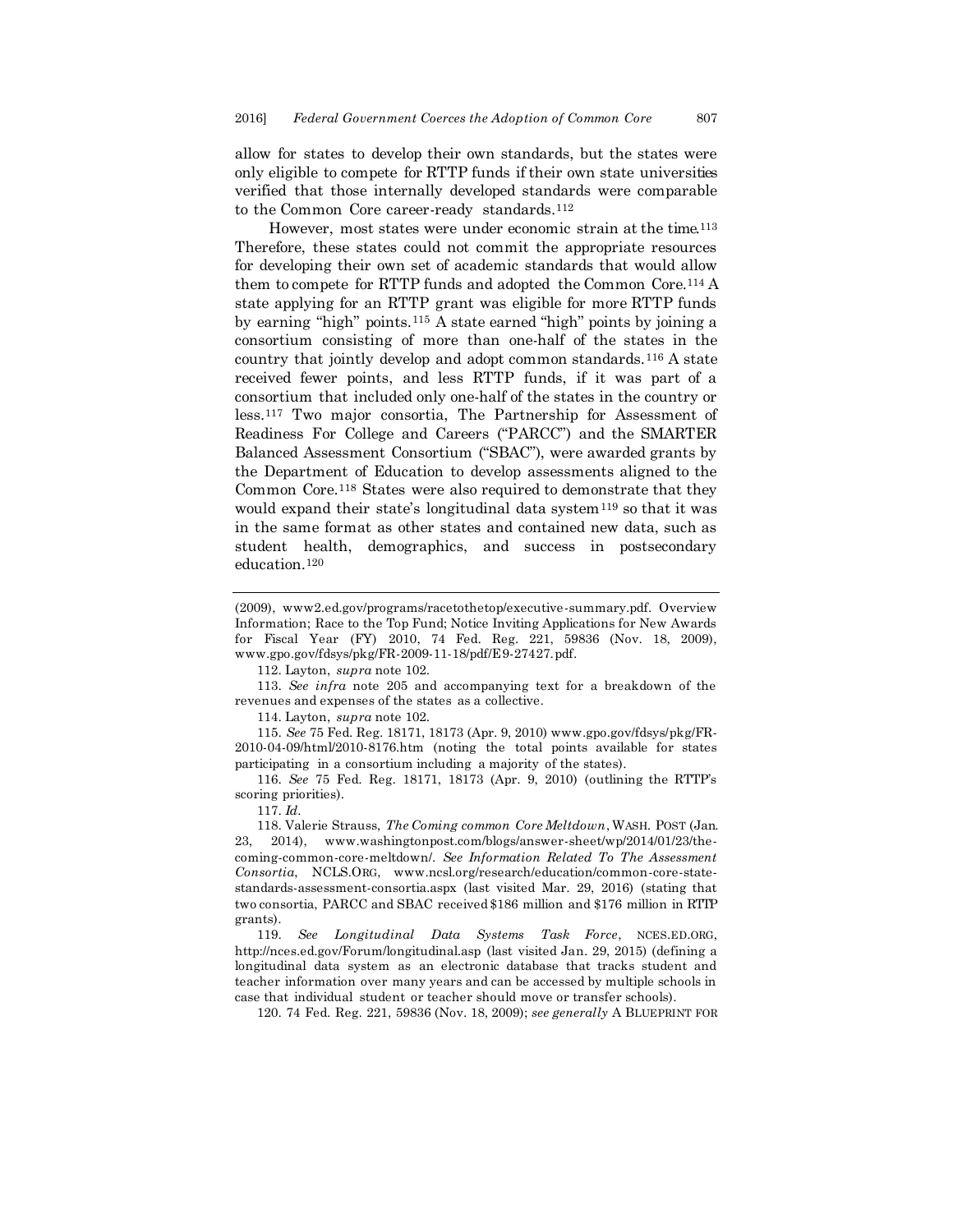RTTP applications were due on January 19, 2010, even though the final draft of Common Core was not released until six months later.<sup>121</sup> As a result, states applying for RTTP funds had only a short period of time to review the final draft and adopt the standards. Specifically, the final draft was released on June 2, 2010, and states had until August 2, 2010 to review this draft and adopt the standards.<sup>122</sup> During this shotgun adoption period, many states signed onto the Common Core to compete for RTTP funds while their legislators were out of session.<sup>123</sup> Nevertheless, all but eight states adopted the Common Core in order to receive RTTP funds.<sup>124</sup>

Sentiment for Common Core has grown rapidly since its implementation in public education curriculum. In fact, it has grown "to the extent that it has become a litmus test in the Republican Party ahead of the GOP's 2016 presidential nomination process."<sup>125</sup> Common core is seen as a Democratic program and Republicans are pouncing on its negative reception as a campaign talking point.<sup>126</sup> Red states, including, Indiana, Oklahoma, and South Carolina, have begun to pull out of Common Core after initially adopting the standards.<sup>127</sup>

Further, questions of self-interest remain. Who stands to benefit the most from states adopting Common Core? Does Common Core represent the nationalization of public education with the federal government wielding the whip? Undeniably though, is that Gates stands to gain financially through his affiliation with Microsoft.<sup>128</sup> In February 2014, Microsoft announced it would be pre-loading Common Core classroom material onto Microsoft Surface tablets, allowing it to compete for use in the classroom with the Apple iPad.<sup>129</sup> While conservatives argue the federal government stands to gain the most from the states adoption of the Common Core by taking control of education policy in direct contradiction of the Tenth Amendment.<sup>130</sup>

REFORM: THE REAUTHORIZATION OF THE ELEMENTARY AND SECONDARY EDUCATION ACT 1, 8 (Mar. 2010), www2.ed.gov/policy/elsec/leg/ blueprint/blueprint.pdf (describing what student information the states must track in the new data systems required under RTTP).

<sup>121.</sup> Race to the Top Program Executive Summary, *supra* note 111, at 7; How is the Federal Government involved in the Common Core?, *supra* note 20.

<sup>122.</sup> *Home Sch. Legal Def. Ass'n.*, *supra* note 20.

<sup>123.</sup> *Race To The Top,* TRUTH IN AMERICAN EDUCATION*,*  http://truthinamericaneducation.com/race-to-the-top/ (last visited Oct. 2, 2014). 124. *Id.*

<sup>125.</sup> Layton, *supra* note 102.

<sup>126.</sup> *Id.*

<sup>127.</sup> *Id.*

<sup>128.</sup> *Id.*

<sup>129.</sup> *Id.*

<sup>130.</sup> *See Home Sch. Legal Def. Ass'n*, *supra* note 20 (explaining how the federal government through the Department of Education has forced over 80% of the country into using identical academic standards and assessment tests).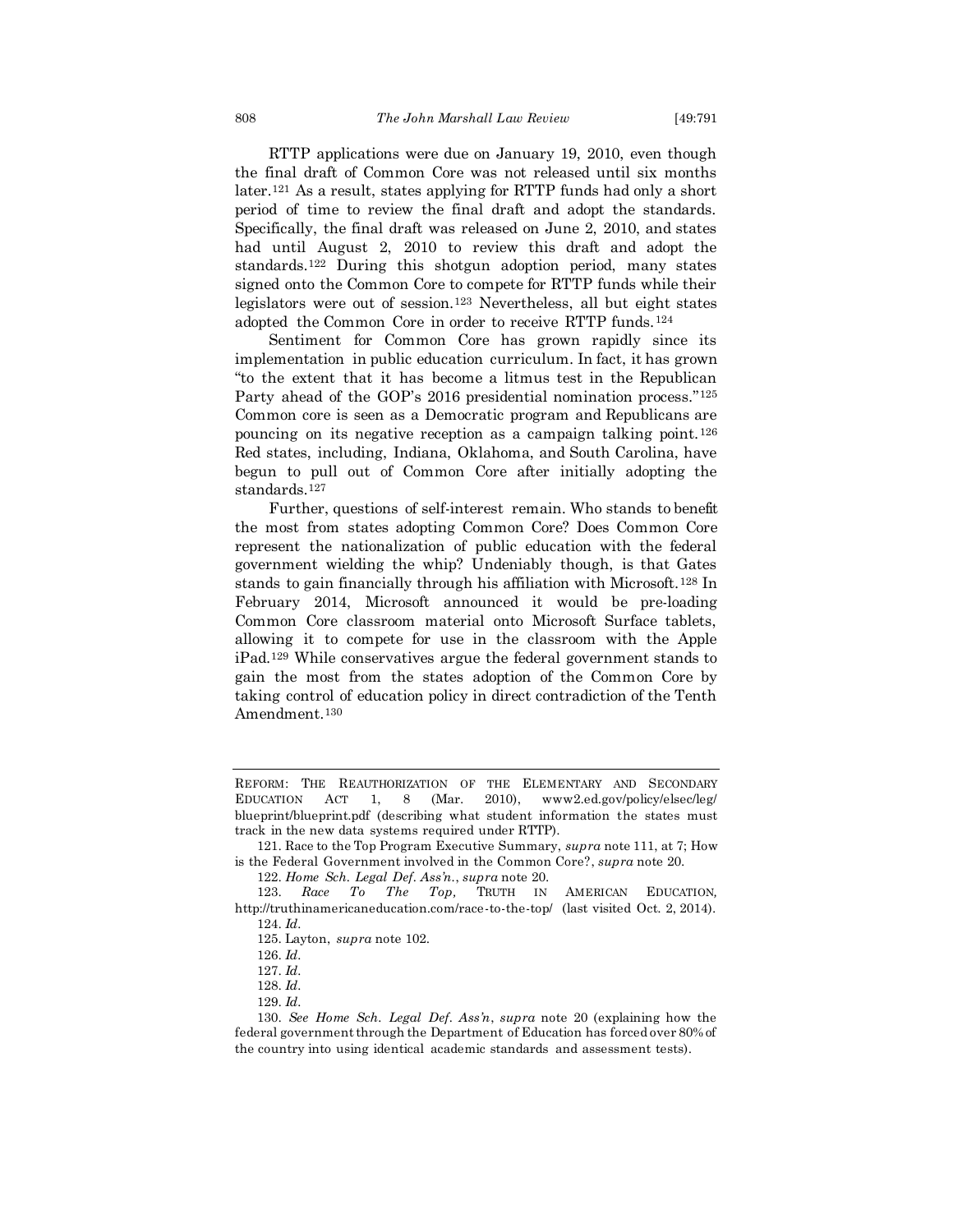# III. A DETAILED LOOK AT HOW THE STATES WERE COERCED INTO ADOPTING THE COMMON CORE

#### *A. Common Core Fiasco*

In the aftermath of the muddled and troubled rollout of the Common Core, many parents, educators, and politicians vocalized their opinions on the development and implementation of the Common Core standards.<sup>131</sup> Opponents of the Common Core have questioned many aspects of the program: the constitutionality of federal involvement in education policy, the development of the standards, the content of the standards, and how standardized assessments align with the Common Core.<sup>132</sup> Supporters of Common Core argue that its development and implementation was a state-led effort, and that the states voluntarily adopted the standards absent pressure from the federal government.<sup>133</sup> Further, supporters also argue that experts and teachers from across the country drafted the standards, and that the standards are internationally benchmarked against those of top performing countries.<sup>134</sup>

Despite these purported strengths of Common Core, the federal government is not doing its part to win over the opposition. The Secretary of Education, Arne Duncan, has said that he finds it "fascinating" that some of the opposition to the Common Core has come from "[w]hite suburban moms who - all of a sudden - their child isn't as brilliant as they thought they were and their school isn't quite as good as they thought they were, and that's pretty scary."<sup>135</sup> Secretary Duncan should also take note that opposition within his own party to the Common Core is also increasing, up seven percent in 2014 compared to 2013.<sup>136</sup>

<sup>131.</sup> *See generally* Valerie Strauss, *Arne Duncan: 'White Suburban Moms' Upset that Common Core Shows Their Kids Aren't 'Brilliant,'* WASH. POST (Nov. 16, 2013), www.washingtonpost.com/blogs/answer-sheet/wp/2013/11/16/arneduncan-white-surburban-moms-upset-that-common-core-shows-their-kids-arentbrilliant/.

<sup>132.</sup> *Id.*

<sup>133.</sup> *About the Standards: Development Process*, COMMON CORE STATE STANDARDS INITIATIVE, www.corestandards.org/about-thestandards/development-process/ (last visited Oct. 21, 2014).

<sup>134.</sup> *See About the Standards: Development Process*, COMMON CORE STATE STANDARDS INITIATIVE, www.corestandards.org/assets/Criteria.pdf (last visited Mar. 26, 2016), (detailing the criteria that guided the development of the Common Core curriculum).

<sup>135.</sup> Michele Richinick, *Arne Duncan Reflects on 'White Suburban Moms' Comment*, MS NBC (updated Nov. 22, 2013, 5:58 PM), www.msnbc.com/morningjoe/sec-education-arne-duncan.

<sup>136.</sup> Rebecca Klein, *Support For The Common Core Plummets, Especially Among Teachers*, HUFFINGTON POST (Aug. 19, 2014, 12:03 AM), www.huffingtonpost.com/2014/08/18/ednext-2014-survey\_n\_5688376.html.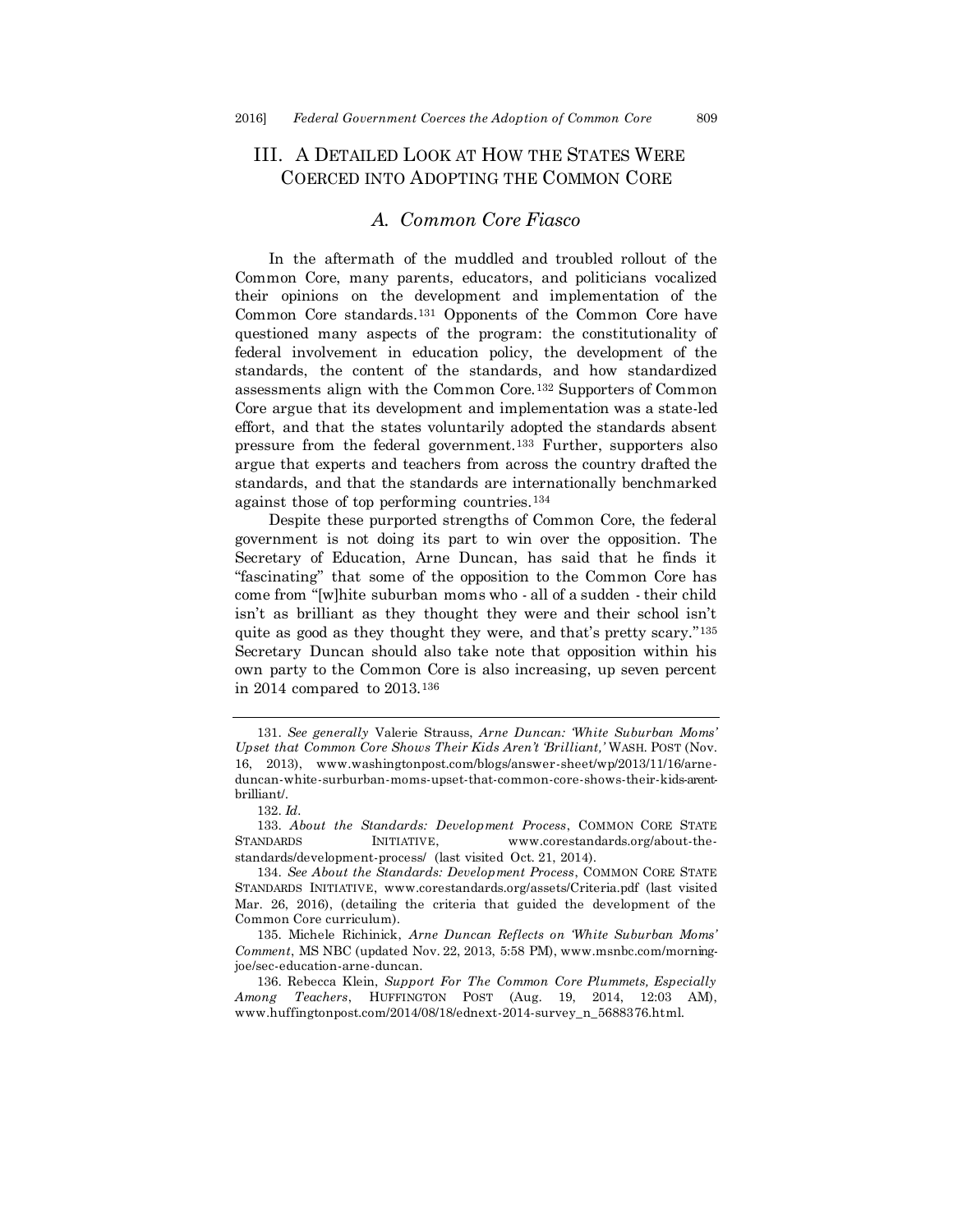# *B. Comparing the Constitutionality of Congress's Use of Its Spending Power in Enacting NCLB and the RTTP:*

The constitutionality of NCLB has been challenged by individual states, but no court has found that the federal government overstepped its spending powers in enacting NCLB.<sup>137</sup> Under the *Dole* test, NCLB is an appropriate use of Congress's spending powers.<sup>138</sup> NCLB is intended to serve the "general welfare" because it seeks to improve the educational system, and it is unambiguous by virtue of the states agreeing to the provisions of NCLB.<sup>139</sup> Further, NCLB funds are tied to a federal interest, which is stated in the title "leaving no child behind," and NCLB does not violate any independent provision of the Constitution.<sup>140</sup> The test examining the violation of independent provisions of the Constitution relates only to whether the conditions attached to the funds require the states to conduct unconstitutional activities.<sup>141</sup> NCLB conditions the receipt of federal funds on states committing to improving education in highpoverty school districts.<sup>142</sup> This is not unconstitutional; rather, the

138. *Dole*, 483 U.S. at 207-08.

<sup>137.</sup> *See* Sch. Dist. of Pontiac v. Sec'y of U.S. Dept. of Educ., 584 F.3d 253, 295 (6th Cir. 2009) (finding NCLB does not violate a states tenth amendment rights when federal funding does not cover the full cost of its implementation); *see also* Connecticut v. Spellings, 453 F. Supp. 2d 459, 494 (2006) (dismissing Connecticut's Tenth Amendment challenge to NCLB for subject matter jurisdiction and because it was not judicially reviewable).

<sup>139.</sup> *See Dole*, 483 U.S. 203, at 207 (explaining that Congress's use of its spending powers is unambiguous if states knowingly accept federal funds aware of the consequences of their participation in the federal program); *see also* Coulter M. Bump, Comment, *Reviving the Coercion Test: a Proposal to Prevent Federal Conditional Spending that Leaves Children Behind,* 76 U. COLO. L. REV. 521, 541- 42 (2005) (articulating that when a state agrees to adopt a federal regulatory program in exchange for federal funds, it is akin to a contract, and that upon a state's agreement to receive funds, ambiguity ceases to exist, because the state is assumed to have read the legislation, understood the details, and agreed to comply with the requirements laid out by congress).

<sup>140.</sup> *See Dole*, 483 U.S. 203, at 210-11 (explaining that the spending power may not be used to induce states to participate in activities that themselves would be unconstitutional). The Court offers the example that "a grant of federal funds conditioned on invidiously discriminatory state action or the infliction of cruel and unusual punishment would be an illegitimate exercise" of the Congress' spending powers." *Id.*

<sup>141.</sup> *Id.*

<sup>142.</sup> *See* National Education Association, *Federal Education Funding under NCLB: Fairness Contributor or Inhibitor?*, 1 (last visited Apr. 26, 2016), www.nea.org/assets/docs/PB39revfedfundingnclb2011.pdf (describing that NCLB was enacted to target high-poverty school districts in an effort to close the achievement gap of students in those districts compared to wealthier school districts).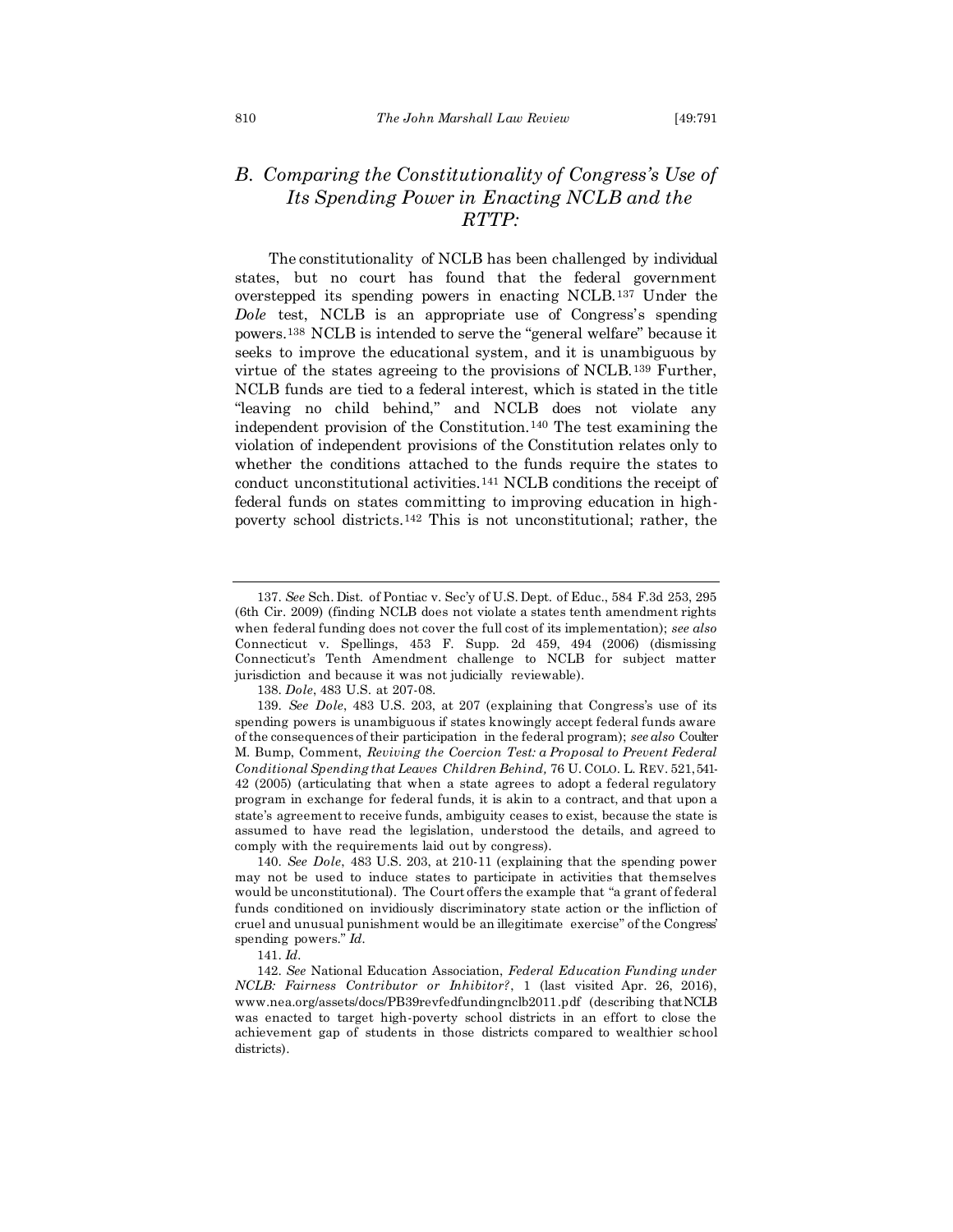goals of NCLB are in direct alignment with the Fourteenth Amendment.<sup>143</sup>

Like NCLB, the RTTP meets the elements of the *Dole* test.<sup>144</sup> The RTTP satisfies the first element of *Dole* because it intends to serve the "general welfare."<sup>145</sup> The term "general welfare" has been interpreted as being discretionary in nature and the discretion belongs to Congress.<sup>146</sup> The discretion conferred to Congress should only be questioned if its "choice is clearly wrong, a display of arbitrary power, not an exercise of judgment."<sup>147</sup> The RTTP was enacted to ensure all students graduate high school with the skills they need to succeed in college and in their careers, which is clearly intended to serve the "general welfare" of our country's students<sup>148</sup> as interpreted by the *Helvering* Court.<sup>149</sup>

The second element, ambiguity, is met for the sole reason that states that adopted the Common Core standards in order to compete for RTTP funds signed on to the RTTP.<sup>150</sup> However, opponents of the RTTP believe this to be an area of contention. In *Pennhurst State School and Hospital v. Halderman*, the Supreme Court stated that a legitimate use of Congress's spending power rests on whether states knowingly accept the terms of a contract offered to them by Congress.<sup>151</sup> "There can, of course, be no knowing acceptance if a State is unaware of the conditions or is unable to ascertain what is expected of it."<sup>152</sup>

It can be argued that the statute was ambiguous at the time states were required to apply for RTTP funds, because the standards had to be adopted so quickly.<sup>153</sup> In some circumstances the states did not even know what the standards were when they signed on to adopt them.<sup>154</sup> Additionally, states that had time to review the standards adopted them without any field data that the Common Core standards would increase student proficiency.<sup>155</sup> States were

149. *Davis*, 301 U.S. at 640 (1937).

150. Bump, *supra* note 139, at 541-42.

151. Pennhurst State Sch. and Hosp. v. Halderman, 451 U.S. 1, 17 (1937). 152. *Id.*

153. How is the Federal Government involved in the Common Core?, *supra*  note 20.

155. *See* Stan Karp, *The Problems with the Common Core*, RETHINKING SCHOOLS, www.rethinkingschools.org/archive/28\_02/28\_02\_karp.shtml (last visited Jan. 14, 2015) (illustrating that the Common Core is more of a marketing

<sup>143.</sup> U.S. CONST. amend. XIV.

<sup>144.</sup> *Dole*, 483 U.S. at 207-08.

<sup>145.</sup> *Id.* at 210.

<sup>146.</sup> *Davis*, 301 U.S. at 640 (1937).

<sup>147.</sup> *Id.*

<sup>148.</sup> *About the Common Core State Standards,* COMMON CORE STATE DEVELOPMENT INITIATIVE, www.corestandards.org/about-the-standards (last visited Jan. 14, 2015) (detailing the goals of the RTTP).

<sup>154.</sup> *Id.*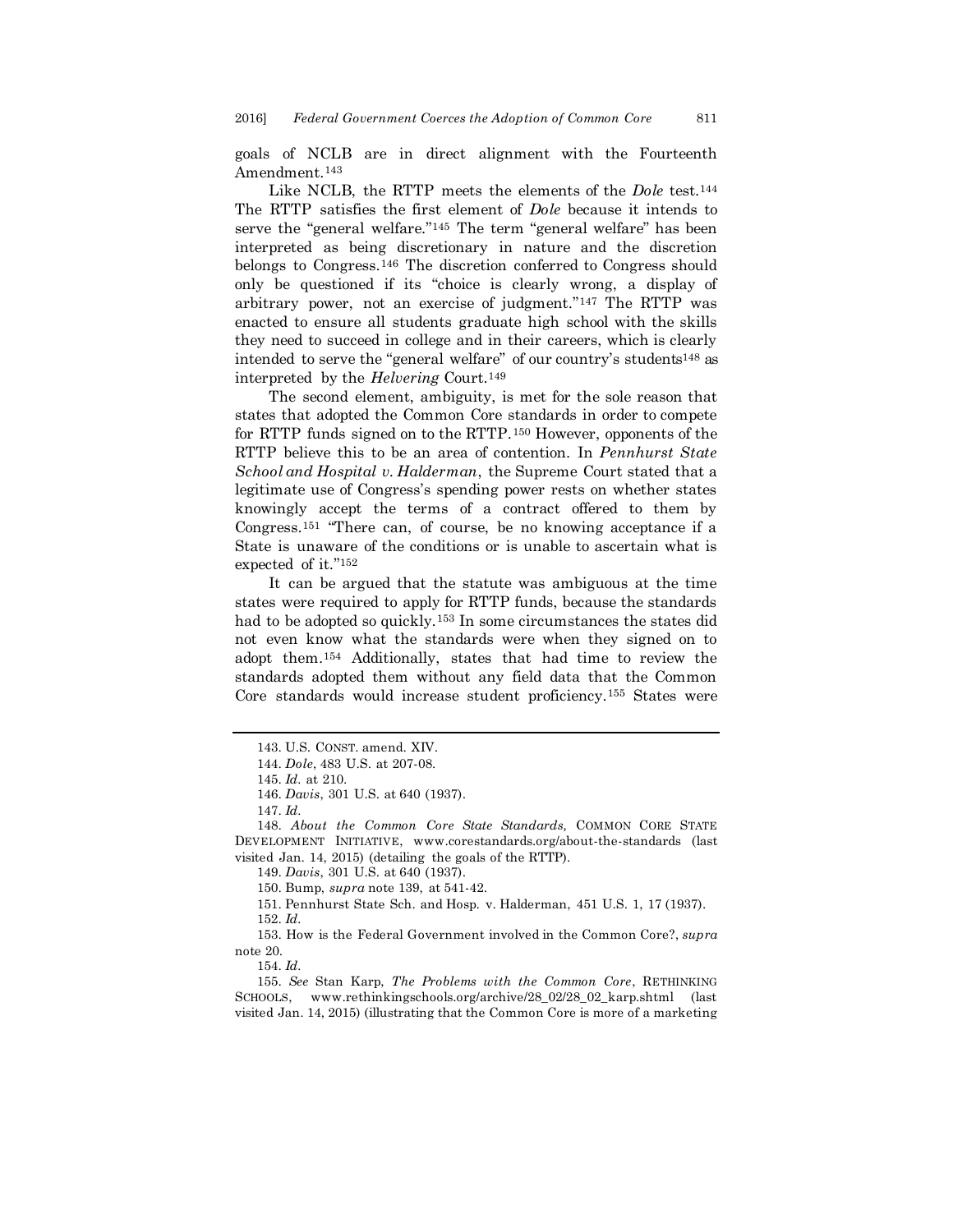merely given rhetoric regarding the goals of the RTTP and were unaware at the time of adoption that five members of the validation committee<sup>156</sup> did not sign off on the drafted standards that were presented to the states.<sup>157</sup> However, like any contract, a state signing onto the Common Core to receive federal funds indicates understanding.<sup>158</sup> Therefore, it is unlikely a court would hold otherwise.<sup>159</sup>

As to the third element of the *Dole* test – forwarding a federal interest – RTTP seeks to reform four areas of education: 1) improving the collection and use of data to better measure student growth and success; 2) developing, training, and rewarding the nation's best teachers; 3) adopting a set of standards that better prepare students for college and careers, and, 4) increasing student achievement in the nation's most underperforming schools.<sup>160</sup> The Supreme Court gives deference to Congress under *Dole* if there is any reasonable relation between the policy goals and the conditions.<sup>161</sup> Thus, it could be expected that the conditions placed on states receiving RTTP funds would be undisputedly related to the goals of RTTP because states are required to use federal funds to implement plans that strictly

157. *See* Sandra Stotsky, *Common Core's Invalid Validation Committee*, at 1, 4, UNIV. OF ARK. (Sept. 9, 2013), www.uaedreform.org/downloads/2013/11/ common-cores-invalid-validation-committee.pdf (describing that five members of the validation committee who did not sign off on the Common Core standards names were excluded from the official report issued to the states and their reasons for not signing off were never made known to the state boards of education).

158. *See* 27 WILLISTON ON CONTRACTS § 70:113 (4th ed. 2001) (stating that, "[o]ne who signs or accepts a written contract, in the absence of fraud or other wrongful act on the part of another contracting party, is conclusively presumed to know its contents and to assent to them").

159. *See Sch. Dist. of Pontiac*, 584 F.3d 253 at 272 (holding dismissal of plaintiff's action was appropriate, even though the court agreed that the language of NCLB was ambiguous in that states were unaware that they were required to meet all conditions of NCLB using state funds once federal funds were used even though the language of the act stated "nothing in this act shall . . . mandate a state . . . to spend any funds or incur any costs not paid for under this act.").

plan than an educational reform plan because the standards are more abstract descriptions of what students should know and when and was rolled out nationally without any sort of pilot program).

<sup>156.</sup> *Reaching Higher The Common Core State Standards Validation Committee, A Report From the National Governors Association Center for Best Practices & the Council of Chief State School Officers*, 1, 1-2 CORE STANDARDS (June, 2010), www.corestandards.org/assets/CommonCoreReport\_6.10.pdf. The validation committee was responsible for reviewing the evidence used for creating the Common Core college-and-career ready standards. *Id.* Additionally, the committee reviewed the standards to make sure they were clear and specific and benchmarked the standards against education standards with other leading countries expectations. *Id.*

<sup>160.</sup> *See* Bobby Jindal v. U.S. Dep't of Educ., No. 3:14-CV-534 (M.D. of La. 2014) (No. 19-1).

<sup>161.</sup> Kenneth R. Thomas, Cong. Research Serv., R42367, *The Constitutionality of Federal Grant Conditions after National Federation of Independent Business v. Sebelius* 1, 12 (2012).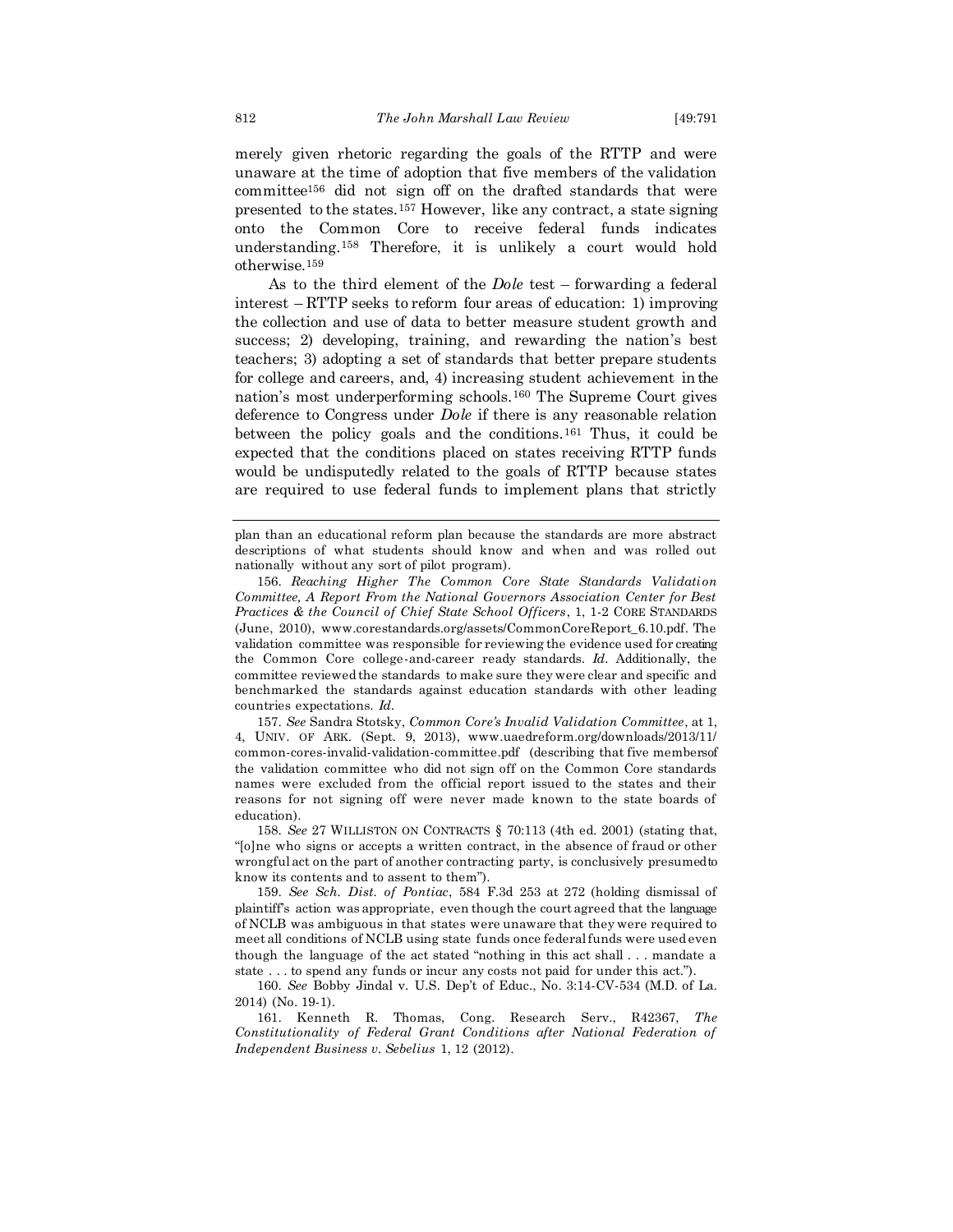adhere to these goals.<sup>162</sup> Finally, RTTP meets the fourth *Dole*  requirement because it does not condition the receipt of federal funds on the states commitment to unconstitutional activities.<sup>163</sup> But the fourth element does not take into account the potential for federal coercion, which means it is not concerned with Tenth Amendment violations.<sup>164</sup>

#### *C. The Coercion Test and the RTTP*

As discussed above, NCLB and RTTP individually satisfy the four elements of the *Dole* test. However, NCLB in conjunction with RTTP, must still be scrutinized to determine if the provisions of both programs acted to coerce the states into adopting the Common Core.<sup>165</sup> Though RTTP and NCLB are two separate and distinct government programs, the federal government skillfully tied the Common Core standards of RTTP directly to NCLB.<sup>166</sup> Thus, the two programs are so intertwined that if a state wanted to opt out of the RTTP, it would still need to use the Common Core standards to receive NCLB funds.<sup>167</sup> The federal government can only use its spending powers to induce states to comply with federal policy in areas that the federal government does not directly control; thus, the federal government cannot force states to comply.<sup>168</sup> Such coercion is equivalent to direct regulation, and is unconstitutional.<sup>169</sup> Historically, the Supreme Court gave deference to Congress's use of its spending power, but a majority of current Justices have begun to limit congressional spending power.<sup>170</sup> For instance, in 2012, in *NFIB* 

163. *Dole*, 483 U.S. at 210-11.

164. *Unconstitutional Coercion: How the No Child Left Behind Act Violates Oregon's 10th Amendment Rights*, at 8-9, WILLIAMETTE UNIV. (2006), www.yumpu.com/en/document/view/33539216/unconstitutional-coercionwillamette-university.

165. *West Virginia*, 289 F.3d at 296.

166. Alex Cameron, *Oklahoma Loses 'No Child Left Behind' Waiver Following Common Core Repeal,* NEWS 9 (Aug. 28, 2014, 6:26 PM), www.news9. com/story/26395911/oklahoma-loses-no-child-left-behind-waiver-followingcommon-core-repeal (reporting that Oklahoma after repealing the Common Core

standard lost its NCLB waiver because the DOE found Oklahoma's own standards were not aligned with college-and-career ready standards and will now have to resume compliance with NCLB mandates).

167. *Id.*

168. New York v. United States, 505 U.S. 144, 166 (1992).

169. *See* U.S. CONST. amend X. (prescribing that those powers not conferred to the Federal Government are left to the states).

170. *West Virginia*, 289 F.3d at 289-90. *See also Butler*, 297 U.S. at 66 (holding that Congress's spending power is not limited by the other federally enumerated powers); *Dole*, 483 U.S. at 207 (holding that the Federal Government could place reasonable conditions on money dispersed to the states through

<sup>162.</sup> U.S. DEP'T OF EDUC., PROGRAM DESCRIPTION (Nov. 10, 2015), http://www2.ed.gov/programs/racetothetop/index.html.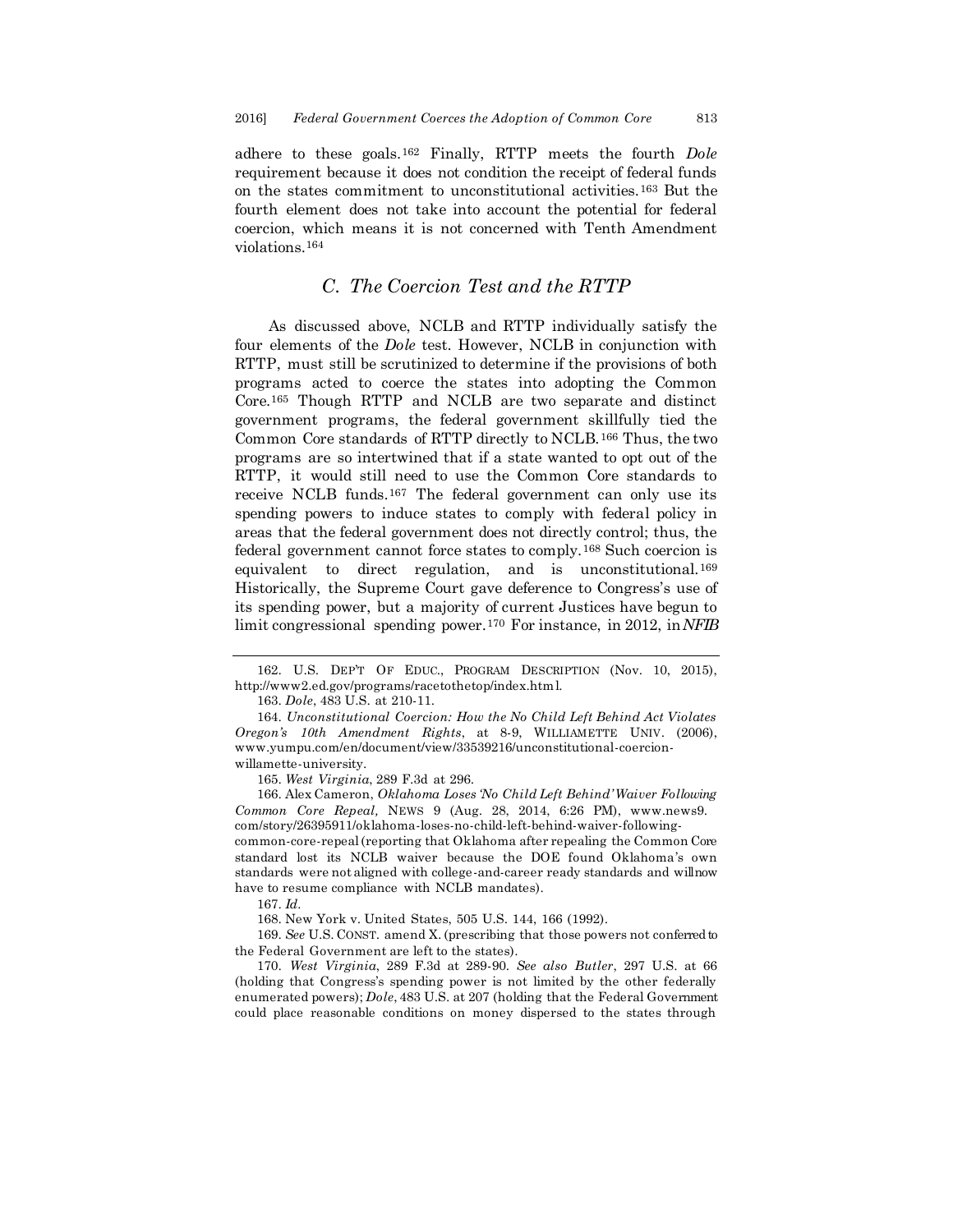*v. Sibelius,* the Supreme Court found that Congress overstepped its use of its spending power by coercing the states to either accept an expansion of Medicaid or lose all of its Medicaid funding.<sup>171</sup>

Similarly to *NFIB v. Sibelius*, opponents of the Common Core can demonstrate that the financial inducement offered by Congress was coercive; that is, it passed the point at which pressure to adopt the Common Core became compulsion. These opponents can demonstrate that the federal government's involvement in Common Core goes beyond withholding RTTP funds for non-participation. Instead, it forces an obligation on the states to adopt a form of Common Core under the NCLB waiver program.<sup>172</sup>

All schools receiving funds from NCLB are obligated to the conditions of the program, but the Department of Education has devised what can be characterized as a coercive scheme, which waives the harshest conditions of NCLB.<sup>173</sup> The scheme continues to provide education funding to states as long as they adopt a common set of college-and-career ready standards.<sup>174</sup> A state seeking a waiver "must declare whether it has adopted college- and career-ready standards in reading/language arts and mathematics that are common to a significant number of States" or "adopt such standards certified by its state network of institutions of higher education, as long as they are consistent with the Department's definition of such standards—the Common Core standards."<sup>175</sup> As a practical matter, most states seeking waivers have settled for the Common Core standards, rather than investing in the creation of their own standards that resemble the Common Core standards.<sup>176</sup>

Congress's spending powers).

<sup>171.</sup> Nat'l Fed'n of Indep. Bus. v. Sebelius, 132 S. Ct. 2566, 2607 (2012).

<sup>172.</sup> Dr. Sandra Stotsky, *How States and School Districts Can Opt Out of Common Core*, EDUCATION NEWS (Mar. 8, 2014), www.educationviews.org/statesschool-districts-opt-common-core/ (noting that if states do not adopt common core they will be subject to the NCLB mandate). If the state does not meet its mandatory AYP of 100% proficiency then the schools must relinquish control of 20% of their federal funding to supplemental education services and programs. *Id.*

<sup>173.</sup> *See ESEA Flexibility Document*, U.S. DEP'T OF EDUC. (June 7, 2012), http://www2.ed.gov/policy/elsec/guid/esea-flexibility/index.html (detailing the NCLB waiver program as an invitation to each "State educational agency (SEA) to request flexibility regarding specific requirements of the No Child Left Behind Act of 2001 (NCLB) in exchange for rigorous and comprehensive State -developed plans designed to improve educational outcomes for all students, close achievement gaps, increase equity, and improve the quality of instruction").

<sup>174.</sup> *Id.*

<sup>175.</sup> Robert S. Eitel & Kent D. Talbert, *The Road to a National Curriculum: The Legal Aspects of the Common Core Standards, Race to the Top, and Conditional Waivers*, at 13, 20 (Feb. 2012), THE FEDERALIST SOCIETY www.fedsoc.org/publications/detail/the-road-to-a-national-curriculum-the-legal-aspects-ofthe-common-core-standards-race-to-the-top-and-conditional-waivers.

<sup>176.</sup> *See Standards in your State*, COMMON CORE STATE STANDARDS INITIATIVE, www.corestandards.org/standards-in-your-state/ (last visited Oct. 23, 2014) (providing the forty-three states, the District of Columbia, four territories,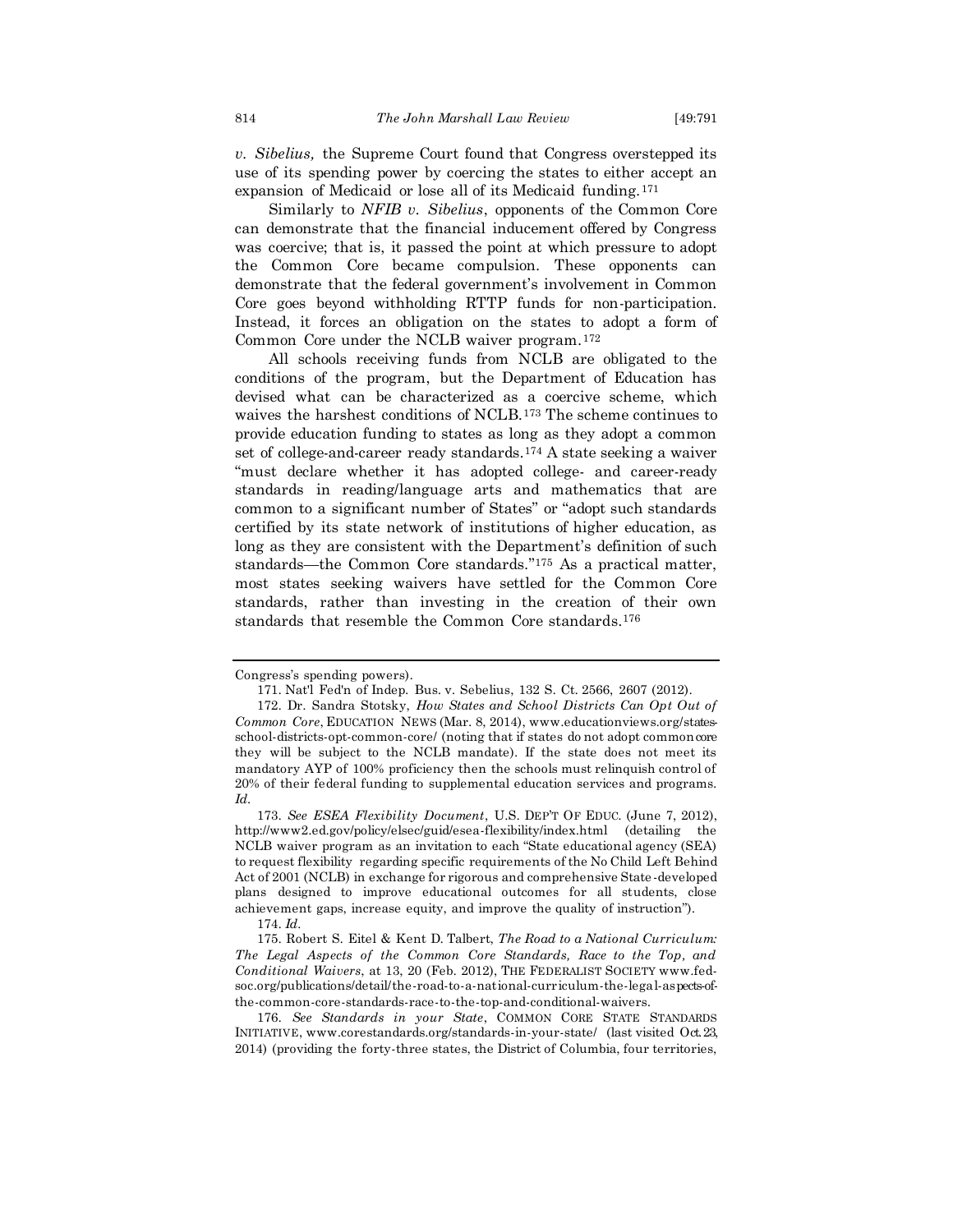The issue of coercion in regard to the RTTP is distinguishable from the *Dole* case. In *Dole*, the court held that a 5% reduction in federal highway funding for states not complying with the federal goal of raising the drinking age to twenty-one constituted inducement.<sup>177</sup> By contrast, under the RTTP, if a state voluntarily decides not to adopt the Common Core, or standards resembling the Common Core vetted by the state's higher education institutions, the state is not eligible to receive any RTTP funds.<sup>178</sup> Further, the states that do not adopt the Common Core are not eligible for NCLB waivers, and must meet NCLB's unachievable mandate of 100% proficiency for each student by the year 2014 to continue receiving federal education funding.<sup>179</sup> This proficiency goal seems impossible when 48% of schools failed to meet AYP in 2011, and the Department of Education projected 82% failure in that same year.<sup>180</sup> Even Secretary Duncan has implied the standards under NCLB are unachievable.<sup>181</sup> The 5% threshold set by the *Dole* court pales in comparison to what states would lose in education funding by not adopting the common Core and not receiving a waiver from NCLB. Namely,  $100\%$  of the RTTP grants – all of which is federal funding – would be lost, and 20% of NCLB funding, though not entirely lost, will be earmarked and the federal government will dictate how the state can spend the money.<sup>182</sup> When a state may voluntarily refuse to

178. Race to the Top Program Executive Summary, *supra* note 112; 77 Fed. Reg. 49655-49657 (Aug. 16, 2012); 78 Fed. Reg. 48008-48009 (Aug. 8, 2013).

180. *See Report: Half of U.S. schools fail federal standards*, USA TODAY (Dec. 15, 2011, 4:14 PM), http://usatoday30.usatoday.com/news/education/story/2011- 12-15/schools-federal-standards/51949126/1 (describing the AYP failures throughout the U.S. in 2011).

181. Sam Dillon, *Overriding a Key Education Law,* N.Y. TIMES (Aug. 8, 2011), www.nytimes.com/2011/08/08/education/08educ.html?pagewanted=all (referring to NCLB as a "slow-motion train wreck" in response to the announcement that the Department of Education would begin granting waivers for NCLB's stringent proficiency requirements). Not uncommon to the Obama administration, opponents argue that the waivers are a sweeping use of executive authority. *Id.*

182. Stotsky, *supra* note 172.

and the Department of Defense Education Activity have adopted the Common Core State Standards).

<sup>177.</sup> *Dole*, 483 U.S. at 211-12.

<sup>179.</sup> *See* Lisa Schiff, *School Beat: NCLB and Dr. Pangloss' World*, BEYOND CHRON (Nov. 29, 2007), www.beyondchron.org/school-beat-nclb-and-dr-panglossworld/ (detailing that many researchers looking into the facets of NCLB have found that the mandate that all school children must be proficient in math and reading in 2014 is unfair and unachievable); *see also* Page Leskin, *Illinois Granted Waiver From No Child Left Behind Act,* DAILY NORTHWESTERN (Apr. 25, 2014), http://dailynorthwestern.com/2014/04/25/city/ illinois-granted-waiver-fromno-child-left-behind-act/ (reporting that Illinois received a waiver from the 100% proficiency mandate under NCLB because the Illinois board of Education found NCLB to be "counterproductive" and "unrealistic"). Illinois was granted a waiver on the condition that it join a state consortium. *Id.* Illinois chose PARCC, and thus adopted the Common Core. *Id.*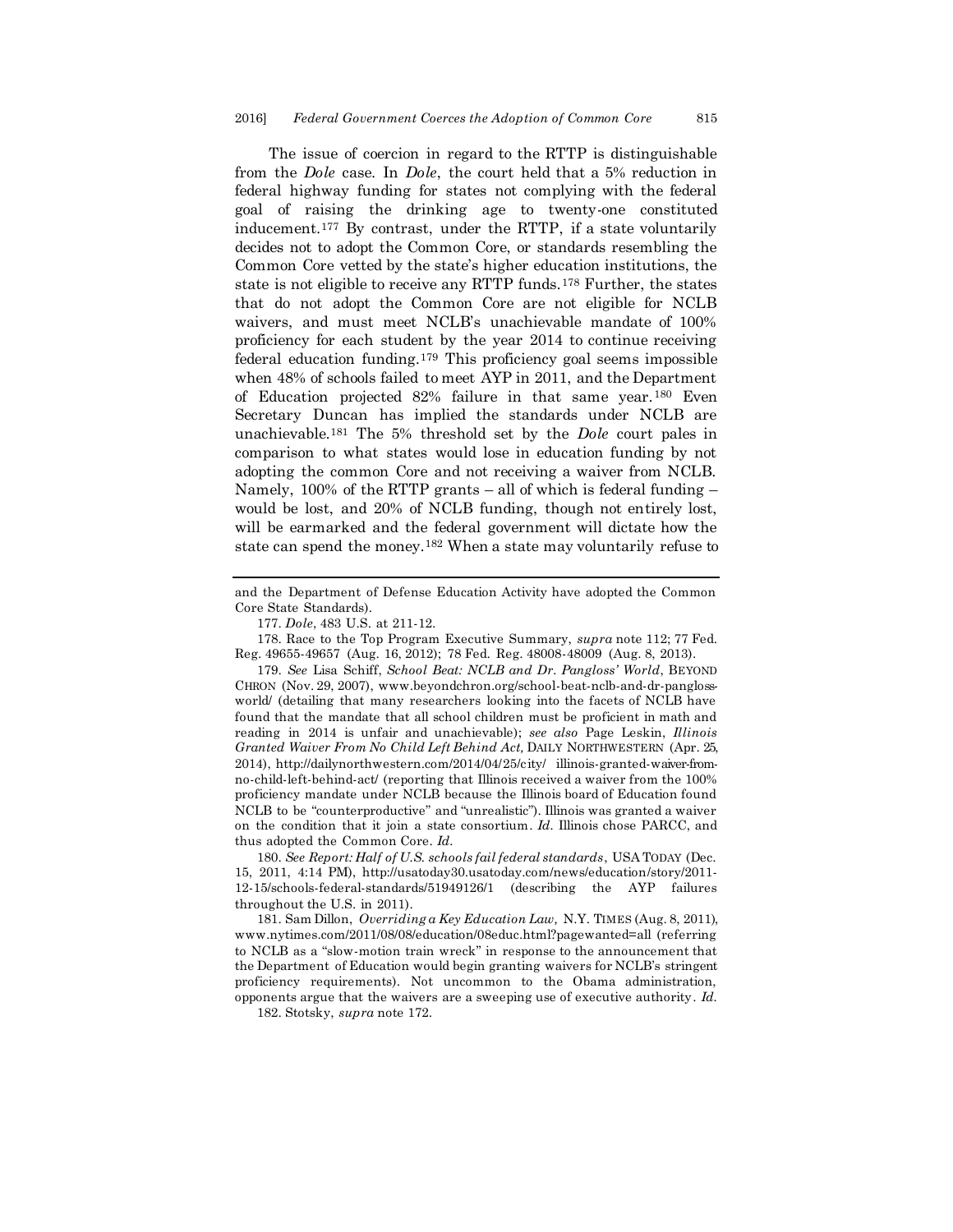comply with a federal program, but the price of such refusal is the loss of benefits – that is coercion.<sup>183</sup>

Furthermore, the conditions on funding under the RTTP in conjunction with the NCLB waivers are analogous to the holding in *NFIB v. Sibelius*. <sup>184</sup> In *NFIB,* the Supreme Court found that states would be coerced into adopting the federal government's expansion of Medicaid because they had to either accept the changes to Medicaid or lose all Medicaid funding.<sup>185</sup> This would include funding under the existing Medicaid program.<sup>186</sup> The federal government has enacted the same scheme under the RTTP and the NCLB waiver program. States not adopting the Common Core are not eligible for any new funding under the RTTP.<sup>187</sup> Further, if a state wanted to continue receiving funds from NCLB, it had to meet the unattainable goals of 100% proficiency or lose control of 20% of that existing programs federal funding.<sup>188</sup> Here, as in *NFIB*, the states have no real choice: they must adopt the Common Core to continue receiving federal education grants.

Effectively, the Department of Education has coerced the states into adopting the Common Core standards. With states aware that the NCLB mandates were impossible to reach, and the 100% proficiency date looming, forty-three states, the District of Columbia, and Puerto Rico submitted requests for and received waivers in conjunction with adopting the Common Core standards.<sup>189</sup> Every state that has received a RTTP grant and/or a waiver from NCLB has adopted the Common Core and is a member of one of the two state consortia writing standardized assessments.<sup>190</sup> Proponents of the RTTP point to a few exceptions, namely that Texas, Virginia, and Indiana did not adopt the Common Core, but did receive waivers.<sup>191</sup> However, their receipt of waivers was conditioned on adopting policy that was aligned with federal requirements.<sup>192</sup> If a state wants to be

<sup>183.</sup> *See Butler*, 297 U.S. at 70-71 (1936) (rejecting the argument that the voluntary nature of a federal program itself eliminates any tenth amendment concerns, instead stating that "[t]he power to confer or withhold unlimited benefits is the power to coerce or destroy....This is coercion by economic pressure. The asserted power of choice is illusory.").

<sup>184.</sup> *Nat'l Fed'n of Indep. Bus.*, 132 S. Ct. at 2607.

<sup>185.</sup> *Id.*

<sup>186.</sup> *Id.*

<sup>187.</sup> A Blueprint for Reform, *supra* note 121. Beginning in 2015, the funds under RTTP will only be available to those states adopting the Common Core or standards that are similar to a majority of states. *Id.*

<sup>188.</sup> Stotsky, *supra* note 172.

<sup>189.</sup> U.S. Dep't of Educ., *supra* note 111.

<sup>190.</sup> Home Sch. Legal Def. Ass'n*., supra* note 20.

<sup>191.</sup> Lyndsey Layton, *Oklahoma Loses, Indiana Wins Federal Education Waiver*, WASH. POST (Aug. 28, 2014), www.washingtonpost.com/local/ education/oklahoma-loses-indiana-wins-federal-education-waiver/2014/08/28/4 7d2d56a-2ee6-11e4-994d-202962a9150c\_story.html.

<sup>192.</sup> *See id.* (describing how Oklahoma lost its waiver after pulling out of the Common Core and was unable to satisfy DOE requirements with their state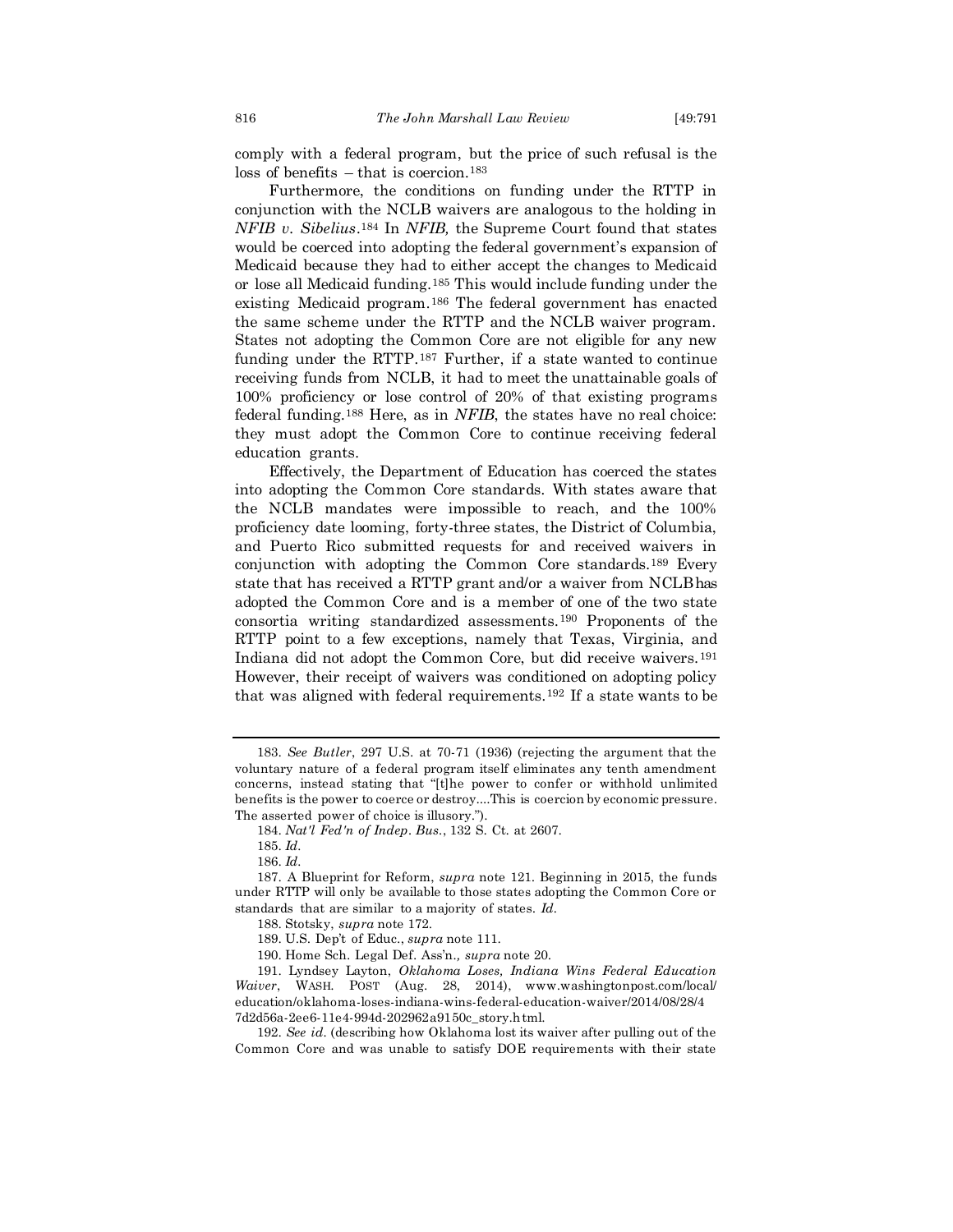free from NCLB mandates, it must either adopt the Common Core or adopt standards that are aligned with the Common Core.<sup>193</sup>

Additionally, in *New York v. United States* the Supreme Court held that it was coercive to force states that refused to adopt a federal regulation program to take ownership of and responsibility for all nuclear waste within their borders.<sup>194</sup> The Supreme Court found that Congress acted to coerce New York because Congress "held out the threat, should the States not regulate according to one federal instruction, of simply forcing the States to submit to another federal instruction."<sup>195</sup> Similarly, the RTTP and the Department of Education's waiver scheme offer state governments a "choice" of adopting the Common Core as a condition of receiving RTTP funds; should the states not comply, the federal government forces the states to submit to another federal program.<sup>196</sup> Thus, the states, no matter which path they choose, must adopt the Common Core, or be subject to severe penalty under NCLB. This could include the potential loss of funding.<sup>197</sup> Under *New York*, this is coercion.<sup>198</sup>

Proponents of the RTTP continually argue that states voluntarily adopted the RTTP and NCLB programs.<sup>199</sup> However,

193. *Delaware and Tennessee Win First Race to The Top Grants*, U.S. DEP'T OF ED. (Mar. 29, 2010), www.ed.gov/news/press-releases/delaware-and-tennesseewin-first-race-top-grants.

194. *New York*, 505 U.S. at 188.

195. *Id.* at 176. At issue in *New York v. United States* was the Low–Level Radioactive Waste Policy Amendments Act of 1985. *Id.* Under the "take title" provision of the act the States had to choose between conforming to federal regulations or taking title to the waste. *Id*. The court reasoned that since Congress cannot directly force States to legislate according to their scheme, and since Congress likewise cannot force States to take title to radioactive waste, Congress cannot force States to choose between the two. *Id.*

196. U.S. DEP'T OF EDUC., *supra* note 173; U.S. DEP'T OF EDUC. *supra* note 193.

197. Stotsky, *supra* note 172.

198. *See New York*, 505 U.S. at 177 (holding the "take title" provision in the Low–Level Radioactive Waste Policy Amendments Act of 1985 is inconsistent with the to the federalist structure of government because under the act a state no matter the choice they make must follow the mandate of Congress).

199. *See Jindal*, *supra* note 160, at 1 (arguing in a motion to dismiss for the defendant that the adoption of the RTTP was undertaken voluntarily by the state of Louisiana and that the state can amend their participation in the RTTP voluntarily at any time).

adopted policy). The article describes how Indiana, after pulling out of the Common Core, was able to receive a NCLB waiver only after adopted standards resembling those of the Common Core, and having these standards approved by Indiana's state university as being rigorous enough to prepare students for college without needing remedial coursework. *Id.; see also* Michele McNeil, *Texas Wins NCLB Waiver After Concessions*, EDUC. WK. (Oct. 9, 2013), www.edweek.org/ew/articles/2013/10/09/07texas-waiver.h33.html (detailing that Texas received an NCLB waiver after scrapping its own accountability system in favor of one that aligns with federal requirements).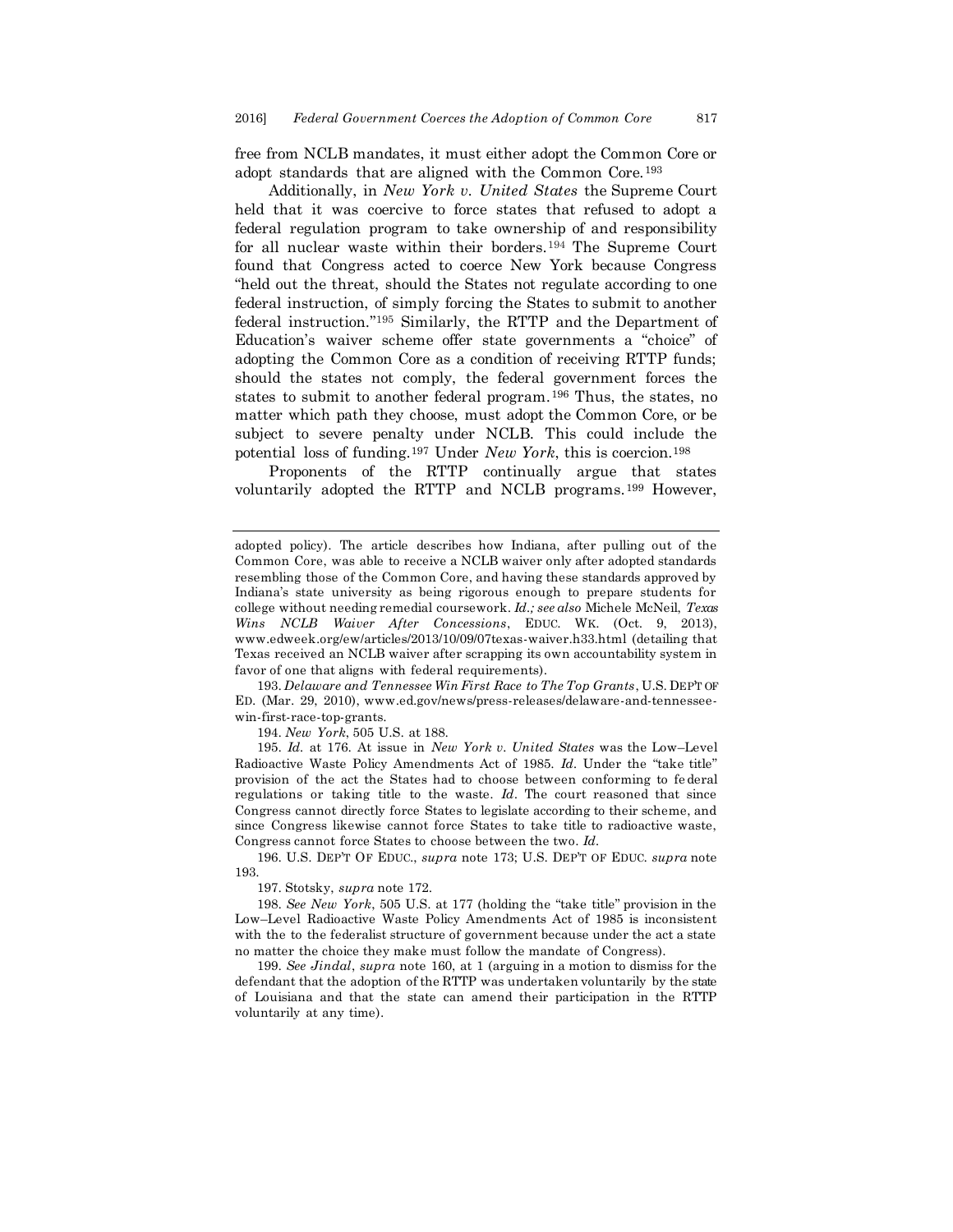adoption of these programs was anything but voluntary, given the economic conditions when RTTP passed. <sup>200</sup> In that fiscal year, ten states that competed for RTTP funds faced huge fiscal challenges, with budget gaps ranging from at least ten percent to thirty-three percent.<sup>201</sup> During that same time, the country was recovering from the Great Recession, which caused the largest collapse in state revenues ever recorded.<sup>202</sup>

Despite these dire economic circumstances, "states' education . . . obligations continue to grow."<sup>203</sup> On average, education expenses account for 35.8% of a state's total expenditures.<sup>204</sup> For the 2011 fiscal year, state governments as a whole had overall revenues of \$1,912.3 billion, while, as a whole, overall expenses totaled \$1,976.8 billion.<sup>205</sup> Additionally, federal grants comprised over one-third of the states' total revenues during that same period.<sup>206</sup> Instead, states had to adopt the Common Core as a condition for receiving RTTP funds, and had to apply for an NLCB waiver lest be unable to fund education in their respective states.<sup>207</sup>

# *D. The Federal Government Needs to Get Out of the Education Business*

Not only are the RTTP and the NCLB waiver program inappropriate uses of Congress's spending power, but more importantly NCLB was a failure,<sup>208</sup> and early signs point to the

203. *Id.*

206. *Id.* at 2.

<sup>200.</sup> *See* Bob Williams & Joe Luppino-Esposito, *Financial Incentives Are The "Core" Of New Education Standards*, STATE BUDGET SOLUTIONS PARTNERS (June 18, 2013), www.statebudgetsolutions.org/publications/detail/financial-incentivesare-the-core-of-new-education-standards#ixzz3Ov2n8UZH (reporting that states increasingly rely on federal financial support ranging from a low of twenty-four percent to a high of forty-nine percent of a state's budget).

<sup>201.</sup> *See* Amanda Paulson, *Which states are facing the worst budget deficits in 2010?*, CHRISTIAN SCI. MONITOR (Dec. 30, 2009), www.csmonitor.com/USA/ 2009/1230/Which-states-are-facing-the-worst-budget-deficits-in-2010 (reporting that in 2010 the following states had the largest budget gaps in the U.S.: California \$20.7 billion, Oklahoma 18.5%, Arizona 30%, Illinois 16.5%, Hawaii 21%, New Jersey 27.5%, New York 12%, Nevada 33%, Colorado 10%, Michigan 14.7%).

<sup>202.</sup> Phil Oliff & Chris Mai & Vincent Palacios, *States Continue to Feel Recession's Impact*, 1, 1 CTR. ON Budget & Policy Priorities (June 27, 2012), www.cbpp.org/files/2-8-08sfp.pdf.

<sup>204.</sup> Cheryl H. Lee, Robert Jesse Willhide and Edwin Pome, U.S. Department of Commerce Economics and Statistics Administration, U.S. Census Bureau, G12- CG-ASFIN, State Government Finances Summary Report: 2012, 1, 8 (2014)*,* www.census.gov/prod/2014pubs/g12-cg-asfin.pdf.

<sup>205.</sup> *Id.* at 5.

<sup>207.</sup> *See* Williams, *supra* note 200 (observing that states rarely turn down "free money" in the form of grants from the federal government).

<sup>208.</sup> *See Promise of No Child Left Behind falls short after 10 years*, USA TODAY (Jan. 7, 2012, 12:59 PM), http://usatoday30.usatoday.com/news/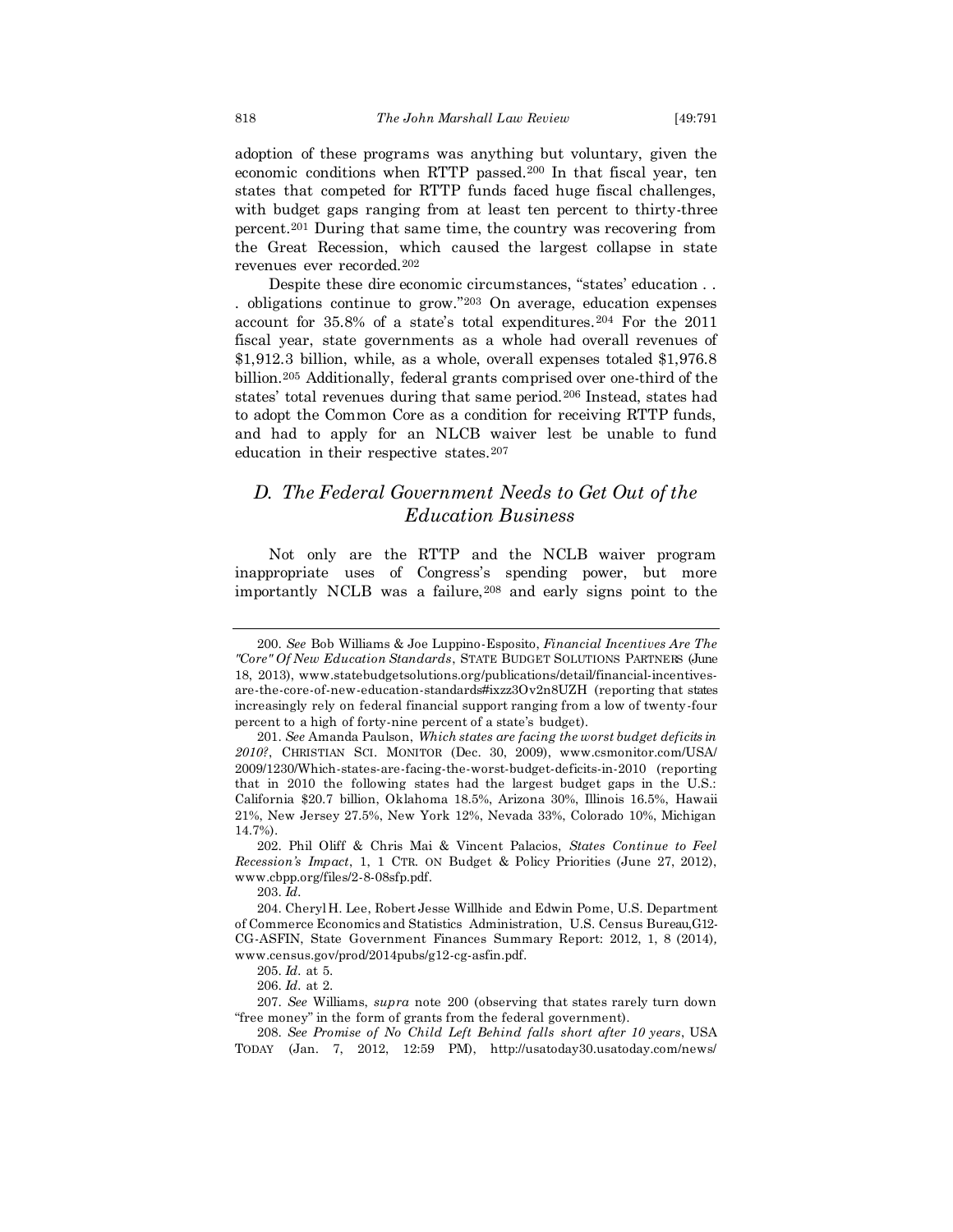Common Core standards failing as well.<sup>209</sup> The clear and concise language of the Department of Education Organization Act of 1979 indicates that education policy is a subject explicitly reserved to the states:

It is the intention of the Congress in the establishment of the Department *to protect the rights of State and local governments* and public and private educational institutions in the areas of educational policies and administration of programs and *to strengthen and improve the control of such governments and institutions over their own educational programs and policies*. The establishment of the Department of Education shall not increase the authority of the Federal Government over education or diminish the responsibility for education, which is reserved, to the States and the local school systems and other instrumentalities of the States.<sup>210</sup>

Furthermore, as the federal government repeatedly attempts to regulate federal policy, the costs of education continue to grow. These costs are a great burden on the states themselves. Similar to NCLB, the costs associated with a complete overhaul of a state's education policy are hundreds of millions, if not billions, of dollars.<sup>211</sup> For

209. *See* Dr. Susan Berry, *Fail: Common Core Test Results Show Most NYS Students Still Scoring Below Proficiency*, BREITBART (Aug. 15, 2014), www.breitbart.com/big-government/2014/08/15/fail-common-core-test-resultsshow-most-nys-students-still-scoring-below-proficiency/ (reporting that in the first year of assessment testing aligned with the Common core 31% of New York state school children tested proficient compared to 55% in reading and 65% in math the year prior); *see also* Andrew Ujifusa*, Tests Aligned to Common Core in New York State Trigger Score Drops*, ED. WEEK (Aug. 7, 2013), http:// blogs.edweek.org/edweek/state\_edwatch/2013/08/\_one\_interesting\_aspect\_of.html (reporting on the first results from New York's implementation statewide assessments aligned with the Common Core). The results show that only 31% of third-eighth graders are proficient in math and 31.1% are proficient in English language arts, signifying a 31%% and 24% decrease respectively in student proficiency compared to the 2011-2012 academic year. *Id.*

210. 20 U.S.C. § 3403(a) (emphasis added)

211. Lindsey Burke, *State Costs for Adopting and Implementing the Common Core State Standards: National Education Standards and Tests: Big Expense, Little Value*, truthinamericaneducation.com (Feb. 18, 2011), http://truthinamericaneducation.com/common-core-state-standards/state-costsfor-adopting-and-implementing-the-common-core-state-standards/.

education/story/2012-01-07/no-child-left-behind-anniversary/52430722/1

<sup>(</sup>detailing the failures of NCLB's main goal which was to eliminate the achievement gap amongst minority and poor children, but the results ten years after NCLB was enacted show a huge difference amongst white students and those NCLB was supposed to help); *see also* Jesse Hahnel, *No Child Left Behind Fails to Close the Achievement Gap*, YOUTH LAW (2009), http://youthlaw.org/publication/no-child-left-behind-fails-to-close-the-

achievement-gap/ (chronicling the achievement gap result under NCLB and reporting that in the subjects of math and reading there were no statistical changes in the achievement gap between white–black or white–Hispanic students from 2004-2008 under NCLB).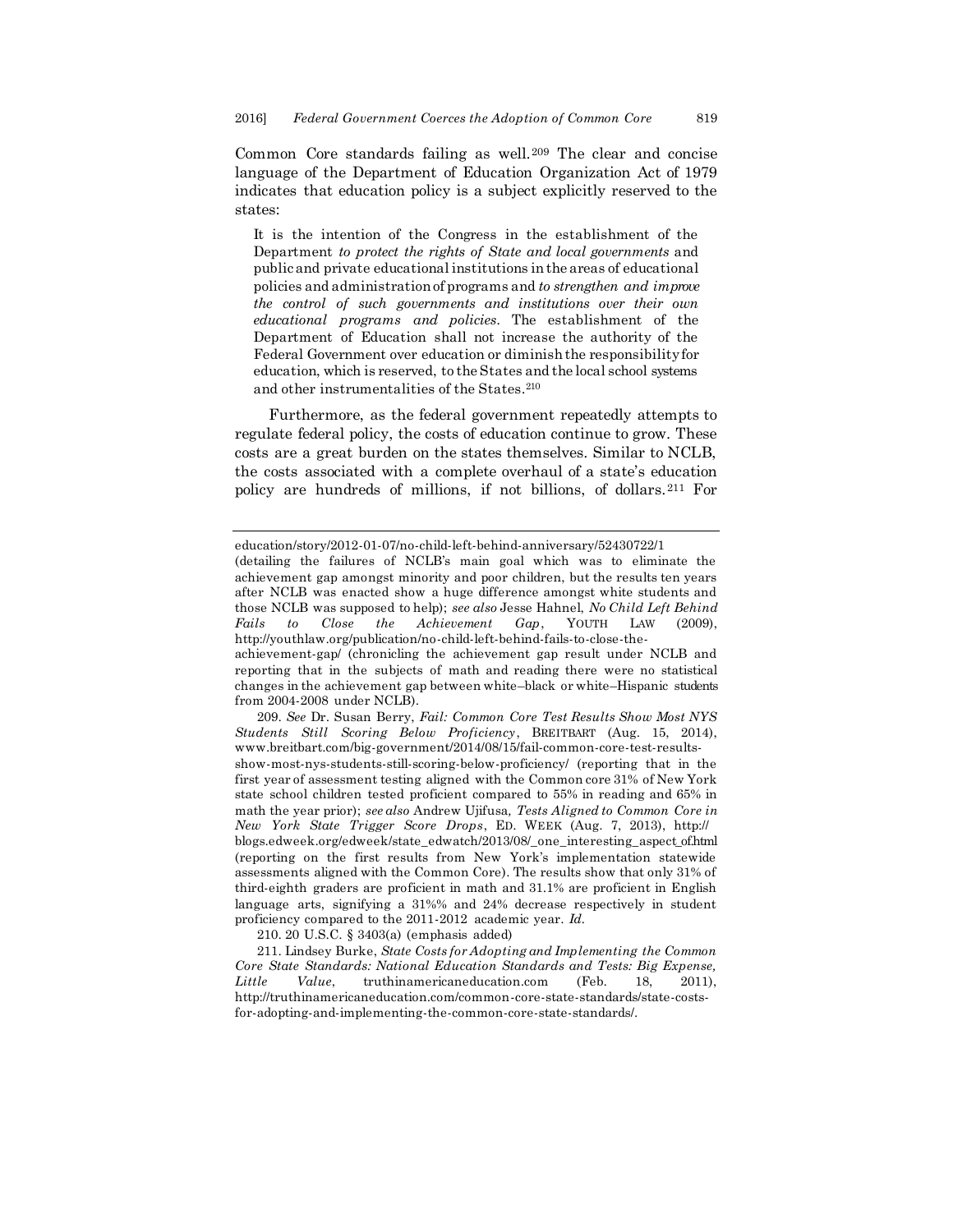example, California estimates that it will cost \$1.6 billion to replace its existing standards with the Common Core standards.<sup>212</sup> Unfortunately, California signed onto the Common Core to be eligible for RTTP funds, but lost its bid.<sup>213</sup> If California had been successful in its bid for RTTP funds, it would have offset some of the 1.6 billion dollar implementation cost with as much as \$700 million in RTTP funds.<sup>214</sup> Additionally, Texas did not adopt the Common Core because implementing the new standards and tests would require the purchase of new textbooks, assessments, and professional development tools at an estimated cost of \$3 billion.<sup>215</sup>

RTTP funds are dispersed to the schools awarded grants over a four-year period at which time all of the RTTP funds will be depleted.<sup>216</sup> With \$4.35 billion available to be split amongst the states, it is clear based on California's cost of implementation alone that the states will bear the financial burden of fully adopting the Common Core.<sup>217</sup> The concern immediately becomes the same as it was under NCLB: once the RTTP funds are depleted, states will be faced with long-term increased costs due to the more complicated scoring needs anticipated under the Common Core assessments.<sup>218</sup> Things have to change.

# IV. THERE IS NO ONE ANSWER: A GUIDE POST FOR HOW THE STATES CAN MOVE BEYOND FEDERAL INVOLVEMENT IN ADOPTING EDUCATION POLICY FOR THE 21ST CENTURY **STUDENT**

The RTTP program in conjunction with the NCLB waiver program should be dissolved. As discussed, NCLB is an appropriate use of Congress's spending powers.<sup>219</sup> However, the content and assessments aligned with NCLB need to be entirely overhauled.<sup>220</sup> Further, Congress should suspend the 100% proficiency mandate of

<sup>212.</sup> *Id.*

<sup>213.</sup> Howard Blume, *California loses bid for federal Race to the Top education*  grant, L.A. TIMES (Aug. 24, 2010, 8:45 AM), http://latimesblogs.latimes. com/lanow/2010/08/california-loses-bid-for-obama-administration-race-to-the-topschool-reform-grant.html.

<sup>214.</sup> *Id.*

<sup>215.</sup> Burke, *supra* note 211.

<sup>216.</sup> U.S. DEP'T OF EDUC., *supra* note 193.

<sup>217.</sup> *Id.*

<sup>218.</sup> *See* Jennifer Cohen*, Race to the Top Funds State Spending on Student Assessments*, NEWS AMERICA (Sept. 29, 2009), www.newamerica.org/educationpolicy/race-to-the-top-funds-and-state-spending-on-student-assessments/

<sup>(</sup>observing that more complex assessment tests bring with them increased costs in scoring and that the costs savings states expect by participating in a consortium may be washed out).

<sup>219.</sup> *See supra* notes 6-22 and accompanying text (detailing how NCLB and RTTP separately satisfy the Dole test).

<sup>220.</sup> *Spellings*, 453 F. Supp. 2d at 494.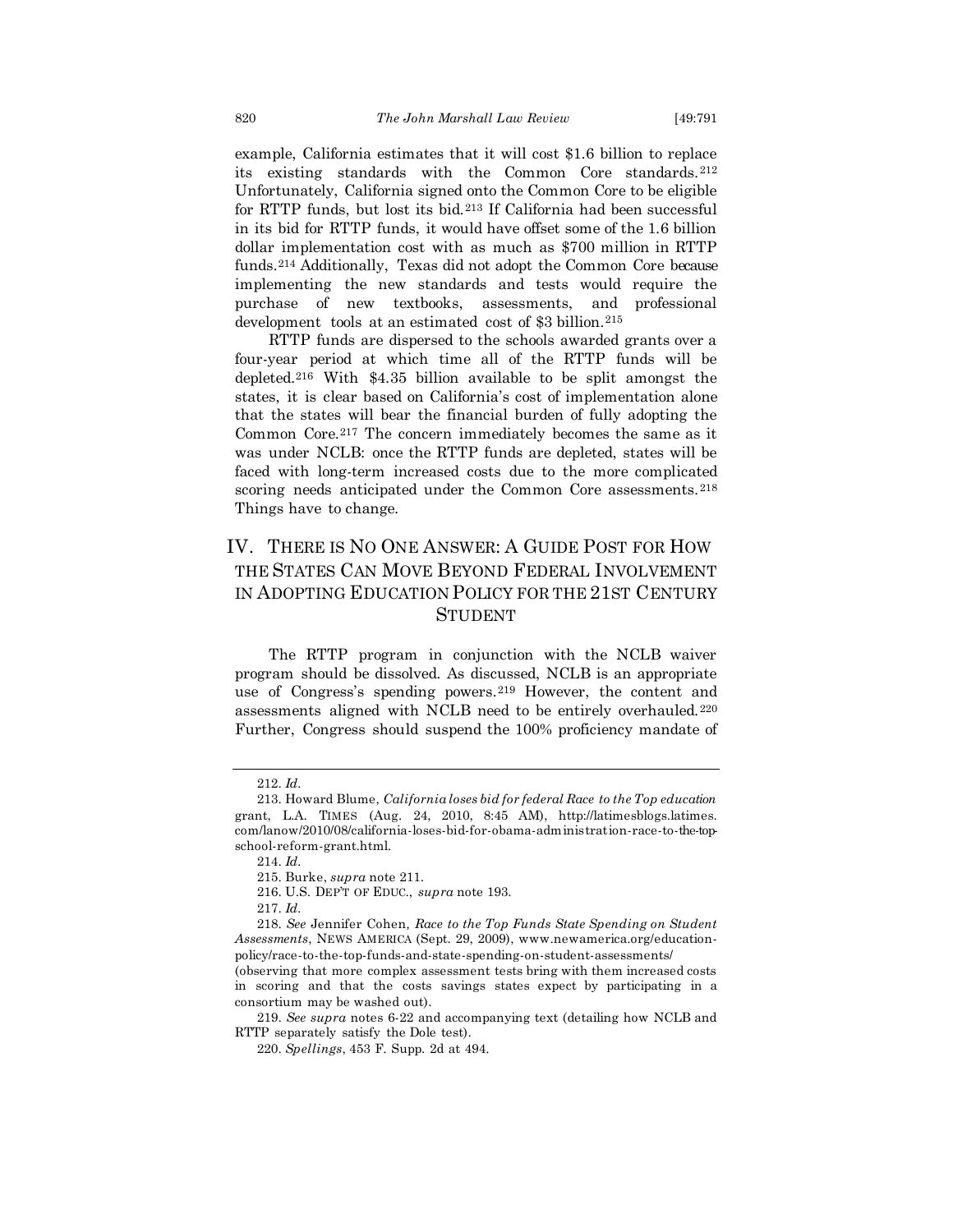NCLB and institute achievable goals allowing the states the opportunity to overhaul their current education policies.<sup>221</sup>

States should be given the autonomy to create state compacts where they can develop curriculum and assessment standards free from federal oversight.<sup>222</sup> A state compact alleviates the issue of state sovereignty concerns, as the compacts do not require federal involvement in state education standards, curriculum, and assessments.<sup>223</sup> Further, state compacts allow for the cost sharing of standards and assessments typically amongst a group of similarly situated states.<sup>224</sup> States can create regional compacts that are more attuned to student needs in their respective geographic areas, which understand the challenges of meeting the proficiency goals they set under the compact.<sup>225</sup> This creates realistic and achievable reform that meets the needs of the twenty-first century student.

# *A. How to Untangle the Common Core and Return to the States the Sole Power to Control Education Policy*

As a first step, the citizens of the respective states need to demand that their state legislatures refuse to adopt the Common Core, and the receipt of any federal grant money that places conditions on how students are taught.<sup>226</sup> For a state to wean itself off federal education funds and federal oversight, its legislature must

224. Murtuza, *supra* note 46, at 141.

<sup>221.</sup> *See* Dillon, *supra* note 181 (providing statistical data that 38% of U.S. public schools fell short of the NCLB proficiency mandate in 2010 and providing a statement from Secretary Duncan that he believes that percentage to rise to 80% in 2011).

<sup>222.</sup> *See Race to the Top Technical Review*, U.S. DEP'T OF EDUC. (Apr. 24, 2015), http://www2.ed.gov/programs/racetothetop-assessment/performance.html (detailing federal oversight under the RTTP assessment program and technical review process requiring "on-going, but at least monthly, conversations between the Department and the grantee; on-site program reviews by Department staff; stocktake meetings with the consortium and senior leaders in the Department; and the annual performance report.").

<sup>223.</sup> *Id.*

<sup>225.</sup> *See* National Assoc. Of State Boards of Education, State Assessment Collaboratives: Lessons from the New England Common Assessment Program,4, 15 (June 19, 2014), (discussing the success of the New England Common Assessment Program in part due to the collaboration of similarly situated states and their shared interest in high school graduates who will likely enter the universities of the New England area).

<sup>226.</sup> *See* Frederick M. Hess, *How the Common Core Went Wrong*, NATIONAL AFFAIRS, www.nationalaffairs.com/publications/detail/how-the-common-corewent-wrong (last visited Jan. 17, 2014) (discussing that the states need to again take the lead in public education, repealing the Common Core, and for citizens to demand form their local leaders less federal oversight in public education).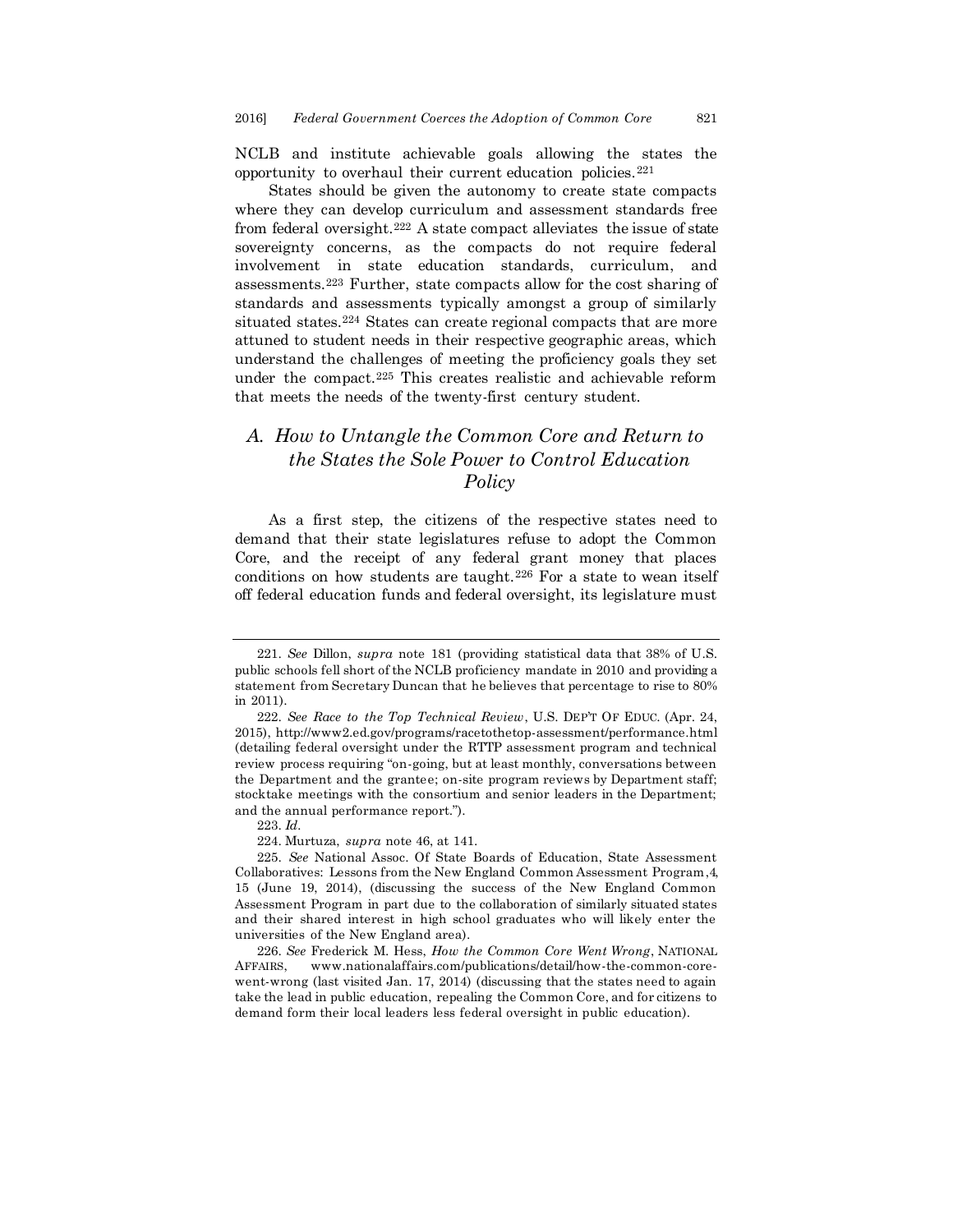be resilient in its refusal of federal involvement.<sup>227</sup> Federal involvement is counterproductive because the states are more in tune with the needs of their constituent students than the federal government.

After detaching itself from the Common Core, state legislatures should adopt a fiscally responsible funding formula that sets an annual fixed percentage of state funds to be allocated to state education.<sup>228</sup> This percentage should then be enshrined in the state's constitution via amendment, so that the state legislatures cannot use the funds as a bargaining chip during annual budget negotiations. <sup>229</sup> This eliminates annual fluctuation in state education funding, and makes it less likely that the states will become dependent on federal education grants.<sup>230</sup> Lastly, the states should pass legislation that explicitly prohibits the state from accepting funds from the federal government that prescribe education standards or accountability systems from the states.<sup>231</sup> Thus, returning to the traditional view that education is a function reserved to the states.<sup>232</sup>

#### *B. Creation of State Compacts*

Developing state compacts, where individual states share resources and develop common curriculums and assessments, can be an appropriate path forward. State compacts avoid the unnecessary intrusion of the federal government, yet prevent states from acting in isolation. However, this process of developing and implementing the

<sup>227.</sup> *Id.*

<sup>228.</sup> *See* Kenneth K. Wong, *The Design of the Rhode Island School Funding Formula, Toward a Coherent System of Allocating State Aid to Public Schools* , Ctr. For American Progress (Aug. 2011), www.americanprogress.org/ wpcontent/uploads/issues/2011/08/pdf/rhode\_island\_reform.pdf (outlining Rhode Island's adoption of a funding formula in which they set an annual guarantee of 25% state funding for elementary and secondary education).

<sup>229.</sup> *See id.* (analyzing that a fixed percentage was essential to Rhode Island's funding reform, because during the fiscal crisis Rhode island suffered in the 1990s the state legislature delayed and deferred the disbursement of education funds). Also during his period Rhode Island legislatures proposed to eliminate the than legislation calling for 25% of state revenues to be allocated to education, ultimately reducing the percentage from 25% to 9%. *Id.* Requiring an increase in federal funding to operate Rhode Island schools. *Id.*

<sup>230.</sup> *See* New America Foundation, *Federal, State, and Local K-12 School Finance Overview*, ATLAS (June. 29, 2015), http://febp.newamerica.net/ background-analysis/school-finance (discussing that the disparity in state funding for education is caused in part because of a state's lack of willingness to provide education funding); Wong, *supra* note 228.

<sup>231.</sup> Lamar Alexander, *Republicans Want to Free America from Federal Education Mandates*, NAT'L REV. (June, 11, 2013, 4:52 PM), www.nationalreview.com/corner/350788/republicans-want-free-america-federaleducation-mandates-lamar-alexander.

<sup>232.</sup> *Cooper*, 358 U.S. at 19.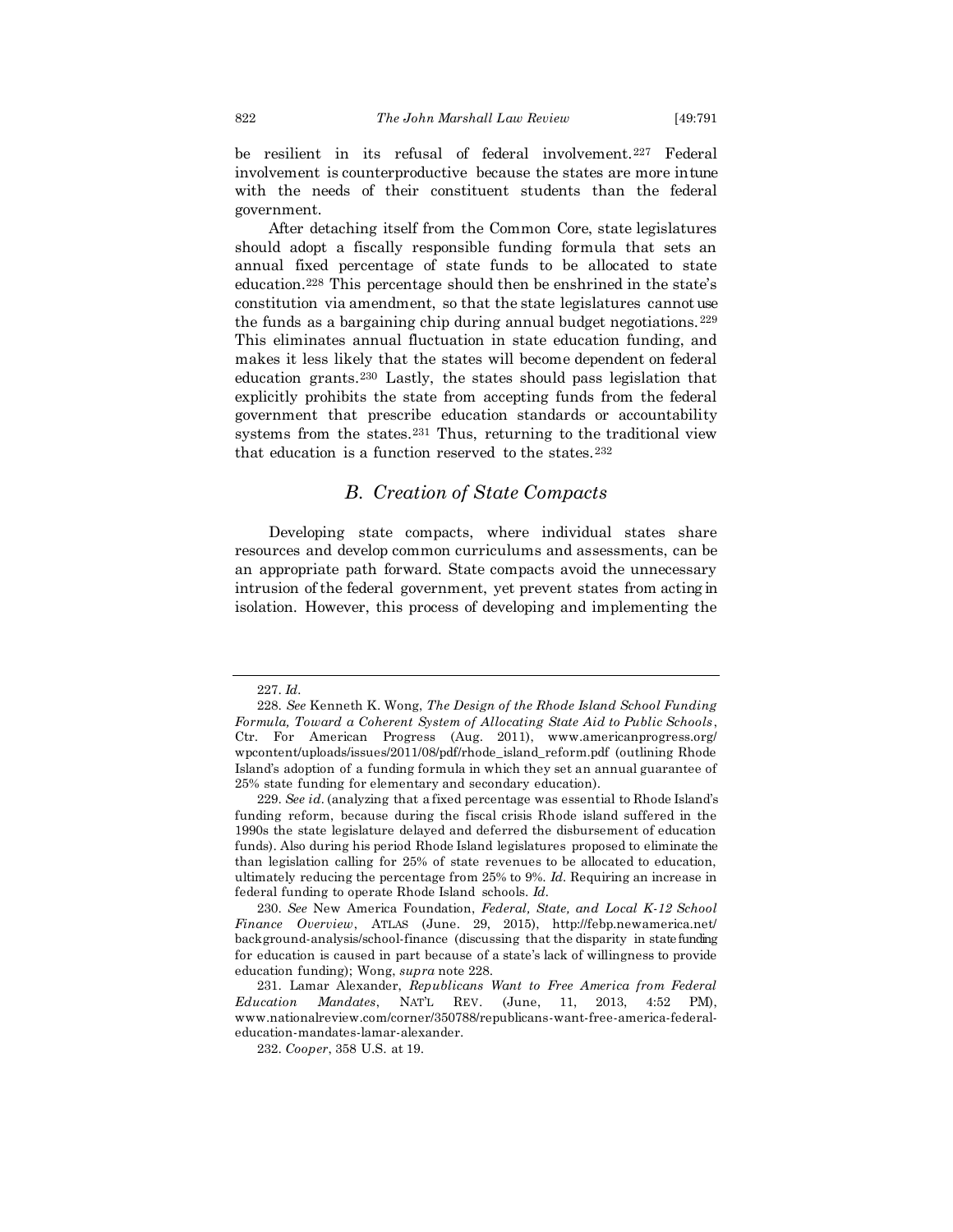standards cannot be swift, discrete, and untested. This is the problem with the Common Core.<sup>233</sup>

There are two main benefits to state compacts: 1) states can reduce the developmental costs of assessment testing, and 2) compacts ensure that students within geographically similar areas are college ready.<sup>234</sup> The developmental costs per student are drastically different from state to state, due to the variations in population and the number of students requiring public education in each state.<sup>235</sup> When states join a compact they share the benefits of scaling their costs.<sup>236</sup>

Additionally, the objective of the RTTP was to ensure that U.S. students were college-and-career ready by developing a set of standards common amongst a majority of the states.<sup>237</sup> State compacts better meet this goal. States close in proximity to one another tend to share similar values, which allows for the development of region-specific content.<sup>238</sup> Content that is developed toward the values and interests of a region will increase student engagement in the classroom and increase motivation during testing, which in turn leads to a greater number of proficient students.<sup>239</sup> Further, geographic location is a major factor students consider when choosing a college.<sup>240</sup> It is more likely a student will choose an instate or out-of-state school based on its proximity to home.<sup>241</sup> Therefore, state compacts that are aligned geographically can share

236. Chingos, *supra* note 234.

237. *Jindal*, *supra* note 160.

238. National Assoc. Of State Boards of Education, *supra* note 225. 239. *Id.*

240. NOEL-LEVITZ, WHY DID THEY ENROLL? THE FACTORS INFLUENCING COLLEGE CHOICE 1, 3-8 (2012), www.noellevitz.com/documents/shared /Papers\_and\_Research/2012/2012\_Factors\_to\_Enroll.pdf (charting the results form a national survey in which 55,000 college bound students were asked to rank the reasons they chose the college they did). 62% of those students responding stated that the college's proximity to their home was important or very important to their decision. *Id.*

241. *Id.*

<sup>233.</sup> *See* Hess, *supra* note 226 (depicting the way the common Core was adopted, specifically describing the process as "stealth," implemented without any statistical support that the assessments and curriculum aligned with the assessments would increase student proficiency on math, language arts, and science).

<sup>234.</sup> *See* Matthew M. Chingos, *Strength in Numbers, State Spending on K-12 Assessment Systems*, 1, 2 The Brookings Institute (Nov. 2012), www.brookings.edu/~/media/research/files/reports/2012/11/29%20cost%20of%20as sessment%20chingos/11\_assessment\_chingos\_final (providing a model comparing the cost per student of a state with 100,000 students with a state that has 1,000,000 students, calculating the cost savings to the smaller state of as much as 35% by joining a compact with the larger state); New America Foundation, *supra* note 230.

<sup>235.</sup> New America Foundation, *supra* note 230.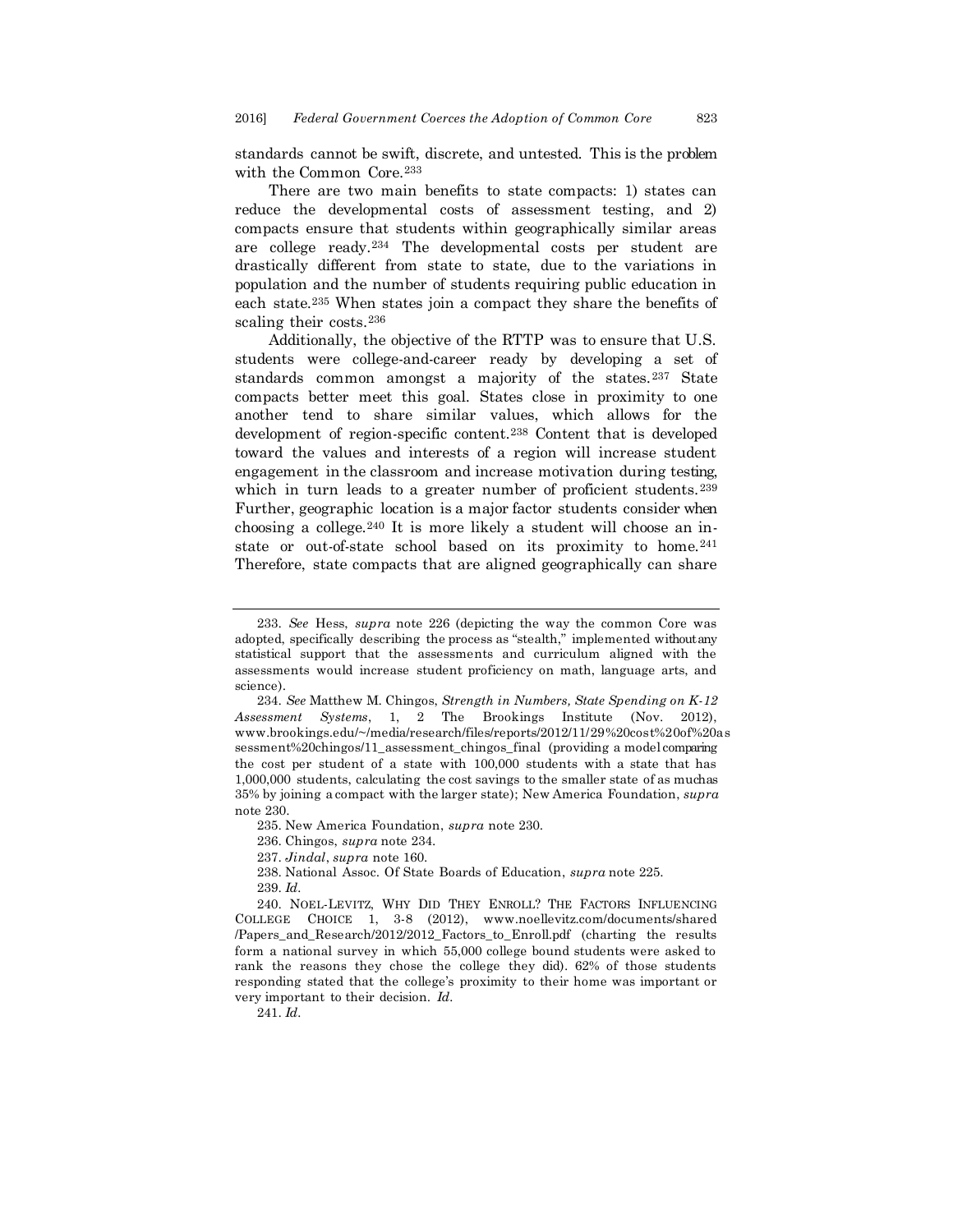post-secondary experiences and requirements in developing standards that will ensure students entering college are considered proficient.<sup>242</sup>

In the context of state compacts, "proficient" means that a student does not require remedial course work<sup>243</sup> upon entering college due to poor standardized test scores in math and reading.<sup>244</sup> Because those not requiring remedial course work have a significantly better chance of completing college, states that can eliminate or reduce the need for remedial coursework when a student enters college can meet the federal goal of developing college and career ready skills.<sup>245</sup>

Shared development of assessments also means shared data. States participating in a compact should require that each member state identify those who might need remedial coursework while still in high school, so that they can receive help before they graduate. This increases those students' potential for success in college.<sup>246</sup>

For state compacts to achieve the goal of developing college-andcareer ready students, they must adopt curriculum, standards, and assessments that are identical to one another. Failure to do so would have an economic effect. For example, if a state that is part of the compact supplements, expands, or retracts any part of the standards and assessments, then any cost savings that would have been realized from sharing production, printing, and scoring costs will be lost.<sup>247</sup> It would also have an educational effect, because colleges in the different states would revert to having different standards of proficiency that entering students must meet to avoid remedial

<sup>242.</sup> Stuart Kahl, *The Gold Standard for State Collaboration: Congratulations to the New England Common Assessment Program*, MEASURED PROGRESS, http://psychometrictools.measuredprogress.org/documents/10157/32bb6dfd-4710- 4aa8-b391-cfeba2ffe05f (last visited Jan. 17, 2015) (discussing that geographically aligned state compacts are strengthened by the ability of the member states to share experiences and talents of other educators in developing and sustaining a successful common assessment and curriculum).

<sup>243.</sup> *See* National Conference of State Legislatures, *Reforming Remedial Education*, www.ncsl.org/research/education/improving-college-completionreforming-remedial.aspx (last visited Jan. 17, 2015) (defining remedial coursework as classes taken when enrolled in college that are below college -level course, mostly taken without receiving credit for the coursework while still paying the tuition for the course).

<sup>244.</sup> *Id.*

<sup>245.</sup> *See id.* (participating in a remedial course work significantly reduces a student's chance of successfully completing college).

<sup>246.</sup> Adrienne Lu Pew, *1 in 5 freshmen need remedial courses, but do they work?,* USA Today (July 25, 2013, 10:40 AM), www.usatoday.com/story/ news/nation/2013/07/25/stateline-remedial-education/2586013/ (reporting that a number of states are passing legislation to identify and help those students that may require remedial course in college while some states are eliminating remedial course entirely).

<sup>247.</sup> National Assoc. Of State Boards of Education, *supra* note 225.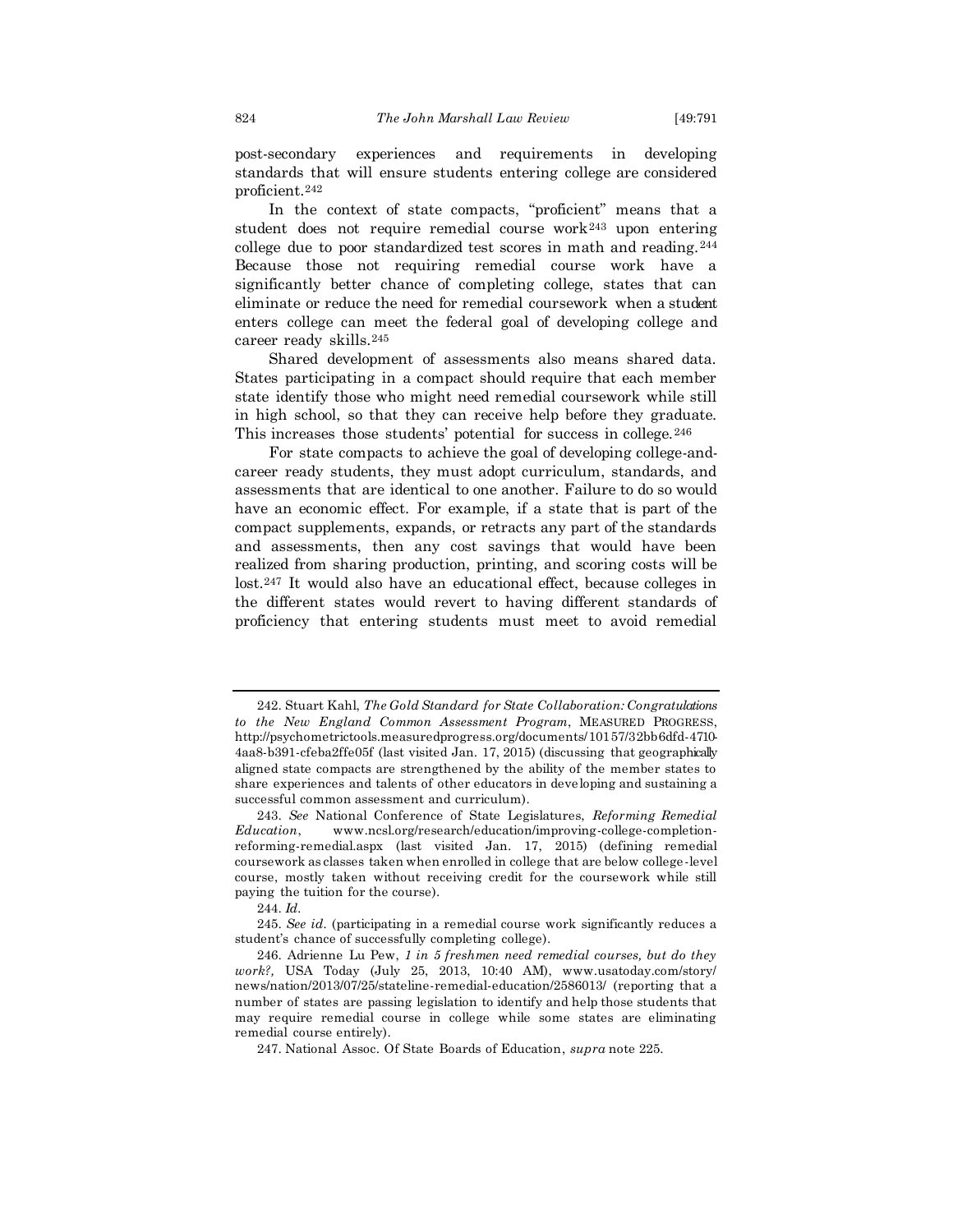coursework. As a result, eradicating the benefits that students would receive upon entering college.<sup>248</sup>

#### *C. Developing Standards for the Long Term*

States joining a compact must be transparent in the process and take the time to develop standards that meet the needs of the students of the collective states. States should begin by outlining content and curriculum standards.<sup>249</sup> Content standards address the knowledge, concepts, and skills that every student should know at the end of each grade level from kindergarten through high school.<sup>250</sup> Then, to be transparent, the compacts should send these content standards to the school districts within the states and have open meetings where teachers and parents can participate in open discussion.<sup>251</sup> Such transparency in the development process prevents the tension that have surrounded the Common Core roll out. Teachers and parents alike will not feel the enormous weight of reform all at once, and will have a voice in the process.<sup>252</sup>

Upon receiving feedback, the compacts should amend the content standards to reflect the majority view of the school districts. The next step would be to develop curriculum around the content standards.<sup>253</sup> This is something the federal government is not

<sup>248.</sup> *Id.*

<sup>249.</sup> *See* California State Board of Education, Content Standards (Apr. 15, 2014), www.cde.ca.gov/be/st/ss/ (describing an example of state outlined content standards.

<sup>250.</sup> *Id.*

<sup>251.</sup> *See* Stotsky, *supra* note 157 (explaining that the Common Core standards were developed in secret without the standards being presented to individual school boards for open meetings where the standards would be subject to public comment). Additionally, Stotsky writes that it was not until seven months after the standards were published, and an uprising from parents demanding the names of the persons responsible for writing the Common Core standards were the identity of those individuals released. *Id.; see also* Karp, *supra* note 155 (noting that the Common Core Standards were drafted behind closed doors and not a single teacher was part of the work groups that developed and wrote the standards).

<sup>252.</sup> *See* Karp, *supra* note 155 (stating that "[a] reasonable approach to implementing new standards would include a few multi-year pilot programs that provided time, resources, opportunities for collaboration, and transparent evaluation plans.").

<sup>253.</sup> *See* Stuart Kahl, *Common Standards and Common Sense*, MEASURED PROGRESS, http://psychometrictools.measuredprogress.org/documents/10157/2c ae5527-25b2-492c-8f42-92ce0055af87 (last visited Mar. 28, 2016) (arguing that common content standards alone will not raise proficiency of students but will only make the percentage of students testing proficient comparable across states). Dr. Kahl argues that common assessments and content standards aligned with the assessments is best carried out by like-minded state compacts to better achieve a rise in student performance. *Id.*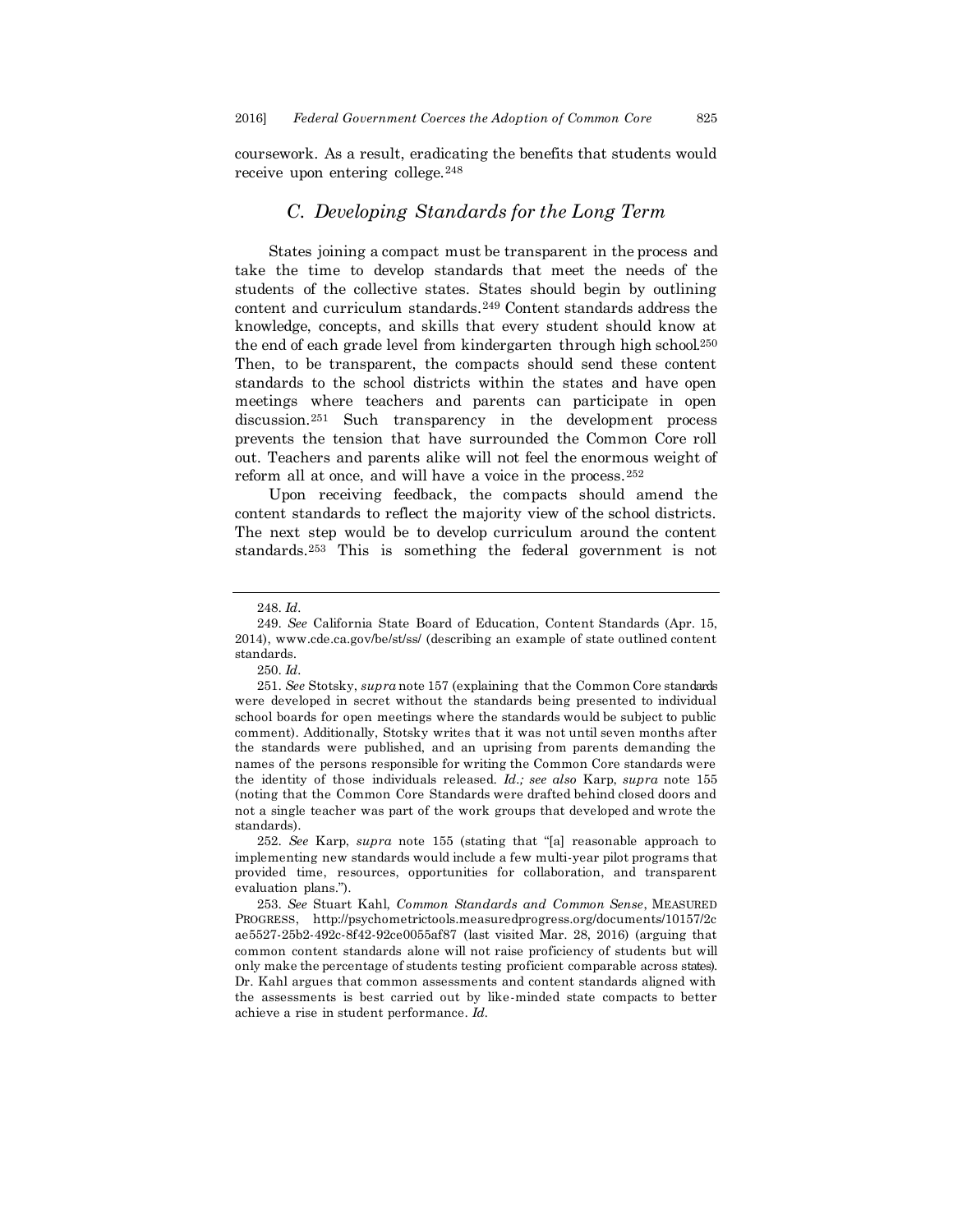will not require remedial coursework upon entering college.<sup>255</sup> Last, to alleviate the problems the RTTP faced, the content standards, curriculum, and assessment standards should be phased in over time.<sup>256</sup> Pilot programs should be instituted in select school districts within the compact, and that the pilot programs be set up to account for all demographics, including minority, poor, and disabled students.<sup>257</sup> Further, each school participating in the pilot program shall designate which classes will be taught and administered the new standards. After a "final" draft of the standards and curriculum has been approved, a select group of current teachers and students enrolled in programs to become teachers, receive training in the new program and curriculum over the course of an entire semester.<sup>258</sup> Once these teachers have mastered the new standards, they should be placed into the schools participating in the pilot programs to teach the new standards. This would ensure the students are being taught the standards correctly from day one and would eliminate any gap in the school year where teachers have to learn the program themselves.<sup>259</sup> The compact can then analyze the data collected from

257. *See* Wong, *supra* note 228 (detailing how a gradual phase in Rhode Island's new education funding formula helped to avoid political conflict because reform occurred in small increments to be sure no single group was overly affected by the change; thus, successfully keeping legislative commitment for the funding formulas implementation over a number of years).

258. *See* Catherine Gewertz, *Teachers Say They Are Not Well-Prepared for Common Core*, EDUC. WK. (Apr. 19, 2014), www.edweek.org/ew/articles/2014/08/ 20/01teachers.h34.html (discussing a main issue with the Common Core role out was a lack of training). Gewertz reports that teachers feel unprepared to teach the new curriculum aligned with Common Core, and the training that the teachers are receiving if of low quality. *Id.* Only 45% of teachers surveyed in 2013 said that they felt familiar with the language art standards of the Common Core. *Id.; see also* Alexandria Neason, *Will weak teacher training ruin the Common Core?,* HECHINGERREPORT.ORG (Oct. 1, 2014), http://hechingerreport.org/content/teachers-ready-common-core\_17538/ (stating that teachers are receiving training for the Common Core in the form of weekend workshops and short term on the job training even though research shows that this these types of training sessions are ineffective).

259. *See* Gina Jordan, *Florida Teachers Will Attend Summer Camp For Common Core Standards*, NPR (May 9, 2013, 1:43 PM), http://stateimpact.npr .org/florida/2013/05/09/florida-teachers-will-attend-summer-camp-for-commoncore-standards/ (stating that three years after states began adopting the common Core only a quarter of teachers feel they have been given the tools necessary to

<sup>254.</sup> 20 U.S.C. § 1232; 20 U.S.C § 3403(b); 20 U.S.C. 7907(A); 20 U.S.C. § 3403(a).

<sup>255.</sup> National Conference of State Legislatures, *supra* note 243.

<sup>256.</sup> *See* Stuart Kahl, *NCLB Needs Quality Time*, Measured Progress *(*Apr. 11, 2007) (articulating that phasing in the AYP requirements will help to ensure program improvement and ensure that all students being tested under NCLB are accounted for and minimizing the chances of error).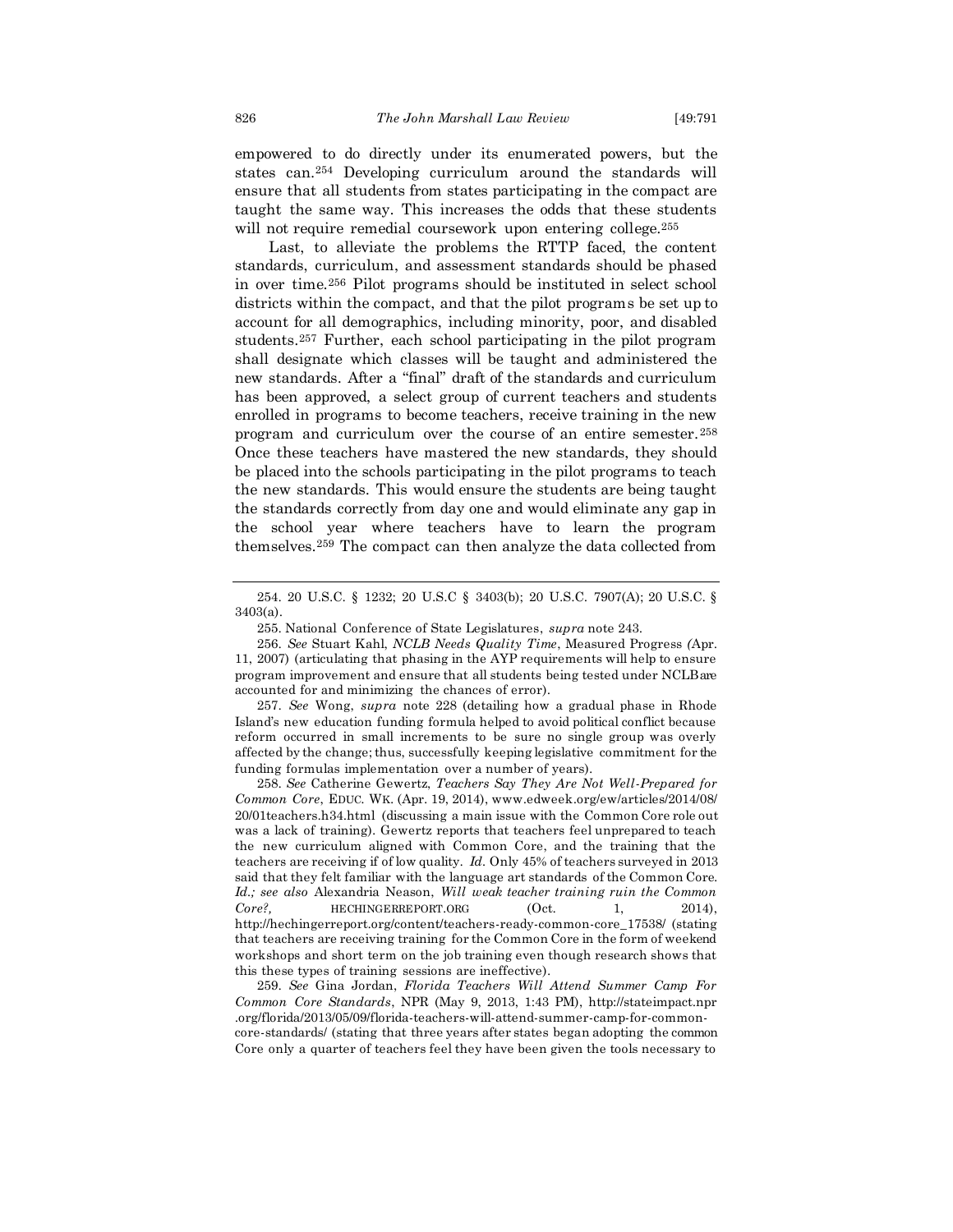these pilot programs and changes can be made prior to a full roll out of the program.

#### V. MOVING FORWARD

The Race to the Top Program, instituted by The Department of Education<sup>260</sup> and financially backed by the Gates foundation, is a gross misuse of Congress's spending powers.<sup>261</sup> This, in conjunction with the No Child Left Behind waiver program violates the rights of the states as enumerated in the Tenth Amendment.<sup>262</sup> The federal government's scheme leaves no meaningful choice for the states: they must adopt a form of the Common Core whether they participate in the RTTP, or elect to remain subjected to the unachievable conditions of No Child Left Behind.<sup>263</sup> The states must rise up and demand that the federal government return education policy back to them before

262. *See* U.S. CONST. amend. X (stating that those powers not expressly given to the federal government are left to the states).

263. *See generally* U.S. CONST. The Constitution is silent as to public education. The federal government should have no involvement in setting curriculum standards and goals. *Id.*

understand the Common core and how to teach it in a classroom). Even though proven ineffective, the Department of Education began summer school programs in which teachers from across the country can participate in two-day training sessions to "master" the Common Core. *Id.*

<sup>260.</sup> About the Standards, *supra* note 99.

<sup>261.</sup> Valerie Strauss, *How Microsoft will make money from Common Core (despite what Bill Gates said*), Wash. Post (July 12, 2014), www.washingtonpost .com/blogs/answer-sheet/wp/2014/07/12/how-microsoft-will-make-money-fromcommon-core-despite-what-bill-gates-said/ (detailing that for the children of America Common Core is as much, if not more, of a business decision than one whose purpose it is to advance the critical thinking skills of America's youth). Further, describing how under the guise of the Gates Foundation's veiled motives, Bill Gates himself stands to make huge financial gains through the states' adoption of the Common Core standards. *Id.*; *see also* Dr. Susan Berry, *The Federally Funded Partnership for Assessment of Readiness for College and Careers (PARCC), a Common Core assessment consortium, issued a press release Friday that confirmed the Common Core standards and their associated tests are intended to drive curriculum*, BREITBART.COM (Aug. 25, 2014), www.breitbart.com/Big-Government/2014/08/25/Common-Core-PARCC-CEO-Acknowledges-Goal-of-Assessments-To-Drive-Curriculum (interviewing Hoover Institution scholar Ze'ev Wurman discussing Microsoft's potential for monetary gain due to the requirements of common core). In this article, Wurman stated "that the computer technology and infrastructure needed to support just the annual testing by Common Core's newfangled assessments is estimated at \$50 per tested student every year." *Id.* Wurman added, "[s]ince over half of students are tested annually, we are talking about public education spending an additional one and a half billion dollars annually on technology for testing – 30 million students times 50!" *Id.* Wurman speculated that "[c]onservatively assuming Microsoft will capture at least half of that market, and assuming just 40% gross margin, Bill Gates is expected to reel in every year in extra profit (not revenue) as much as all he spent on supporting Common Core throughout the years." *Id.*